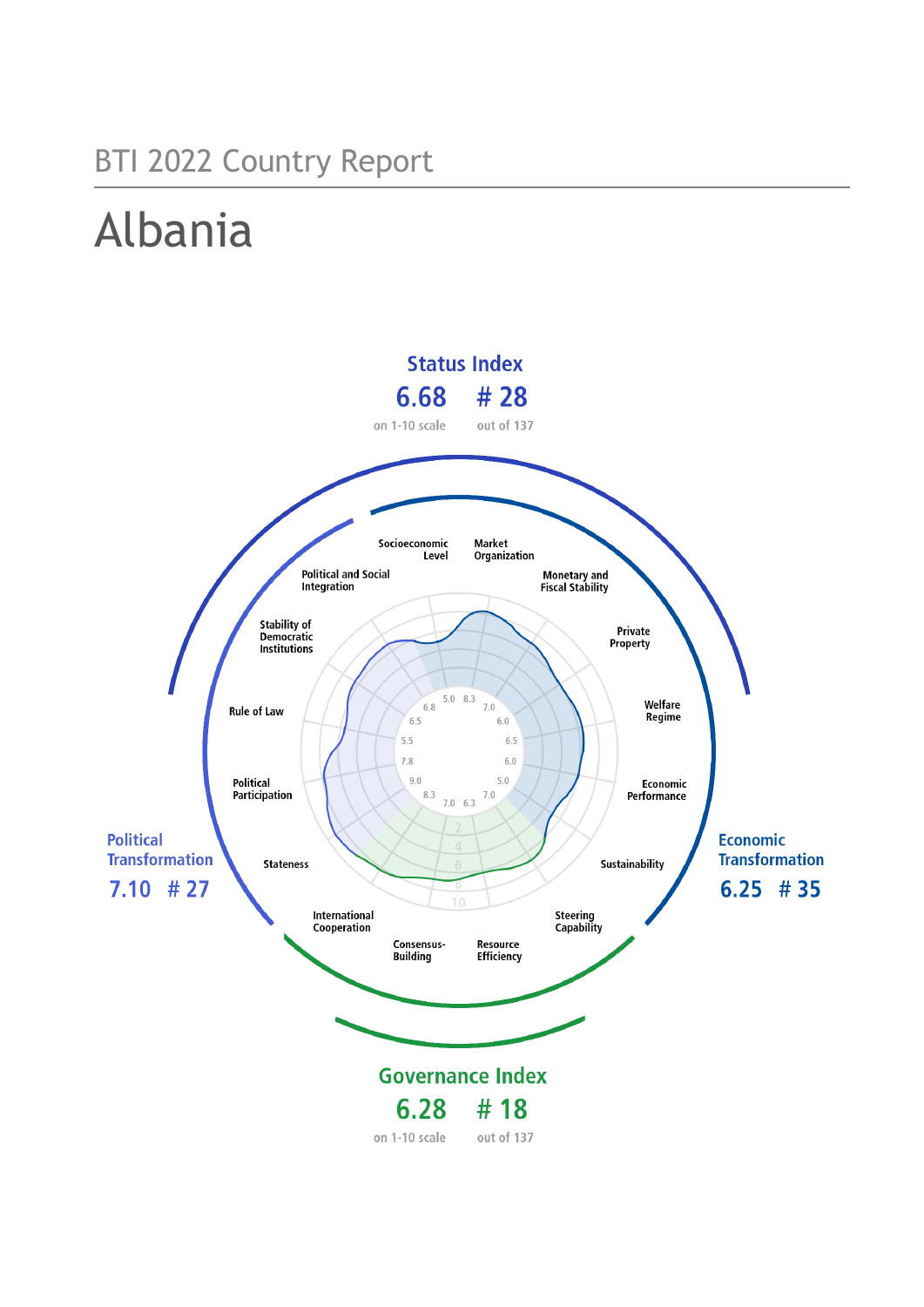This report is part of the **Bertelsmann Stiftung's Transformation Index (BTI) 2022**. It covers the period from February 1, 2019 to January 31, 2021. The BTI assesses the transformation toward democracy and a market economy as well as the quality of governance in 137 countries. More on the BTI at [https://www.bti-project.org.](https://www.bti-project.org/)

Please cite as follows: Bertelsmann Stiftung, BTI 2022 Country Report — Albania. Gütersloh: Bertelsmann Stiftung, 2022.

This work is licensed under a **Creative Commons Attribution 4.0 International License**.

#### **Contact**

Bertelsmann Stiftung Carl-Bertelsmann-Strasse 256 33111 Gütersloh Germany

**Sabine Donner** Phone +49 5241 81 81501 sabine.donner@bertelsmann-stiftung.de

**Hauke Hartmann** Phone +49 5241 81 81389 hauke.hartmann@bertelsmann-stiftung.de

**Claudia Härterich** Phone +49 5241 81 81263 claudia.haerterich@bertelsmann-stiftung.de

#### **Sabine Steinkamp** Phone +49 5241 81 81507 sabine.steinkamp@bertelsmann-stiftung.de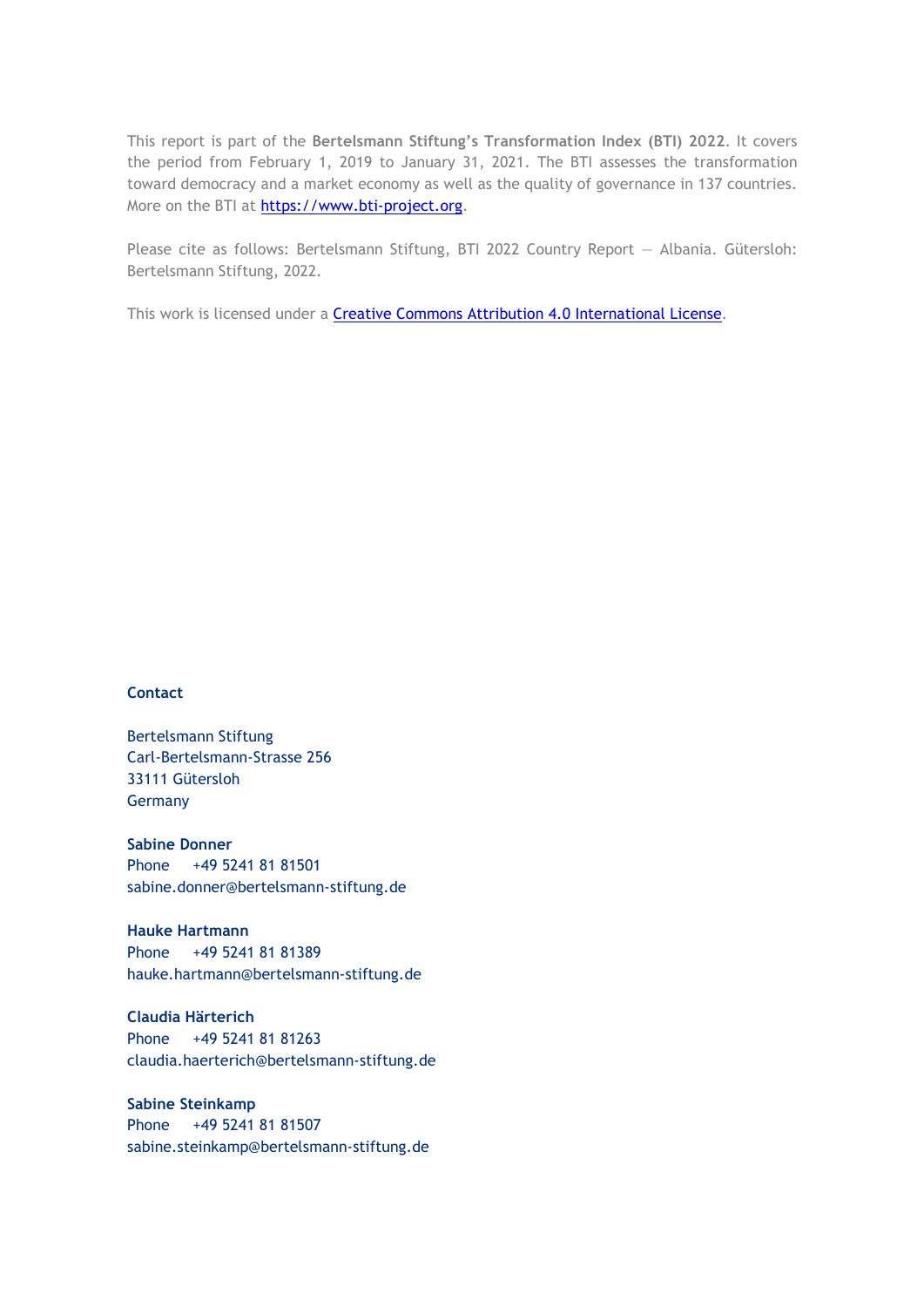#### **Key Indicators**

| Population               | M      | 2.8    | HDI                            | 0.795 | GDP p.c., PPP $\ S$  |   | 13818 |
|--------------------------|--------|--------|--------------------------------|-------|----------------------|---|-------|
| Pop. growth <sup>1</sup> | % p.a. | $-0.6$ | HDI rank of 189                | 69    | Gini Index           |   | 33.2  |
| Life expectancy          | vears  | 78.6   | UN Education Index             | 0.746 | Poverty <sup>3</sup> | % | 8.2   |
| Urban population %       |        | 62.1   | Gender inequality <sup>2</sup> | 0.181 | Aid per capita       |   | 10.0  |
|                          |        |        |                                |       |                      |   |       |

Sources (as of December 2021): The World Bank, World Development Indicators 2021 | UNDP, Human Development Report 2020. Footnotes: (1) Average annual growth rate. (2) Gender Inequality Index (GII). (3) Percentage of population living on less than \$3.20 a day at 2011 international prices.

## Executive Summary

During the period under review, Albania pursued major reforms, especially in the area of the rule of law, but also in other areas closely monitored by the European Union in the context of EU enlargement conditionalities and the approximation of legislation with the acquis communitaire. Long-needed reforms were advanced even during the coronavirus pandemic, which has absorbed substantial resources, necessitated a shift in focus, and to some extent exacerbated social and political concerns. The success of several major reforms has been recognized by the European Council, which in March 2020 voted unanimously to open accession negotiations with Albania.

The judicial reform – the most prominent of the reforms pursued during the review period – shows the progress made, but also the challenges ahead and difficulties with international rule promotion in the Albanian context. Specifically, under the close assistance and supervision of the European Union and other international structures, the judicial reform has moved to institutionalize a new judicial architecture and vet a significant proportion of members of the existing system. All social, political and governing actors have committed to reform, at least rhetorically. Nevertheless, five years after the beginning of the reform, many of the foreseen steps, including the creation of several new organs, are yet to be completed. Every step of the reform has been delayed, obstructed and sometimes deformed by powerful actors that have traditionally controlled the system and stand to lose from an independent justice system. This mixed record of progress shows the duality between fast institutional changes and actual resistance to implementation. This gap marks the country's political and economic transformation as well as experience of governance, and is a hallmark of the Albanian hybrid democratic system.

The state of economic reform is less optimistic, mostly due to the negative effects of the earthquake at the end of 2019 and the outbreak of the pandemic in 2020. Although the country received major recovery aid following the earthquake and the promise of substantial EU aid to fend off the consequences of the pandemic, in the short term it has entered a difficult new period.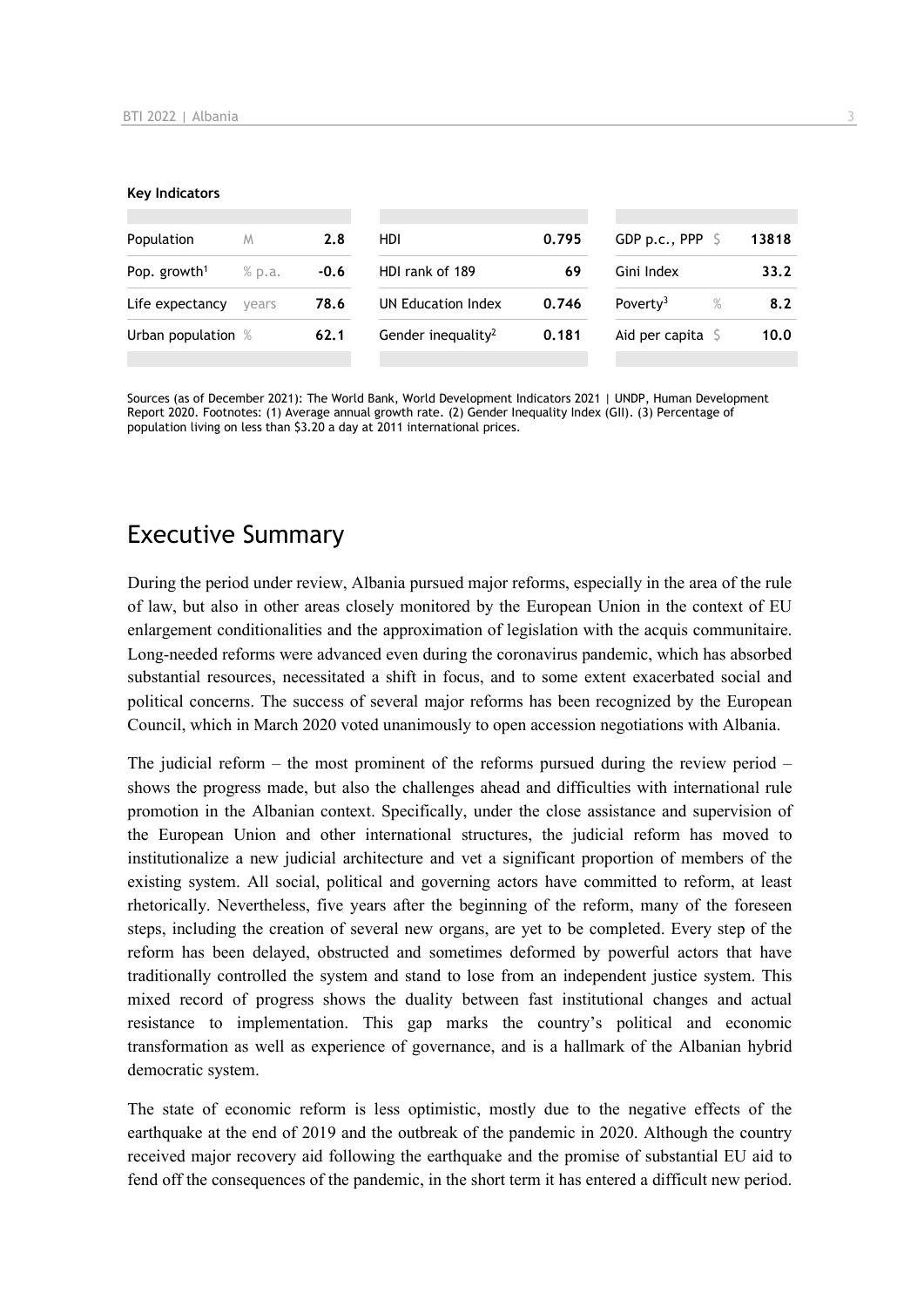Specifically, the already low level of tax revenue has deteriorated further, while public debt reached a record high in 2020. This has been accompanied by a drastic increase in the budget and current account deficits, and a deterioration in the trade balance. The government's COVID-19-related spending counted for only 3% of GDP, which did not justify a 14% increase in public debt during the same period. The budget allocated for COVID-19 issues in 2021 amounts to 0.5% of GDP, which may indicate that governing actors have ignored the returning and prolonged effects of the pandemic.

## History and Characteristics of Transformation

The communist legacies of the old governance structure in Albanian history, as well as the way in which regime change was brought about in the early 1990s and the country's transition has been managed are often cited as key factors that have influenced the difficulties the country has faced in consolidating democracy and targeting a market economy.

The communist regime that ruled the country for more than 40 years (1944-1991) was arguably the most maverick dictatorship in the communist world. Relying on Stalinist methods of repression until the very end of its rule, it wiped out all sources of dissidence, depriving the country of organized movements or leaders with the experience and ideas to lead a democratic transition. When the communist regime collapsed under the pressure of chaotic and, at times, violent movements for change, it left behind a country in which antagonistic politics and leaders exploiting the desire for regime change dominated. As a result, Albania embarked on its path to democratization and a market economy with a population deeply distrustful of state institutions, a collapsing economy and a lack of actors committed to democracy.

Albania's difficult transition was perhaps predictably punctuated by a major institutional crisis and collapse of the state in 1997. In January 1997, Albanian citizens took to the streets to protest the "anti-communist" government, which had degenerated into one-man rule reliant upon the country's security forces and a personally controlled patronage system that would consolidate a system reminiscent of the previous one-party rule. The mismanagement of economic transition – marked by pyramid schemes, corrupt privatization processes and illegal trade with the former Yugoslav states (under embargo at the time) – hollowed out the impact of initial economic reforms. The Ponzi schemes that mushroomed in the period 1995-1996 became the symbol of early post-communist economic development in Albania. When they collapsed in 1997, the fragile Albanian state also collapsed.

Albania thus had to start once again amid an acrimonious political atmosphere, a polarized society, the absence of state authority, and without even minimal social and security services. International intervention was necessary to bring about any sense of normalcy to everyday life and to jump-start institution-building. However, alliances between key political structures, powerful businesses and organized crime flourished during this chaotic and unruly period, fostering state capture and the strength of a patronage system that has played a major role in Albania's transition.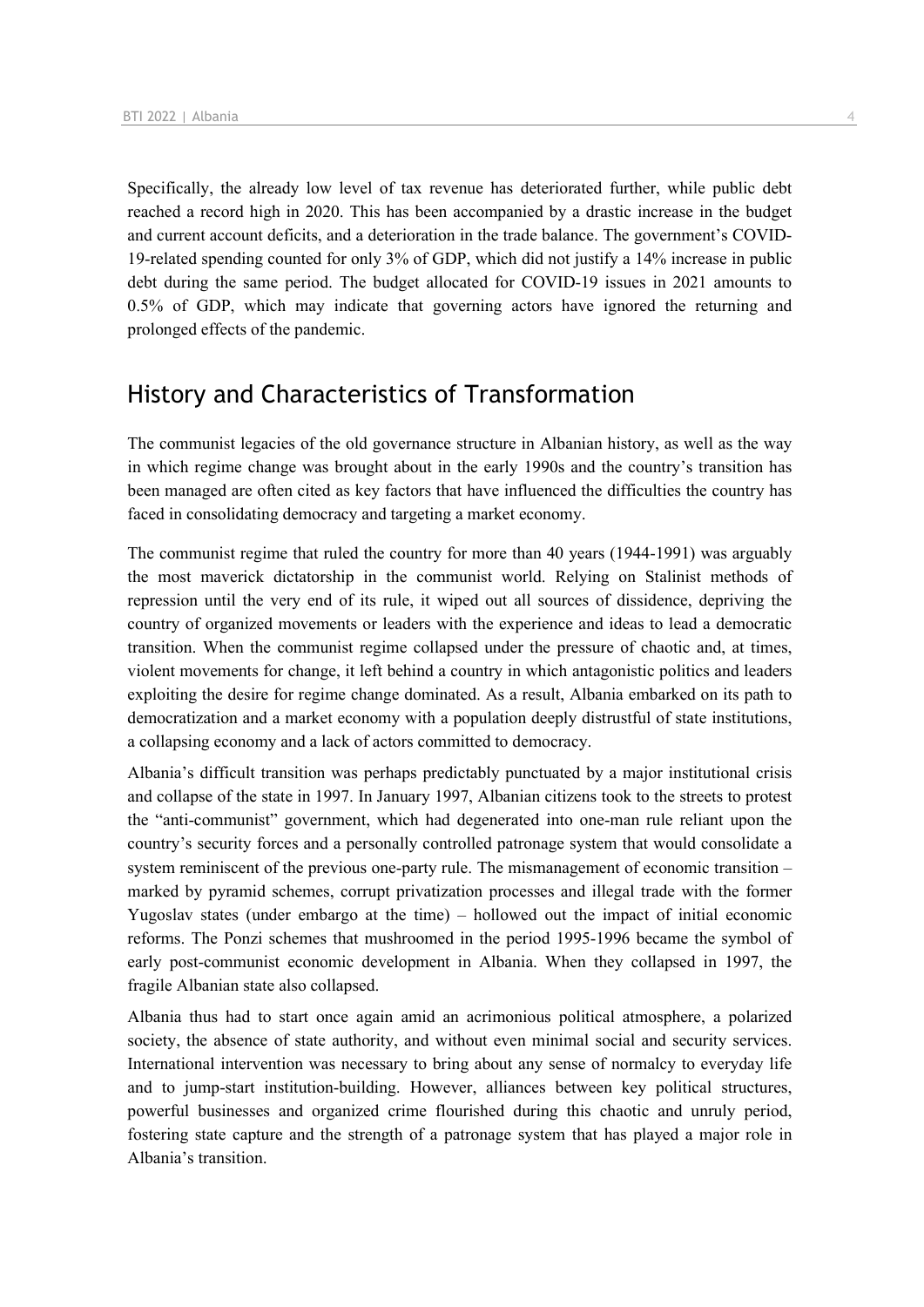Consecutive governments continued to exploit the situation and use the state as a piece of property to be distributed among family members and political cronies as a means of consolidating their hold on power. Not surprisingly, for more than two decades, a culture of impunity emerged in Albania allowing a wide range of illicit activity, including electricity theft, the occupation of public spaces, illegal construction, widespread bribery, the abuse of the taxation system and a "solve it yourself" type of behavior in the service of party bosses. The vetting system within the judiciary has revealed the extent of such illicit activity, which has permeated even those institutions intended to uphold the rule of law. It has been revealed that most of the vetted members of the judiciary, whether entry-level or top-level officials, have massive sources of income they cannot account for, use their office to register and legalize illegal properties they have acquired and avoid paying taxes. However, the vetting system has failed to reveal the links of patronage that have emboldened many of these officials to abuse their office, as well as the benefits delivered by the political leadership that hold the judiciary hostage.

The Socialist Party (SP) majority (2013-to present) came to power with the promise of overthrowing the deeply rooted system of corruption and strengthening the state's authority and its core institutions against dominant private interests and patronage networks. It has thus faced a range of political and institutional actors who are heavily invested in the system of weak institutions, strong party patronage networks and widespread corruption.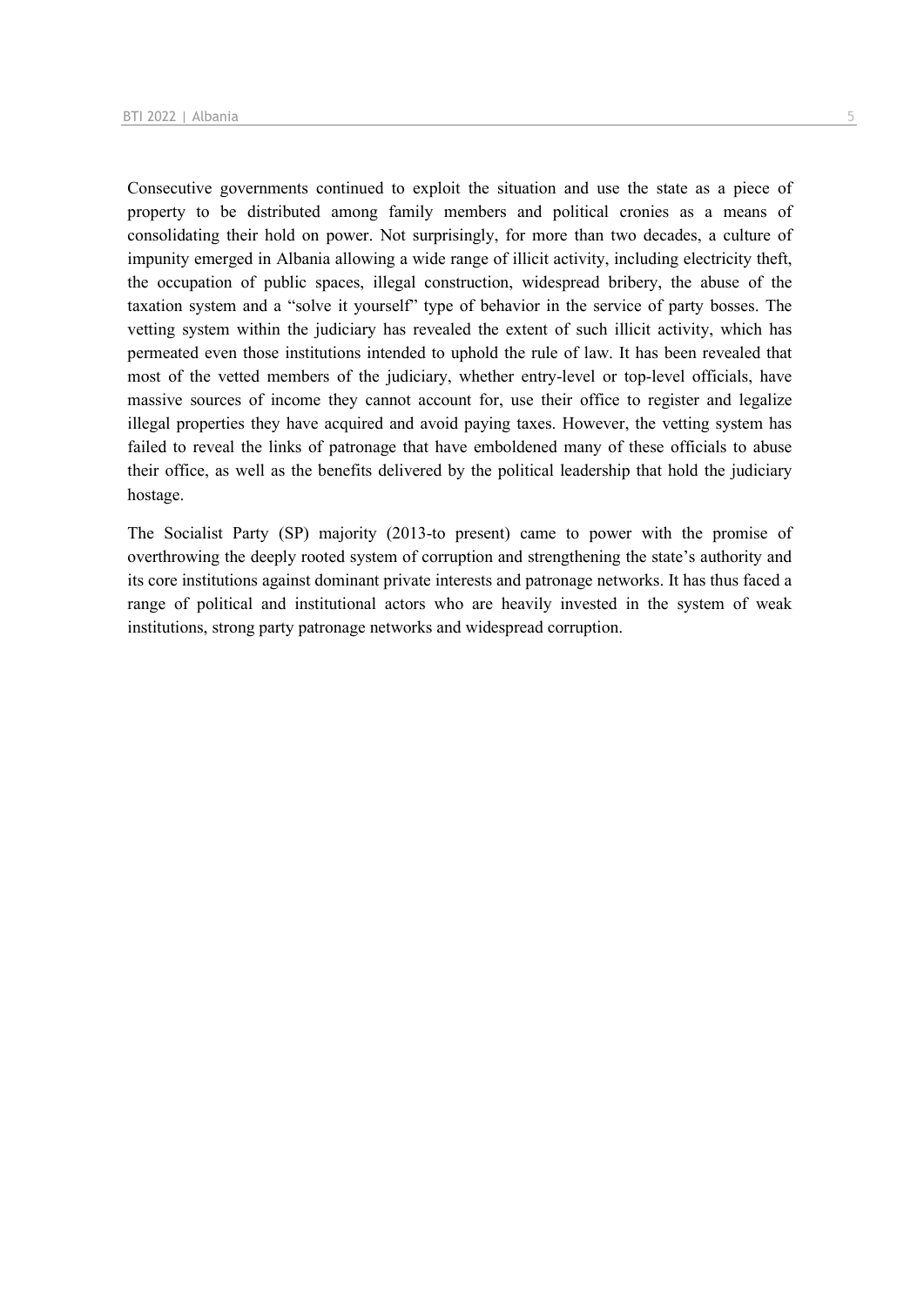The BTI combines text analysis and numerical assessments. The score for each question is provided below its respective title. The scale ranges from 1 (worst) to 10 (best).

## Transformation Status

## I. Political Transformation

#### **1 | Stateness**

The Albanian state has a monopoly on the use of force within its entire territory. The period under review has seen a successful campaign to further strengthen state authority against informal groups, particularly powerful mafia and criminal networks, which remain a key, even if informal, source defying state authority.

Following the police campaign to curtail cannabis cultivation, state authorities turned their attention toward a challenge frequently mentioned in international reports – tackling money-laundering and criminal assets. To this end, a heavy internationally supported operation, The Power of Law, which is led by the General Directorate of the Police Forces, aims to curtail the economic power of organized crime by controlling and sequestering the unjustified properties of registered criminal offenders. Originating back in November 2017, the operation had initially identified 41 criminal groups operating in the country and by 2018 had moved to arrest around 300 related members.

The operation received another boost in January 2020 when the government adopted a legal package that targeted the economic power of organized crime. International partners have greeted the initiative, which enables the sequestration of criminally generated funds, as a successful tool in the fight against organized crime. The opposition criticized the package as a politicized instrument that contradicts constitutional human rights. The Albanian government has defended it, describing the package as "extraordinary measures in extraordinary times."

A large majority of the Albanian population accepts the nation-state as legitimate and enjoys the right to acquire citizenship without discrimination. Common consensus on who is entitled to citizenship and what that entails is facilitated by the ethnic homogeneity of the population, of which 82% self-identifies as Albanian.

Ethnic minorities enjoy equal citizenship and cultural rights. The constitution guarantees the rights of recognized national minorities, including the right to study and be taught in their mother tongue. The status of minority rights is closely

#### Question Score

Monopoly on the use of force 10  $\frac{22}{6}$  10

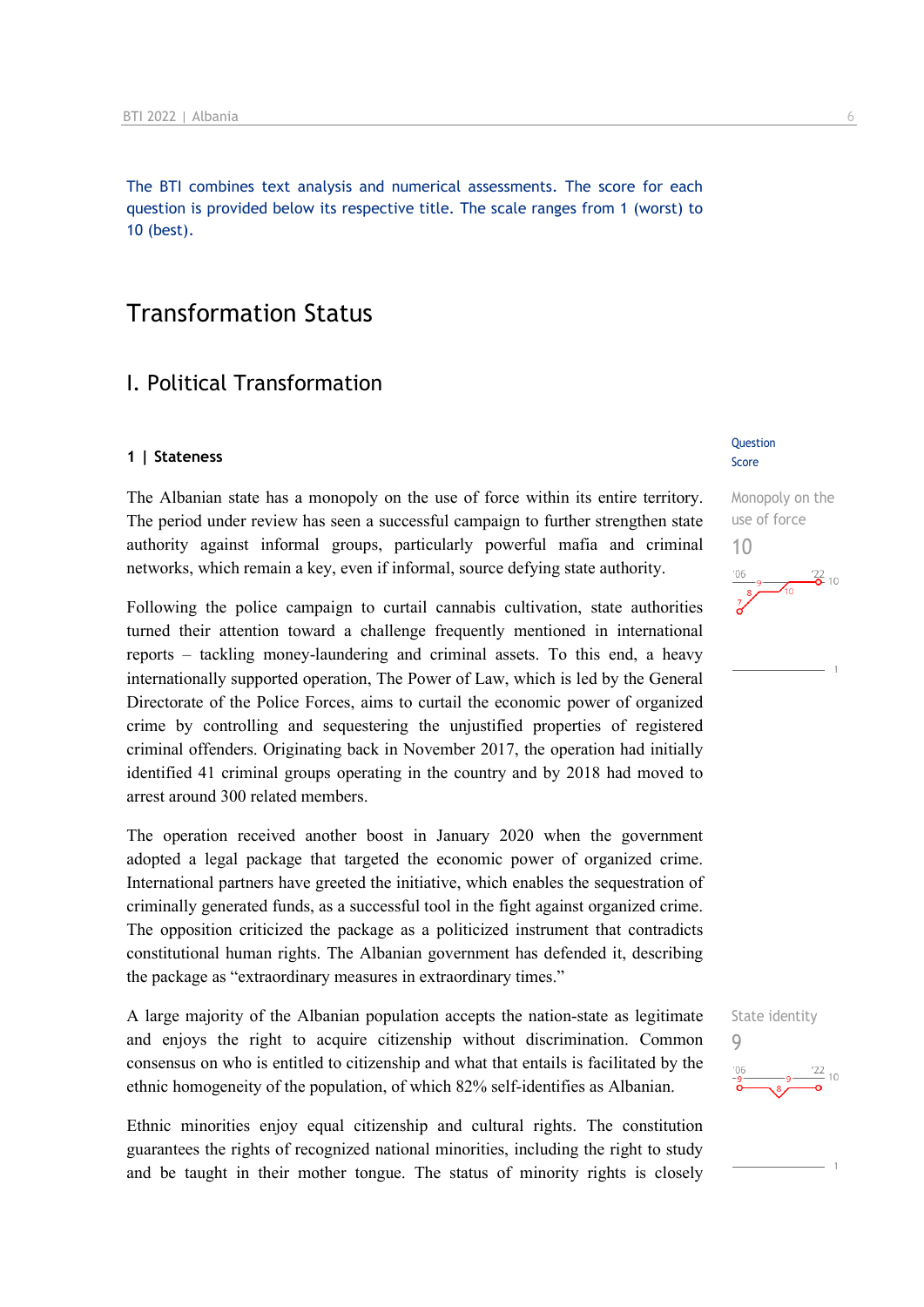monitored by neighboring countries and various organizations. Among the recognized minority groups, the Roma and Egyptians continue to suffer from inequality and discrimination. In 2019, the Council of Europe's Advisory Committee on the Framework for the Protection of National Minorities suggested that "additional efforts should be made to improve their living conditions, access to employment, education and health care and to promote their integration into society." However, the existing discrimination and de facto marginalization of specific groups, such as the LGBT+ and Roma communities, reflects the lack of sufficient social services and allocated resources, and to some extent a cultural rather than a legal or institutional problem.

The post-communist Albanian state has firmly adopted a local version of the classic model of laiciete (Albanian: Shtet Laik), which insists on the separation of state and religion; independence but also collaboration of religious groups and the state; and the equality of traditional religious denominations – Sunni, Bektashi, Christian Catholic and Christian Orthodox. The model excludes the influence of religious dogmas on the legal order and political institutions of the state. However, religious communities enjoy autonomy in running their administrative and spiritual affairs within a constitutionally defined framework of rights and restrictions. This institutional settlement of state-church relations, initially adopted during the creation of the post-Ottoman Albanian state and commonly labeled as Albanianism, has served to fortify an ideological and institutional framework of common belonging.

Politicians, intellectuals and citizens at large show support for the Albanian secular system and the exclusion of religion from the public sphere. Centralized organizations, including the one representing the Sunni majority, also tend to support the institutional framework that enables the separation and independence of the state and religious communities. The efforts of various religious movements, including a range of Muslim networks, to import alternative models and ideals, including radicalized ideologies, have faced resistance among post-communist Albanians. Radical ideas, if there are any in Albania, are usually confined to marginal groups that operate in more globalized internet spaces or around specific places of prayer and authorities that operate out of the administration of the Muslim community.

The Albanian state provides core public services throughout the country, although their operation is at times inefficient or hampered by the lack of sufficient resources. During the period under review, the governing authorities have continued long-delayed reforms of the core structure of state services particularly in the fields of state bureaucracy, health care, education, the regulation of property rights and the enforcement of the rule of law.

The status of reforms is at best mixed. Public services have certainly advanced so that interruptions of water, electricity and other bare necessities, which were

No interference of religious dogmas 10  $\frac{106}{10}$  $\frac{22}{2}$  10

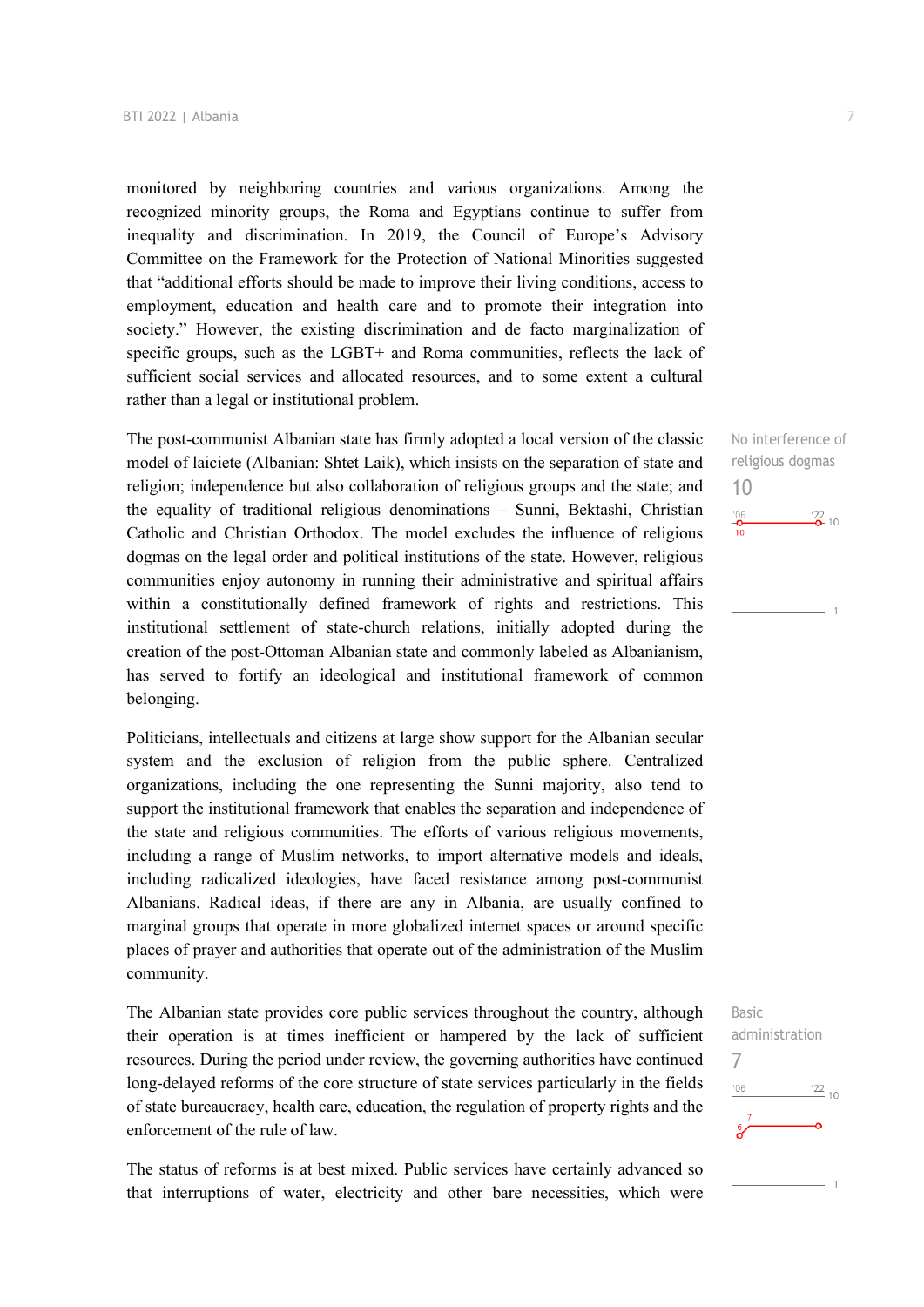common a few years ago, are now rare. However, improving public services in key sectors like education, property rights and the rule of law remains a key challenge. For example, the stalling of reforms in the area of education, which was the subject of a major legal package in 2015, demonstrates how difficult it is to reform the sector given strong resistance from internal institutional players that are likely to lose from the reforms.

In general, meager investment, widespread corruption, the predominant appointment of political loyalists in key positions, the lack of meritocracy and a general absence of civil service ethos continue to undermine the functioning of state administration. The COVID-19 crisis, which has absorbed the attention of the government and depleted available public resources, has negatively affected the advancement of substantial reforms.

#### **2 | Political Participation**

Albanian political representatives are elected through periodical, competitive elections, which are closely observed by international organizations and formally adhere to a democratic institutional framework. Both general and local elections are increasingly qualified as fair. Legislation ensures equal media access for all candidates and parties. Moreover, registration procedures for voters, candidates and parties are transparent and fair.

Since the beginning of transition, the country has tried different electoral systems – majoritarian, mixed and proportional. The current electoral system, a closed list regional proportional system, was introduced through the consensually adopted 2008 constitutional amendments. Accordingly, the country is divided into 12 multimember constituencies based on administrative regions. Parties must meet a threshold of 3% of votes in each of the consistencies. Electoral coalitions must meet a threshold of 5%.

Despite the trial of various electoral systems and the presence of a permanent OSCE mission, which focuses on electoral support and supervision, Albanian elections are commonly characterized by political distrust and repeatedly contested by the losing parties. The closed party lists, coupled with the politicization of the electoral management process (e.g., electoral staff are all political appointees) that was introduced during the 2008 constitutional amendments, has exacerbated the contestation of results.

The local elections held in June 2019 are a typical example of the weakness and challenges of the electoral process. The elections took place amid a tense political atmosphere carried over from the 2017 national elections, when the losing parties boycotted the parliament and mobilized their supporters to protest, sometimes violently, against the elected institutions. The opposition's persistent ultimatums for

Free and fair elections 7 $\frac{22}{10}$  $-06$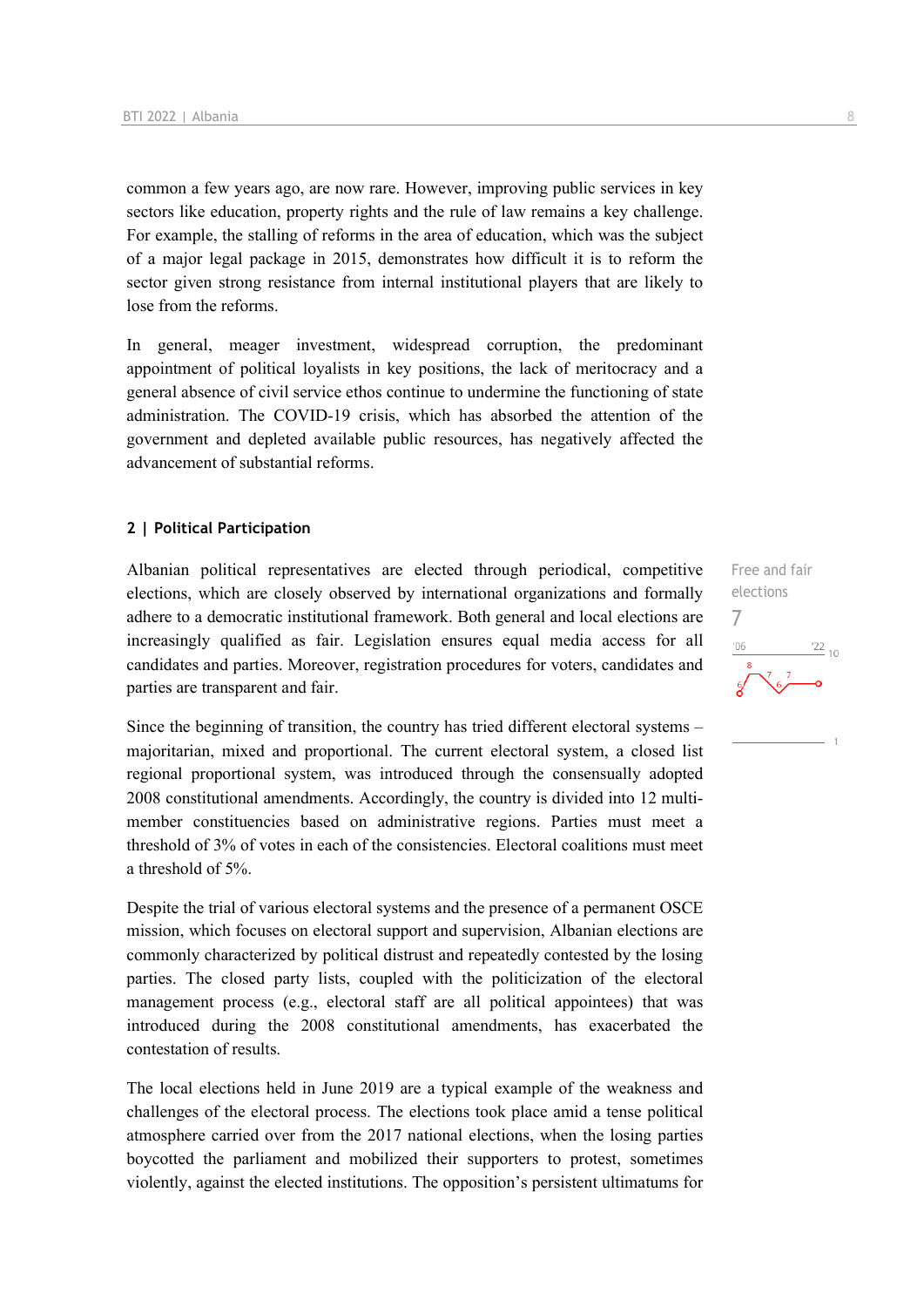the resignation of the elected government and request for fresh elections under a transitory government culminated in the radical decision to relinquish all of its parliamentary seats in February 2019. The simmering electoral crisis took a new twist with the approach of the local elections, which the opposition not only boycotted, but obstructed by vandalizing polling stations, and threatening voters and the officials in charge. A U.S. nominal warning to opposition leaders that "if there are acts of violence in future protests, we will consider them responsible" put a hold on the violence. On June 8, President Ilir Meta, the founder and former chair of the oppositional Socialist Movement for Integration, inflamed further tensions by issuing a highly controversial decree that cancelled the upcoming elections without consulting with the relevant actors or setting a new date.

Meta did not manage to stop the electoral process. The election authorities overruled his attempts, and he became the subject of impeachment procedures, while local elections were held and legitimized by the relevant international actors. Still, the opposition's boycott of the electoral process set a negative precedent with repercussions for the democratic system. First, the radical action of boycotting the electoral process took the opposition out of the institutional fold and minimized their role in the democratic system. Second, the boycott challenged the entire frame of democratic elections as a peaceful mechanism for channeling political conflict. Third, it introduced a dangerous precedent that in the future any party or institution like the presidency can attempt to block the electoral process at a whim.

Democratically elected political representatives enjoy the effective power to govern. Particularistic groups and interests (e.g., powerful businesses, media groups, illegal criminal organizations, and clientelistic and patronage networks) that have held informal power and infiltrated formal decision-making mechanisms during various junctures of the democratic transition have increasingly lost the power to dictate special interest policies.

However, it is not uncommon for strong personalities that hold powerful institutional or political clout to challenge the democratically elected authorities. During the period under review, the power of veto-players within the democratic institutional framework has increased. Importantly, the president of the country, Ilir Meta, a formally symbolic figure of national unity, has taken it upon himself to undermine the power of the elected representatives. Besides controversially annulling the local elections of 2019, he has systematically called on the Albanian people to topple their elected government. In March 2020, backed by the opposition, he called on his supporters to organize against what he calls a "government coup d'etat against democracy." Since then, the president has transformed his largely ceremonial seat into an instrument of unruly political fights by attacking the governing authorities and even international actors whom he refers to as "international vagabonds" or "international mafia."

Effective power to govern 7 $\frac{22}{10}$  $-06$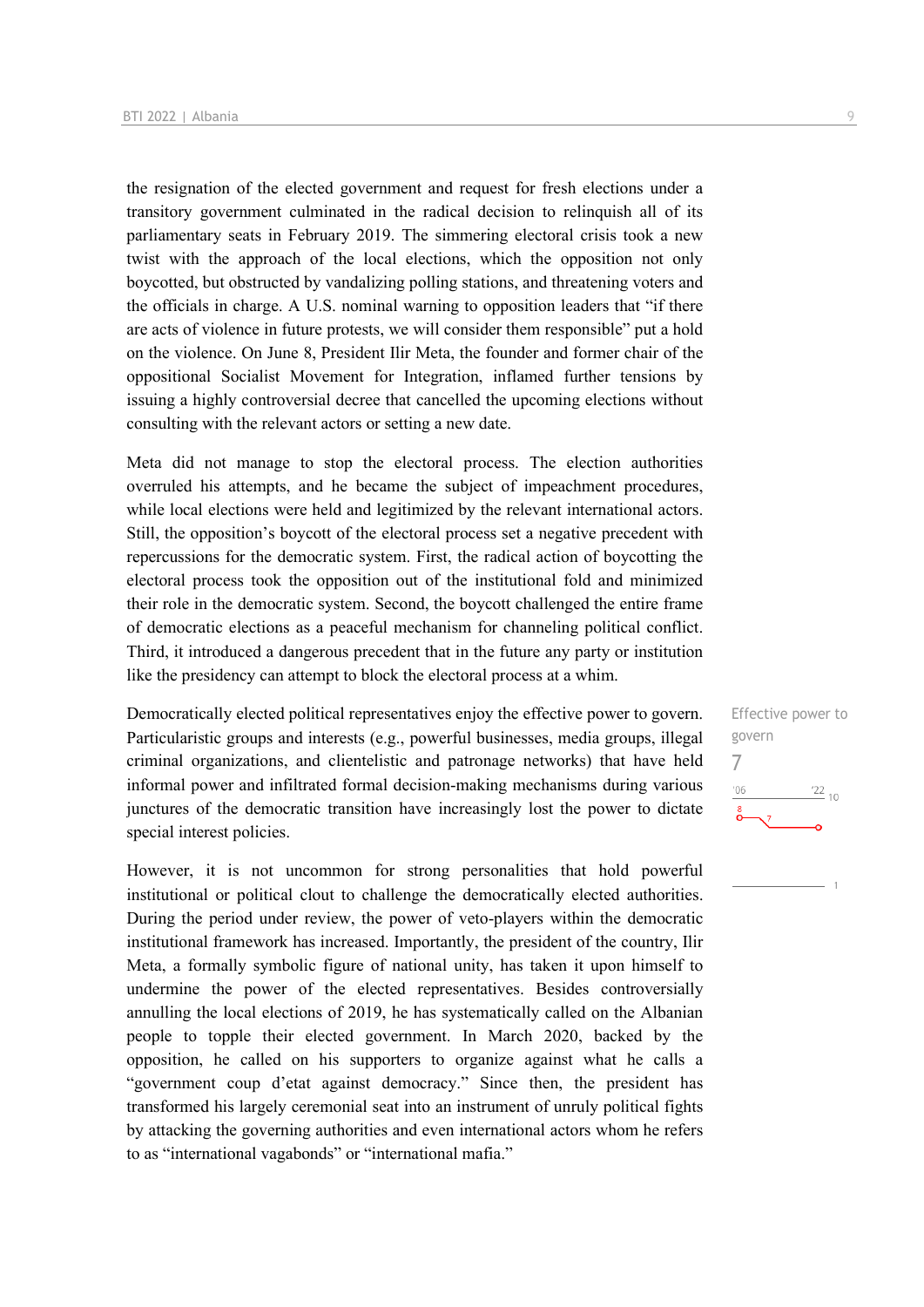The development of association and assembly rights reflects the duality between formal achievements and their use as a political instrument. Formally, individuals are free to form and join independent political or civil society groups, which can assemble and operate free of state intervention. The Albanian constitution ensures a wide range of freedoms of assembly and association (Article 46). NGOs can also register freely, manage their affairs and address all matters of public debate without state interference or restrictions.

The formal achievements have enabled an increasing role for civil society in policymaking. During the period under review, organized civil society groups have undertaken highly publicized actions, particularly in education reform, the protection of vulnerable groups and the European integration agenda. The national council for European integration, a forum designed to incorporate civil society into the process of EU integration, has increased civil society input into policymaking.

However, Albania also shows that assembly rights can be misused as a political instrument to attain specific political interests rather than general public goals. Opposition-led protests organized before and after the local elections of 2019 are a case in point. An OSCE declaration in response to violent demonstrations makes clear the fine border between the exercise and misuse of assembly rights. Specifically, the declaration acknowledges the right of Albanians to protest peacefully but condemns violent attacks that target the bodies in charge of organizing elections, and damage schools and voting materials. It also adds that attempts to derail the democratic process through violent action stain the country's reputation. A similarly politicized protest was the one against demolishing the national theater.

Restrictions introduced in relation to COVID-19 have at least partly curtailed the guaranteed assembly rights. The restrictions were legally introduced and were necessary and proportional vis-à-vis the risk of the pandemic and nondiscriminatory. The package of restrictions was also time-limited, and continuously revised in relation to the infection ratio and expert advice. Only a few restrictions remained in effect as of January 2021.

Albanian citizens, organizations and the mass media are generally able to express their opinions freely. The constitutional framework guarantees freedom of expression, organization of mass media and the right to information (Articles 22 and 23). The media landscape is dynamic and diverse. Currently, there are 15 daily newspapers; five national digital platforms; one public and 45 local TV broadcasters; and one public, two national and 53 local radio stations. The online media landscape consists of approximately 800 online media outlets. The presence of Albanians on social networks, especially Facebook, is also significant, with an estimated 1.6 million people or almost 55% of the population using social media.

Freedom of expression 7 $\frac{22}{10}$  $-06$ Ō۹

assembly rights 10  $\frac{22}{6}$  10

Association /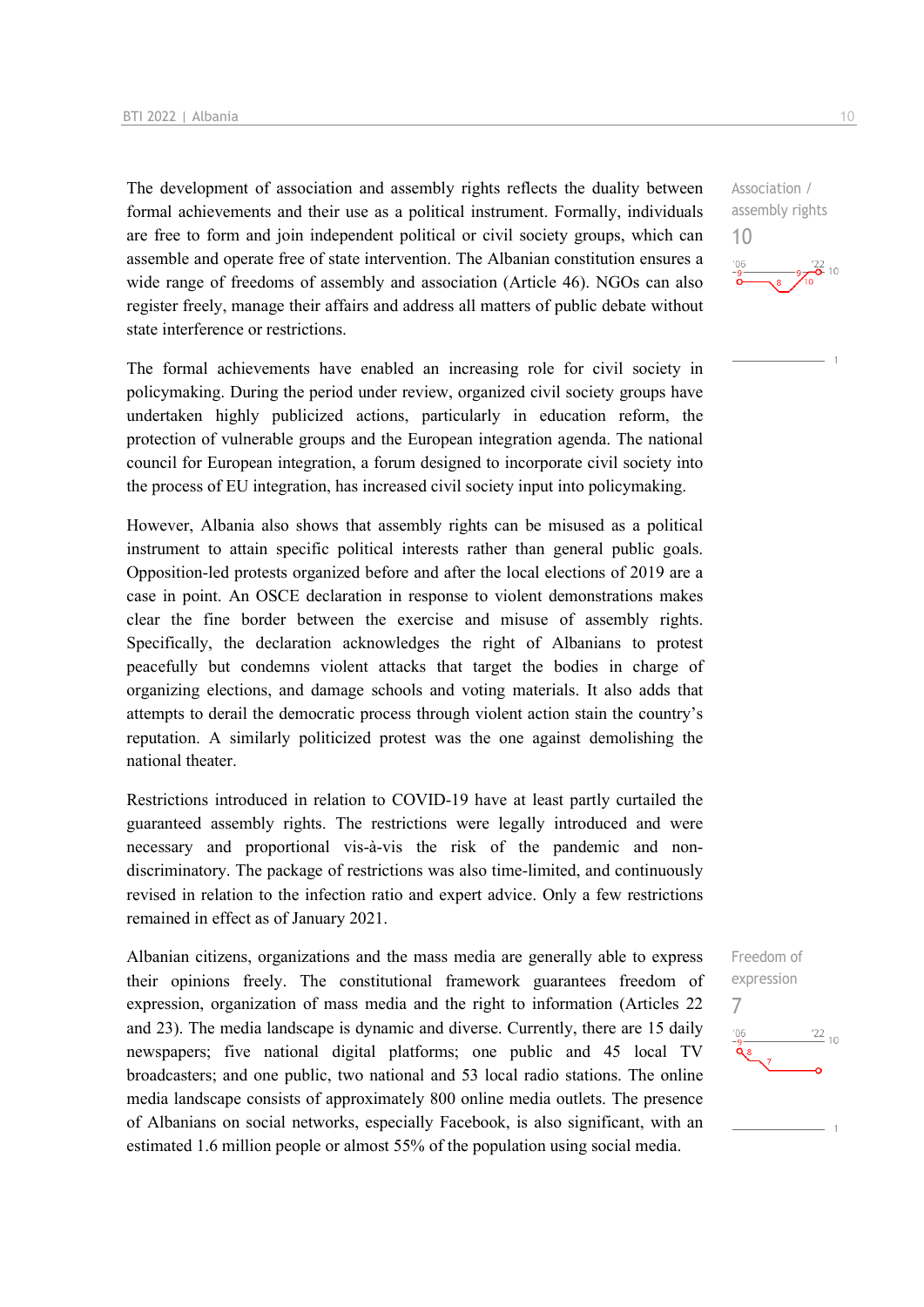Famous cases of political corruption and abuse of public office tend to start with media investigations. In this sense, the media makes an important contribution to reporting on and highlighting abuses of public office. However, this contribution is limited to only a few professional and impartial sources. BIRN, a region-wide investigative source that is funded by the European Union, has provided highly sought-after independent information on cases of political corruption. RaporterTV has also provided several investigative dossiers.

In general, the media is also subject to the duality between serving as an independent watchdog and touting specific political and business interests. Given that major media outlets are funded by owners with interest in other business, reporting is often twisted to serve specific interests (e.g., lucrative state contracts, public advertisements or access to power). This is especially relevant for online portals that are funded by special interests, which have specific agendas and produce news accordingly.

In October 2019, the ruling majority passed an anti-defamation package targeting online sites, which the acting prime minister rightly sees as "a jungle that takes money right and left ... A jungle that produces hate, misinformation and despair." The package has many critics among the media, journalists and international organizations, including the Venice Commission, which argued that the law "falls short of international law and standards." They are also rightly concerned about possible limits to press freedoms but have provided few alternatives on how to curtail deceitful information available online and the problem it poses for independent reporting in a weak institutional setting like Albania. The package was rejected by President Meta and is now off the table.

#### **3 | Rule of Law**

The constitution envisages a system of governance based on the division and balance of powers (Article 7), but the separation of powers is rather deficient when it comes to practice. Accordingly, the president represents the unity of the state and has major responsibilities regarding key nominations across the hierarchy of independent state institutions. However, the presidency has also been the weakest link in the separation and balance of powers. Although expected to be neutral, Albanian presidents are typically chosen from among key politicians, who use their office to appoint politically suitable candidates and thus establish political control over state institutions. Specifically, five out of the seven post-communist presidents were nominated by one party alone, the Democratic Party (DP), and four came from its close leadership circle. This has allowed the party unrivalled opportunities to consolidate its control over the highest layers of independent institutions, particularly those in the judiciary, which until the 2016 reform were almost entirely

Separation of powers 5

 $'06$ 

 $\frac{22}{10}$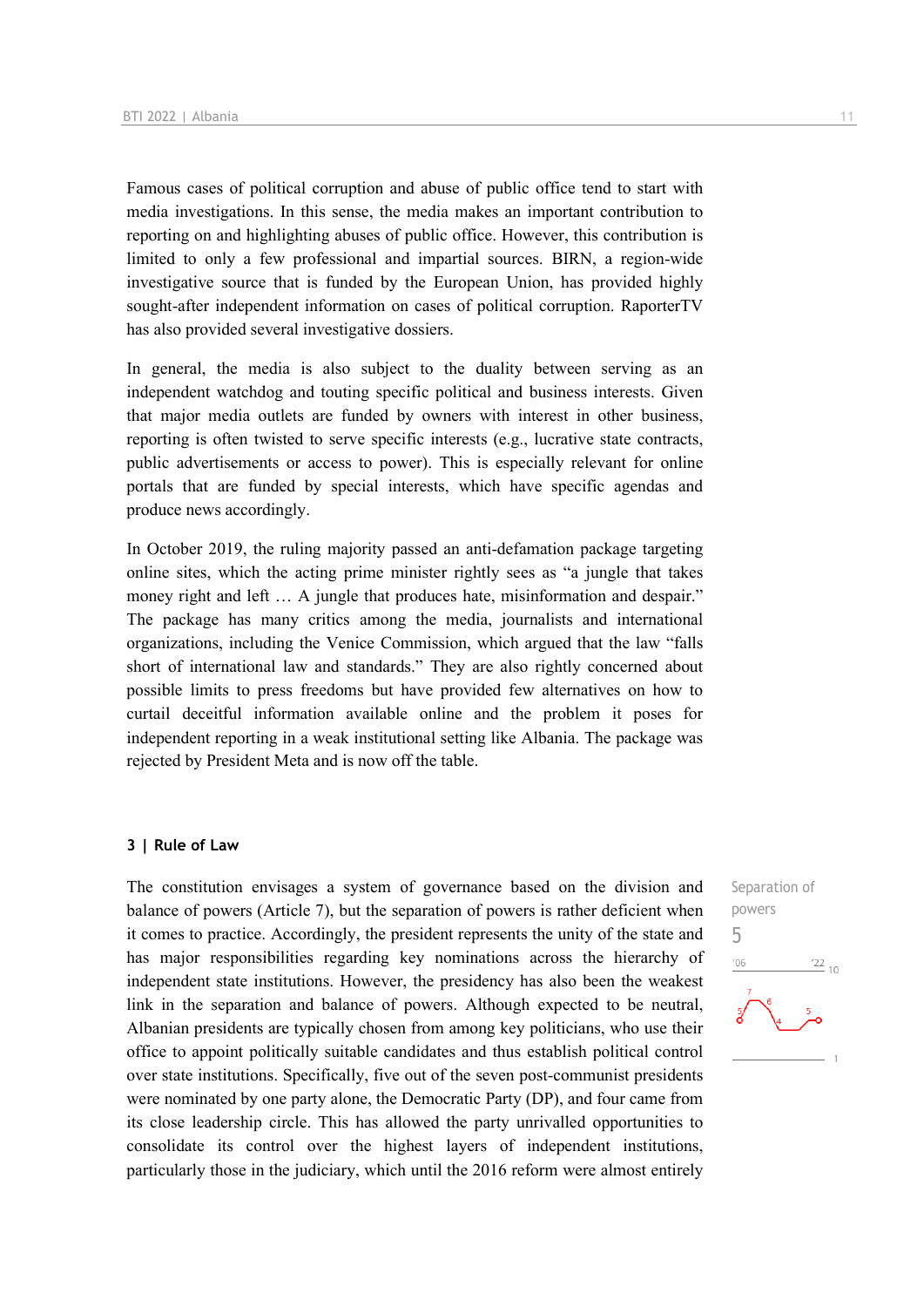#### appointed by the president.

Ilir Meta, the current president elected in summer 2017, also holds a strong political agenda. A founder of Albania's third party, the Socialist Movement for Integration (LSI, currently run by his wife), Meta was voted in by a coalition between the Socialist Party (SP) and the LSI. The coalition collapsed soon after his election, which partly explains Meta's strong anti-government stance, and calls on the "people" to topple their government. Most problematic is Meta's use of his office to establish control over the newly reformed judiciary, via the appointment of political cronies. In 2019, one of his nominations for the Constitutional Court, Marsida Xhaferllari, for example, eschewed most of the new requirements of the legal framework: she was appointed after the suggested 30-day deadline; she was the lowest rated among a list of four candidates prepared by the institution in charge; she received a negative report that included allegations of corruption by the security institutions; and she did not pass the vetting process. Xhaferllari's case shows how key political personalities can abuse the legal institutional framework and illustrates a failure of the international community, which has invested heavily in Albania's new institutions of justice.

The COVID-19 emergency measures created some concerns regarding executive powers and their proportionality. The government declared a state of emergency for the period March 24 – June 23, 2020, which was later extended until April 23, 2021. The parliamentary continued sessions online and approved the state of emergency. The extent and enforcement of the emergency measures were contested by the opposition.

The Albanian authorities have progressively adopted a package of COVID-19 related restrictive measures starting in February 2020. Initial guidelines and specific protocols for handling the spread of the virus were issued by the National Medical Emergency Center and were followed by more sweeping measures including a formal lockdown policy on March 10 and other restrictions on March 15. Emergency legislation specifying fines for violations of protocols and a national curfew were adopted on March 16 in the form of a normative act that per procedure did not require prior parliamentary approval. All measures were time-bound and subject to continuous revisions, including the differentiation of policy by locality according to the reported infection rate. On May 26, the Ministry of Health announced that pandemic-related restrictions would begin to be gradually relaxed thereafter.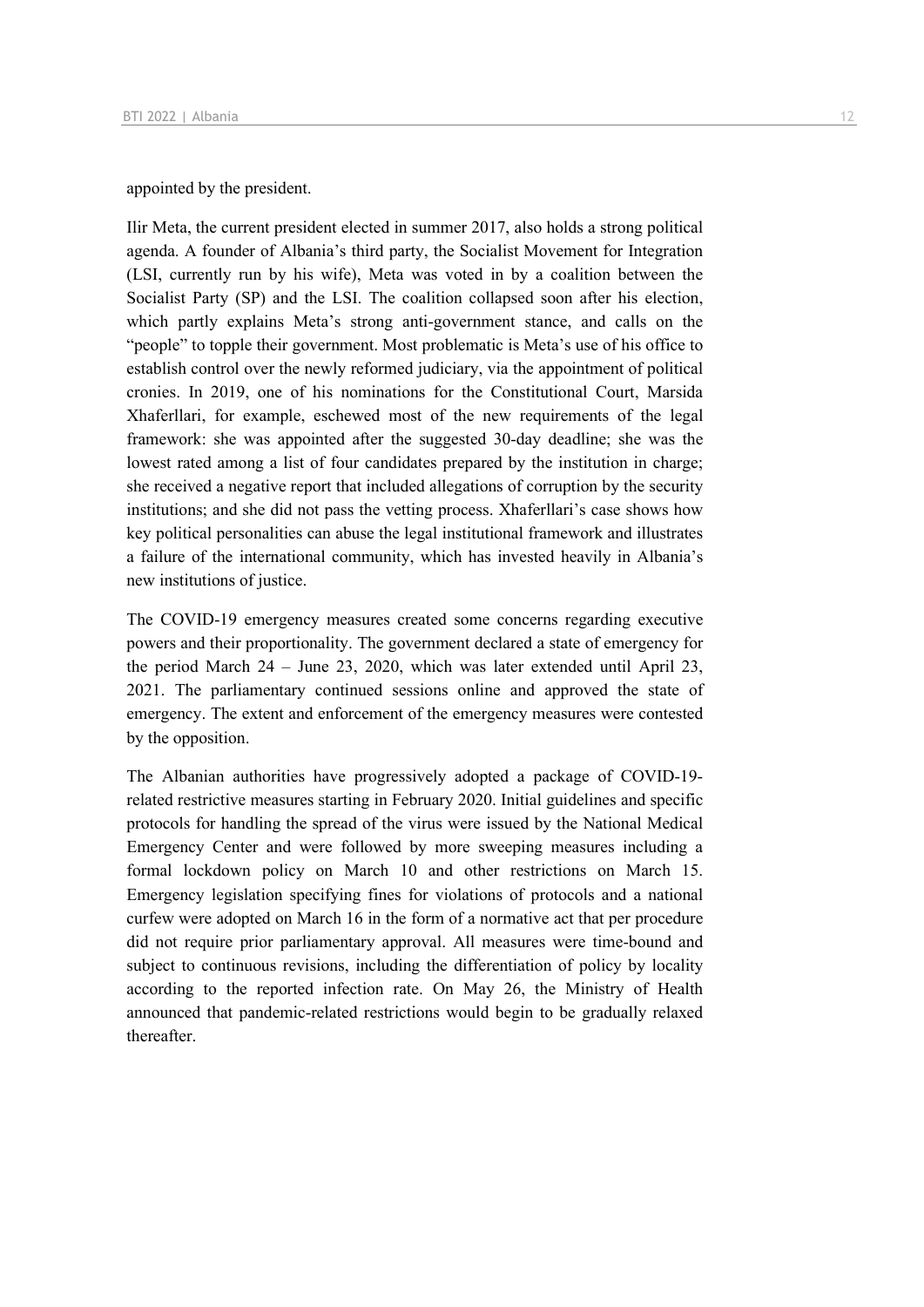The independence of the judiciary is a key hallmark of the constitutional system. Informally, however, independence has been difficult to achieve, and was often used to cover the political connections and large-scale corruption that characterizes the system. A 2015 parliamentary report on the state of the judiciary suggested that the very institutional setup of the judiciary allows for political influence in matters related to "appointments, status, career and discipline of judicial officials." Since 2016, the country has been in the midst of a major reform sponsored and closely supervised by the European Union in collaboration with other international institutions. The EU leadership capitalizes on the existing EU mission EURALIUS, which has operated since 2005, and is dedicated to "the development of a more independent, impartial, efficient, professional, transparent and modern justice system."

The main plank of reform is the vetting of 800 members of the judiciary. Only those vetted will be allowed to be part of the new structures. As of 2020, less than half of the judiciary – 330 members – were vetted at first instance. The vetted members helped to create some of the new structures currently in place – the Special Anti-Corruption and Organized Crime Structure (SPAK), composed of the Special Prosecution Office (SPO) and the National Bureau of Investigations (NBI); and the Anti-Corruption and Organized Crime Courts. A new general prosecutor and high justice inspector were also appointed. The EU 2020 annual report assesses that constitutional and legal changes ensure a merit-based career system, which is exclusively managed by the self-governing institutions of the judiciary.

Nevertheless, several of the key structures of the new system – the Constitutional Court and the High Court – are not fully operational because of the blockage or malfunctioning of the new appointment rules. Throughout the process, moreover, both the people and structures in charge of vetting have been subject to intense pressure, including defamation. With less than half of the judiciary vetted, many appointment rules having been contested, various active political actors working against substantial reform and the poor record of the internationally led reform effort, the full results of the reform are yet to be seen.

Officeholders who break the law and engage in corruption are not adequately prosecuted. A set of new rules associated with the judicial reform have increased capacities to investigate complicated cases of corruption. In particular, the establishment of the Anti-Corruption Task Force and the dedicated Anti-Corruption Directorate is expected to improve the investigation and prosecution of high-level corruption cases. The creation of a network of anti-corruption coordinators in public agencies has also improved the effectiveness of the fight against corruption.

However, institutional progress alone is an insufficient measure to assess prosecution of corruption in reality. The formal institutional framework to prosecute corruption has always been a key target for the European Union and other international actors. Continuous changes of the institutional framework, which the

Independent judiciary 5  $-06$  $\frac{22}{10}$ 

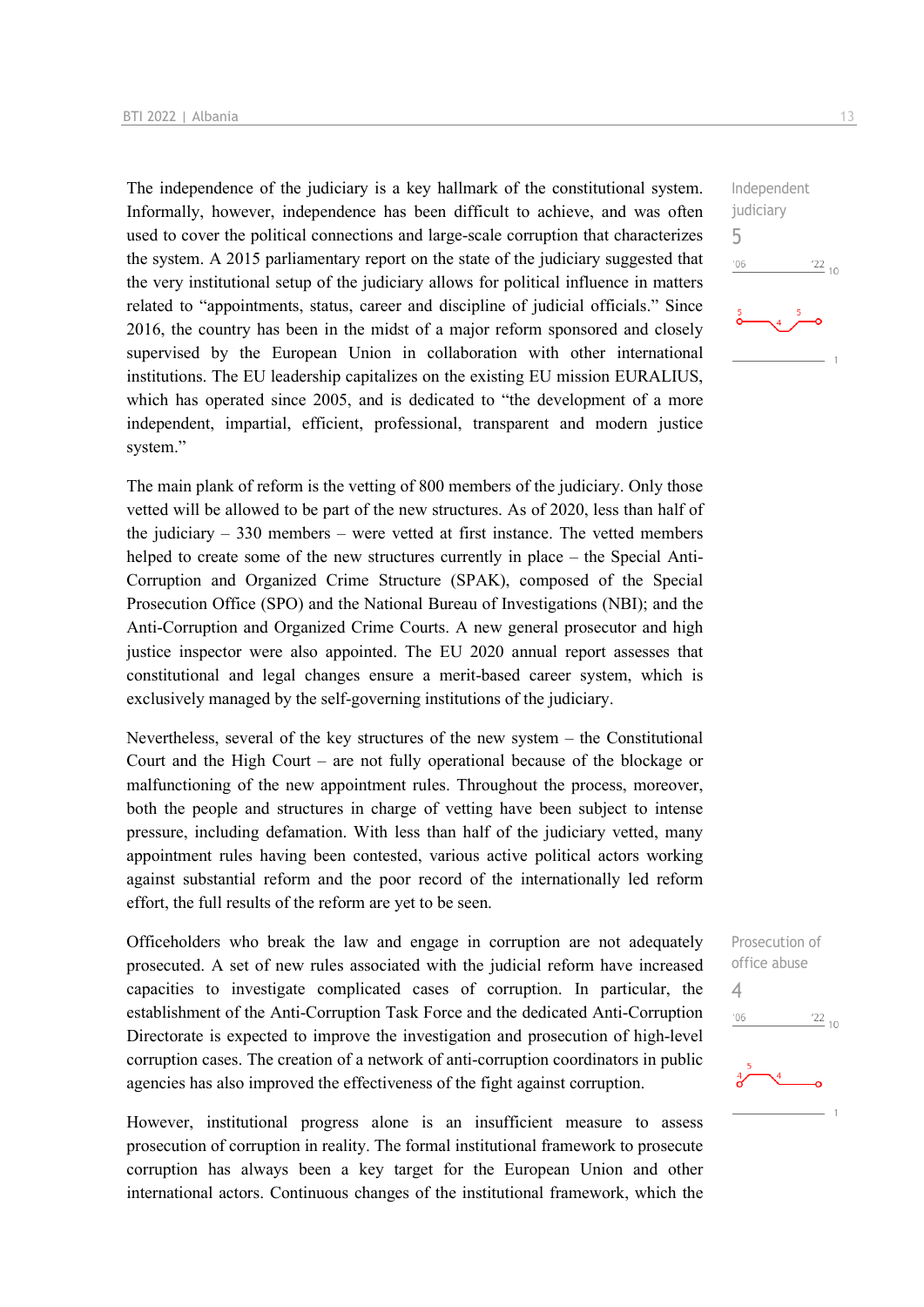supervising international structure have traditionally used as a measure of progress, have failed to establish a solid track record of investigations over the long term. The EU 2020 annual report assesses that investigations have not resulted in a substantial number of final convictions of high-ranking state officials. This fosters a culture of impunity within the higher levels of the state. Importantly, many of the judges vetted out of the system, including eight out of nine Constitutional Court judges and 15 out of 18 High Court judges who were dismissed or resigned, have not been investigated for their misdoings. Many of the key members of the political class and state institutions who have been the subject of various media reports and cases of corruption have randomly slipped through political, legal or procedural loopholes.

Respect for civil rights is enshrined in the constitution and the international human right conventions that the country has ratified and generally complies with. The Office of the Ombudsman is the main domestic institution that follows the enforcement of civil rights and has taken an increasingly proactive active role in monitoring the situation. The ombudsman's areas of intervention relate to property issues, abuse of police power, unduly long judicial proceedings, the nonenforcement of judgments in civil cases, and inadequate conditions in prisons and living conditions for the Roma minority. The issue is also closely monitored by the European Union under Chapter 23 on Judiciary and Fundamental Rights.

Although the country has sufficient legal regulations in place to protect civil rights, the mechanisms to uphold those rights are not always effective. In some cases, Roma and Egyptian communities continue to face informal discrimination, while children belonging to these groups may be subject to forced labor. Gender-related violence and services for victims can also be improved. Cases of serious offenses and domestic violence against women tend to come to the attention of the public almost daily via media reporting. The government has strengthened support services for survivors of domestic violence, including providing more shelters, free legal aid and a national counseling line for victims. Equal access to justice and equality before the law are also problematic in the context of judicial corruption. In general, existing issues hinge on the lack of education and allocation of appropriate resources more than a legal/institutional problem.

Civil rights 8 $^{\prime}06$  $\frac{22}{10}$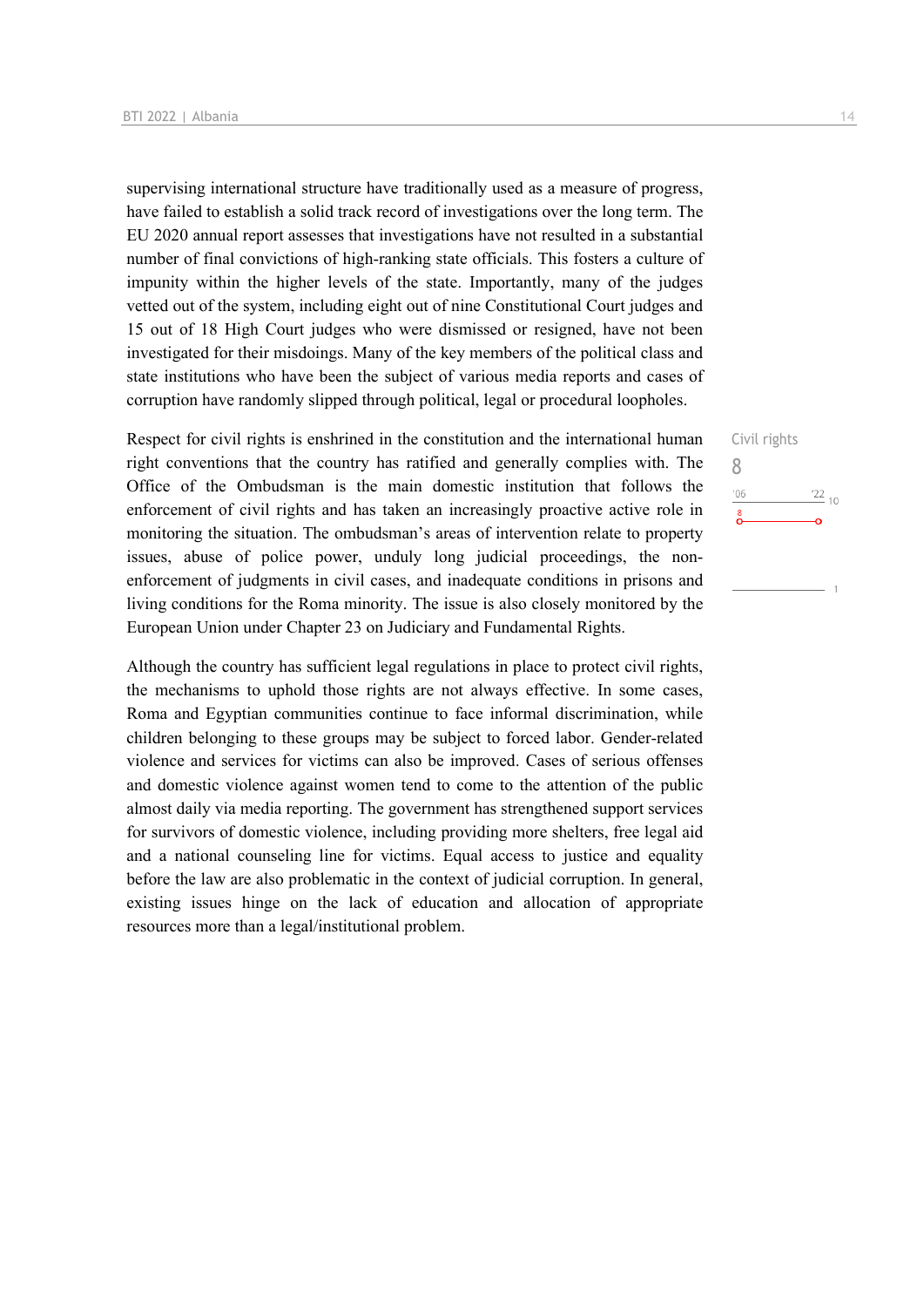#### **4 | Stability of Democratic Institutions**

Democratic institutions exist and perform their functions in principle, but they are often deficient due to unruly political fights, severe polarization and institutional friction. Those fights inform a conflictual and unstable relation between the executive, parliament and presidency.

The period 2019–2020 saw an escalation in unruly political conflicts, polarization and institutional friction. Importantly, the local elections of 2019 served to escalate rather than channel political conflict into a smooth rotation of power. Following an en bloc relinquishing of parliamentary mandates in February 2019 and months of street protests, the opposition decided to boycott the local elections. The president's contested decree to cancel the election date increased frictions with the governing majority, and encouraged the opposition's extra-institutional fights, including violent street protests, to prevent the election and obstruct parliamentary work.

The boycott of the parliament for long periods has deprived the country of the necessary parliamentary scrutiny to hold an increasingly assertive executive to account. The boycott has also prevented the opposition from participating in key ongoing reforms. In January 2020, a cross-party platform composed of parliamentary forces and extra-parliamentary opposition was set up to negotiate certain features of the electoral reform. However, the collaboration platform was short term and confined to specific issues, and insufficient to enable continuing institutional dialog on major reforms. The forthcoming national elections in 2021 have re-escalated the extra-institutional fights that characterize the political scene, such as public denigration, boycotts of legislative reforms (e.g., the ongoing judicial reform) and frequent popular mobilizations to bring down the government.

No relevant political or social groups contest the legitimacy of democracy and its constitutional setup. Following the experience of communist dictatorship, Albanians have consistently shown solid support for democracy as the ultimate goal of transition. Similarly, political and social actors have consensually embraced democracy as the only game in town. Major reforms, continuous institutional change, political programs and public discourse in general are commonly framed as progress toward democracy and its corollary, European integration.

During the unruly post-communist transition, however, political pledges to further democratization typically went hand-in-hand with the exercise of power as a zerosum game and use of state institutions as property to be distributed among political followers, which resulted in the consolidation of political patronage across state institutions. This "winner-takes-all" model of democratization is more pronounced when the governing party enjoyed a significant parliamentary majority and controlled the presidency and hence independent institutions whose heads are presidential nominates.

Performance of democratic institutions 5  $\frac{22}{10}$  $^{\prime}06$ 

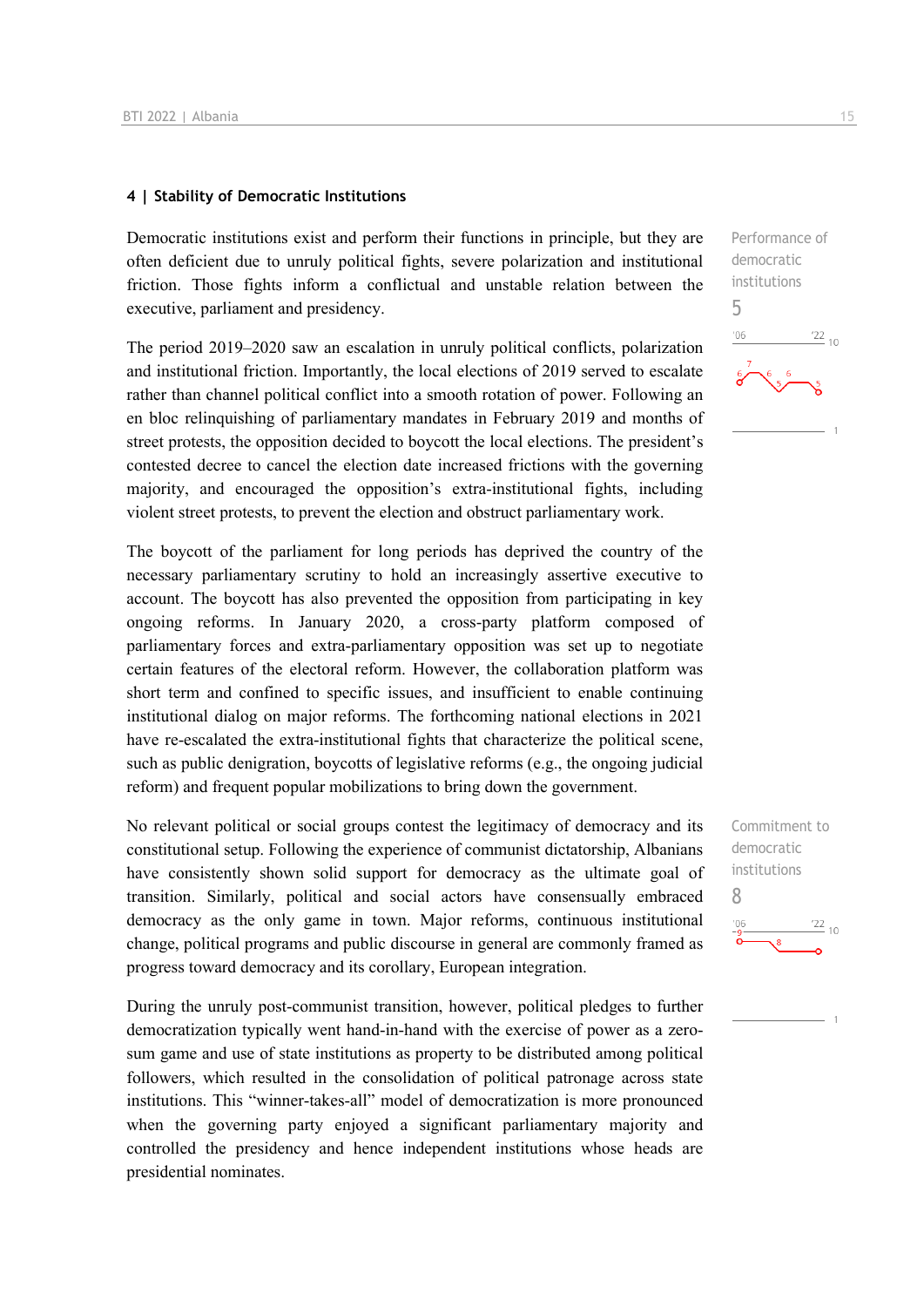The current Rama government, which is nearing the end of its second term, has promised to curtail political patronage, and has shown a more reformist and powersharing style of governance. This is shown by the exceptional agreement, which gave the opposition control of key ministries ahead of the 2017 elections as well as the nominations of key opposition politicians to independent institutional posts. The government has also promised to curtail the deep corruption, which undermines the legitimacy of democratic institutions, by advancing major institutional reforms. Nevertheless, the government, which enjoys an absolute parliamentary majority and relatively little competition, has also maintained a centralized and personalistic style of governance. Many of the individuals that hold ministerial positions are known to be loyal to the prime minister and few are experts in their respective ministerial fields or have much in the way of political experience. The Albanian transition has shown once again that such personalistic regime traits do not fare well for the legitimacy or stability of democratic reforms over time.

#### **5 | Political and Social Integration**

Since the fall of communism, Albania has consolidated its bipolar party system. The two main parties, the Democratic Party (DP) and the Socialist Party (SP), have positioned themselves at opposite ends of the ideological spectrum. DP, the first party that emerged after the sanctioning of pluralism in 1990, represents the centerright, conservative and fierce anti-communist ideal. The SP, created in 1991, hails from the former communist party, and has inherited some of the structures and its voters base, but early on reformed itself after the European center-left ideal. The Socialist Movement for Integration (LSI), Albania's third party, formed following a split from the SP. The LSI is a more "pragmatic" socialist party that allies with or attacks any of the major parties as long as this strategy allows it to participate in government and share the spoils of governing. Power has alternated between the two main parties, with unilateral control of the government and the course of transition passing between the two parties for long periods: the DP in 1992–7 and 2005–13; the SP in 1997–2005 and 2013–21. However, a coalition with the third party (LSI) was needed between 2009 and 2017 to secure a parliamentary majority.

However, the simple communist-anti-communist or left-right dichotomies that are frequently used to explain the Albanian bipolar system and conflictual style of politics are outdated. The rigid division between democrats and socialists, more than a simple ideological and political conflict, is an active strategy to distinguish and strengthen the parties' support bases. In practice, links to the old regime are dense and cross all political families. Specifically, DP has appropriated the fight against communism, but its key leaders, including its historical leader, Sali Berisha, were well connected to the communist regime. The SP has inherited some of the former communist organization, but its key leaders come mostly from the anticommunist student movement. Additionally, all parties have similar programs that stress a free market, a non-interventionist state, and progress toward political and economic reforms required to advance European integration.

Party system 6 $\frac{22}{10}$  $06'$  $\mathbf{Q}_6$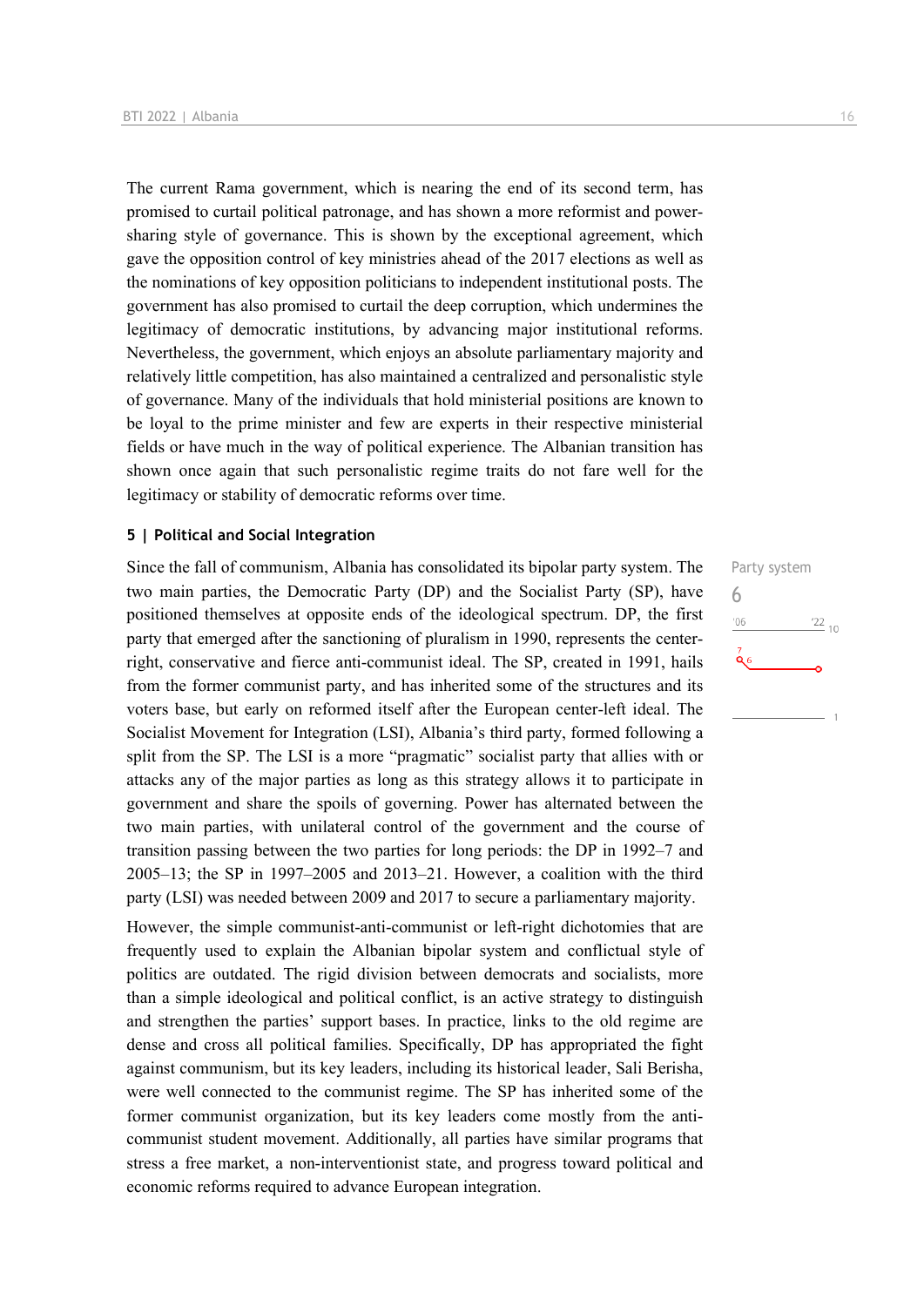The explanation for the polarized, tense and conflictual style of politics, and why it is still a useful electoral strategy relates to historically ingrained local divisions and the related patronage system that is nourished by all political parties. The DP leaders, who come mostly from the north, have usually stressed their anticommunist credentials, which appeal to northern regions, many of which were subject to particular repression under the communist regime. The socialists, whose main leaders tend to come from the south, have usually found appeal in the southern regions, which was the primary power base of the former communist organization. These divisions are also reflected in employment in central and local administration, with most positions filled by fierce anti-communist northerners when the DP has held power and with southerners when the SP has held a majority. The parties' "winner-takes-all" approach to power facilitates accommodation of their patronage networks of loyalty and service across state infrastructure.

Post-communist Albania has seen the development of a relatively rich scene of interest groups. However, there is also a duality between "western" models that are funded and promoted from abroad, and their different functioning in the local context. Given the communist regime's total ban on any autonomous civil society groups, the idea and practice of civil society after communism entered the country via Western donors' aid policy. Donors' policies aimed at stimulating civil society participation and socializing people to democratic values have enriched the public sphere. Currently, there are around 12,000 NGOs, including associations, foundations and centers, registered with the Tirana Court of First Instance. These NGOs engage in a wide range of activities, including advocacy work, monitoring and social mobilization, particularly in sectors like the environment, human rights, social protection and rule of law. They have also taken an active role in assessing the performance of the government and pushing for policy change. One such case is the students' "Movement for University," which serves as an open forum to discuss and lobby on the ongoing high education reform.

Nevertheless, the NGOs are typically seen as donor-dependent entities that need to develop internal capacities and voluntary networks in order to make them sustainable and rooted in society at large. Often, Albanian NGOs maintain implicit and sometimes explicit affiliations with political parties, while parties themselves tend to court NGO leaders with government positions. Trade union movements remain weak and apt to politicization, especially due to the lack of large companies operating in the country.

Survey data unsurprisingly shows relatively low trust in civil society. According to a 2019 survey, 56% trust civil society as opposed to 73% who trust the European Union, 48% see civil society as an effective mechanism of accountability compared to 79% who see international organizations as effective and 45% see civil society as politically independent institutions.

Interest groups

 $\frac{22}{10}$ 

6

 $06'$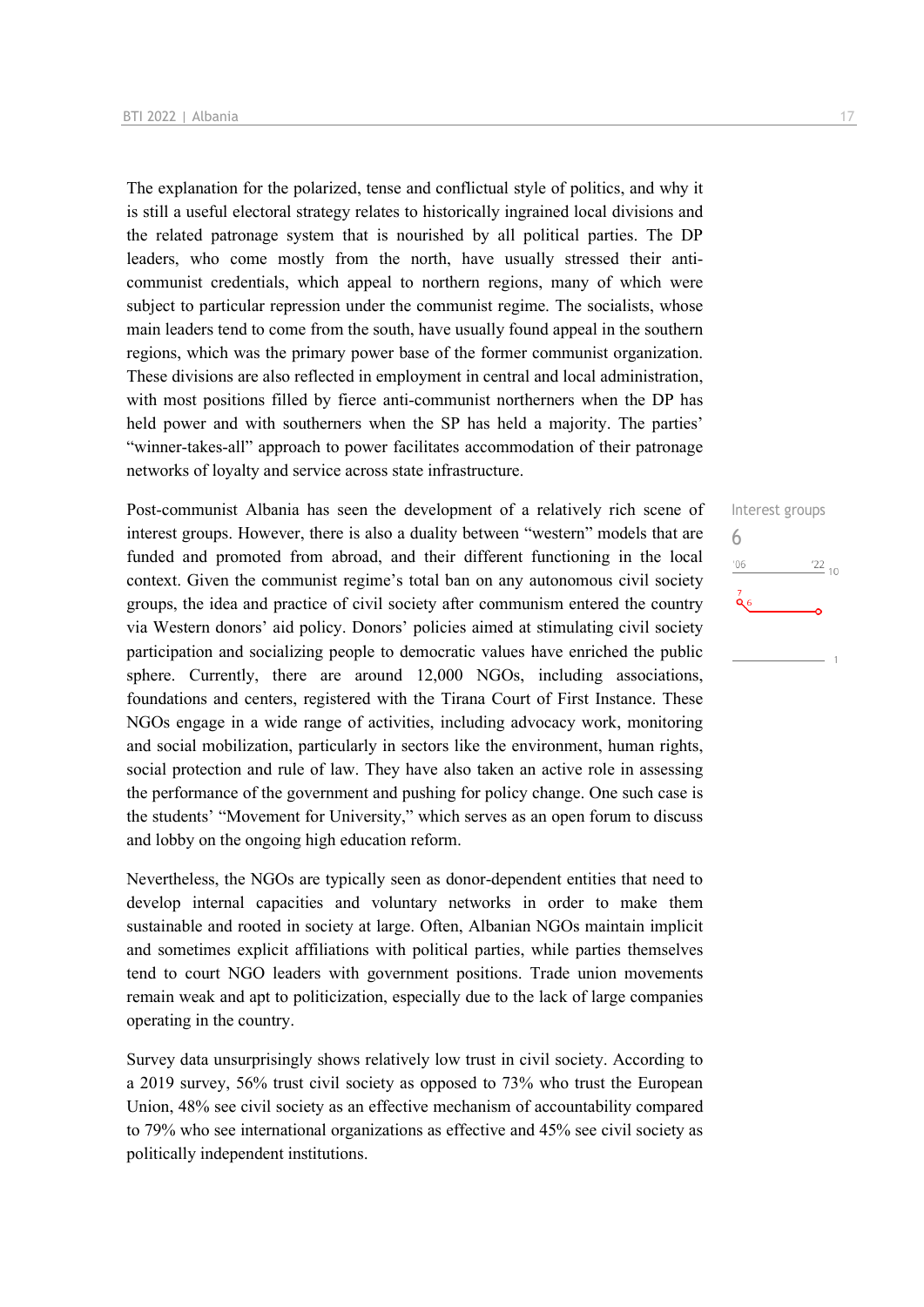Having suffered one of the strictest totalitarian regimes ever built in the communist world, Albanians show strong support for democracy. No surveys have so far indicated decreasing enthusiasm for a democratic system even in the face of endemic crisis and the many problems that plague the country's transition to a democratic system.

Albanians, however, have more trouble in approving how the established democratic institutions are functioning and the course of the country's democratic transition. They typically show more confidence in international organizations than their own independent institutions. According to the 2019 UNDP survey Trust in Governance, 41% show trust in central government, 28% in the parliament and president, 27% in the courts, and 23% in Albanian parties. By contrast, 73% trust the European Union, 75% the United Nations and 78% NATO. More than half of the respondents perceived political parties (54.4%), courts (62.8%), prosecution  $(62.3\%)$ , the parliament  $(62\%)$  and the president  $(55.1\%)$  as performing poorly or very poorly.

Albanians also show low trust in the course of major reforms, such as the ongoing reform of the judiciary. According to the same survey, a slight majority of Albanians express a positive expectation of the judicial reform, although 48.5% believe that the reform has not been implemented properly. The share of people with a positive expectation of the ongoing reform has declined from 71% at the start of reform to 53% three years on. Similarly, belief that the reform is being properly implemented has declined from 46% in 2016 to 32% in 2019.

There is a fairly high level of trust among the population, and a substantial number of autonomous, self-organized groups, associations and organizations. In line with the structure of a traditional society, Albanians share traditional forms of solidarity based on blood, family, regional and clan loyalties. Political elites have sought to capitalize on such links and divisions to nourish patronage-based networks.

These para-modern forms of social capital, including patronage relations, have helped to sustain informal networks of support in the context of a difficult transition and meager social welfare. However, such forms of solidarity undermine the creation of a more general culture of civil society participation and trust in state institutions. In addition, post-communist Albania has developed highly individualistic trends as a reaction to the extreme collectivism and extensive voluntarism that was forced on them during the former communist regime, and because of the "Wild West" nature of the post-communist economic development.

A National Democratic Institute (NDI) public opinion research project on engagement in politics shows a certain improvement in citizen engagement. Accordingly, the citizens reported increased participation in decision-making, opportunities to participate, invitations to local and central government consultation events, and willingness to engage in voluntary work, and a decrease in perceived political influence over public institutions.

Approval of democracy  $06'$  $\frac{22}{10}$  $\sum_{i=1}^{8}$ 

8

Social capital 7 $-06$  $\frac{22}{10}$ Q6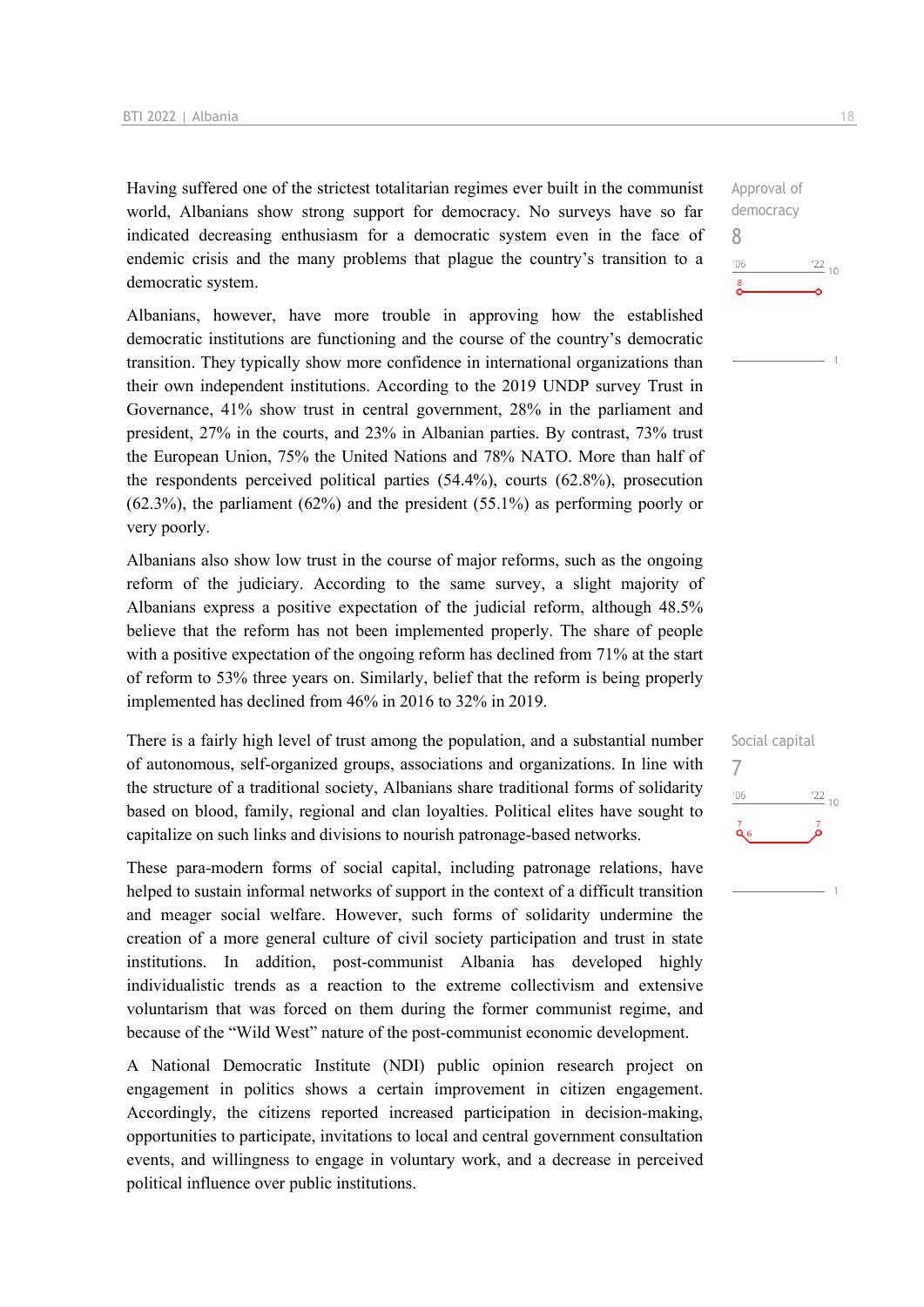## II. Economic Transformation

#### **6 | Level of Socioeconomic Development**

The Gini Index has increased from 12 in 1992 to 27 in 1996 and 29 in 2018. Despite improvements following its peak in 2002, due to increased efforts to promote fiscal and social policies, income inequality in Albania remains higher than the EU-28 average.

Albania's Human Development Index (HDI) score was 0.8 in 2019, a 0.38% increase year-on-year. However, when adjusted for inequality, Albania's score drops to 0.7 out of one. In the Gender Equality Index, Albania registered 60.7 out of 100 in 2020, ranking seven points below EU-27 average.

On November 26, 2019, a major earthquake shook Albania, leaving a significant imprint on economic output and living conditions. More than 10% of the population lost or suffered severe damage to their homes, while the economic cost is estimated at approximately  $E1$  billion (about 7.5% of GDP). While the economy continued to grapple with the negative impact of the earthquake – which was smoothed to some extent by a donor conference organized by the European Union and international financial institutions that pledged more than  $\epsilon$ 1 billion in aid and loans – the COVID-19 pandemic worsened Albania's already shrinking economic output, unemployment and poverty rates.

In 2019, half of the population  $(49%)$  was at risk of poverty or social exclusion – almost double the EU average (22.4% in 2017). Indeed, 38.3% of the population live in severe material deprivation, while 13.3% of individuals aged 18–59 face low work intensity (EU 2020 Report). According to World Bank data, employment decreased by 3.6% year-on-year in the second quarter of 2020, with unemployment rising to 11.9%. Unemployment is even higher among women, young people, Roma and Egyptians, and people with disabilities.

However, considering the effects of the pandemic on tourism and service sectors, the main drivers of economic output and employment, particularly informal ones, the situation could have been far worse. Furthermore, the policies adapted by the government to support people affected by COVID-19, to a large extent excluded this category, which significantly increased poverty rates.

#### **Question** Score

| Socioeconomic                     |  |  |  |  |  |  |  |
|-----------------------------------|--|--|--|--|--|--|--|
| barriers                          |  |  |  |  |  |  |  |
| h                                 |  |  |  |  |  |  |  |
| $^{22}_{-10}$<br>106              |  |  |  |  |  |  |  |
| 6<br>6<br>5<br>5<br>$\frac{5}{2}$ |  |  |  |  |  |  |  |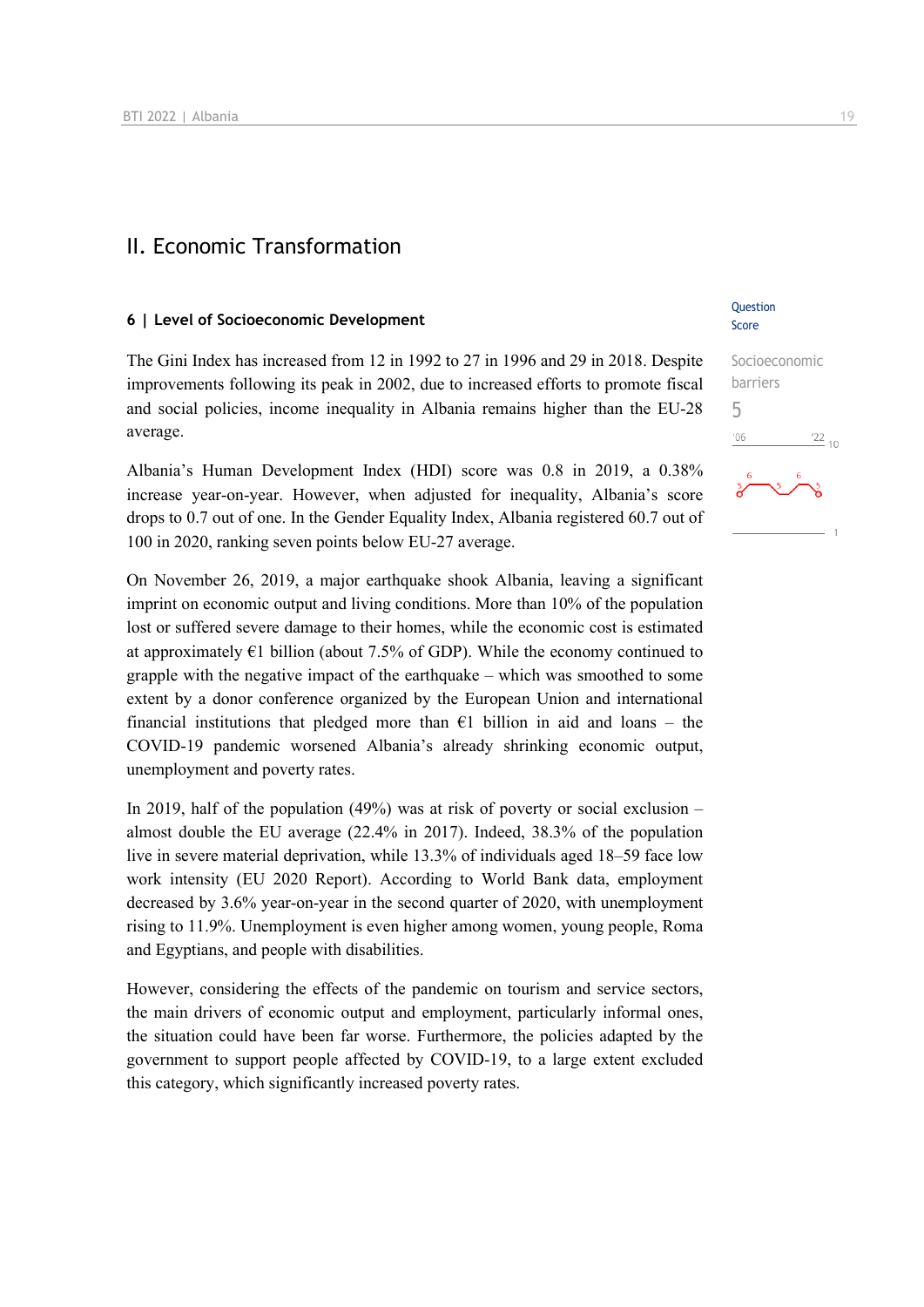| <b>Economic indicators</b> |          | 2017     | 2018      | 2019      | 2020      |
|----------------------------|----------|----------|-----------|-----------|-----------|
| <b>GDP</b>                 | S M      | 13019.7  | 15147.0   | 15286.6   | 14799.6   |
| GDP growth                 | $\%$     | 3.8      | 4.1       | 2.2       | $-3.3$    |
| Inflation (CPI)            | $\%$     | 2.1      | 2.0       | 1.4       | 1.6       |
| Unemployment               | $\%$     | 13.6     | 12.3      | 11.5      | 11.7      |
| Foreign direct investment  | % of GDP | 7.9      | 8.0       | 7.9       |           |
| Export growth              | $\%$     | 13.2     | 4.1       | 6.0       | $-25.6$   |
| Import growth              | $\%$     | 8.4      | 2.4       | 3.0       | $-19.8$   |
| Current account balance    | \$ M     | $-982.2$ | $-1010.2$ | $-1218.8$ | $-1317.2$ |
| Public debt                | % of GDP | 71.9     | 69.5      | 67.8      | 77.6      |
| <b>External debt</b>       | \$ M     | 9801.5   | 9875.8    | 9556.9    | 10859.2   |
| Total debt service         | S M      | 513.0    | 1086.1    | 649.3     | 1149.3    |
| Net lending/borrowing      | % of GDP | $-1.5$   | $-1.3$    | $-1.4$    |           |
| Tax revenue                | % of GDP | 18.9     | 18.6      | 18.3      |           |
| Government consumption     | % of GDP | 11.5     | 11.3      | 11.5      | 12.1      |
| Public education spending  | % of GDP | 3.6      |           | 3.9       |           |
| Public health spending     | % of GDP | 2.7      | 2.8       |           |           |
| R&D expenditure            | % of GDP |          |           |           |           |
| Military expenditure       | % of GDP | 1.1      | 1.2       | 1.3       | 1.5       |

Sources (as of December 2021): The World Bank, World Development Indicators | International Monetary Fund (IMF), World Economic Outlook | Stockholm International Peace Research Institute (SIPRI), Military Expenditure Database.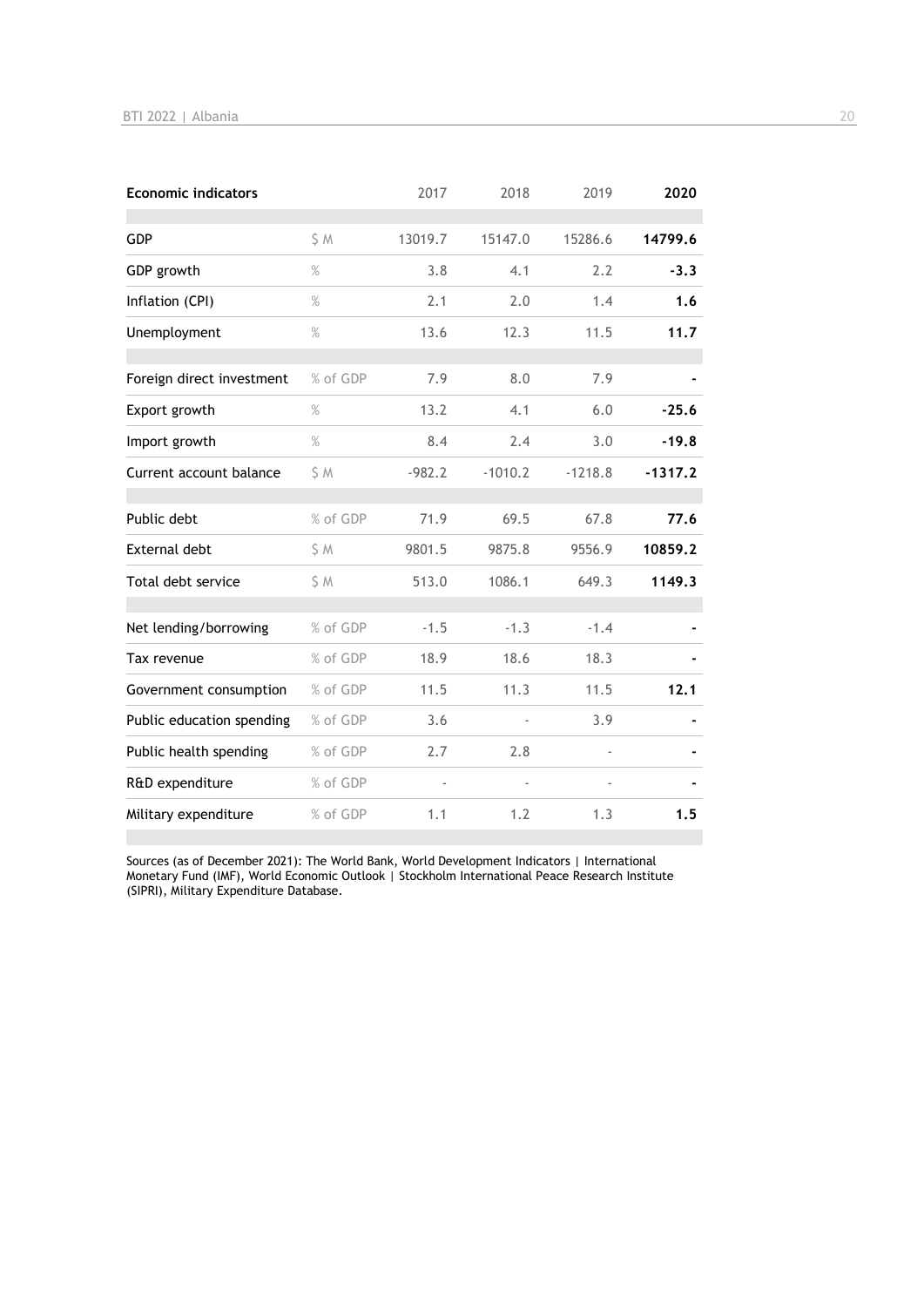#### **7 | Organization of the Market and Competition**

Albania has pursued an extremely open model of economic development that has resulted in limited barriers in factor movements. Prices are fully liberalized and the Albanian lek is fully convertible. State involvement in the economy is limited, with the exception of the energy sector. The private sector accounts for more than 80% of employment.

However, severe fluctuations in market fundamentals are observed in the annual Doing Business reports. After considerable improvements in recent years, Albania dropped 19 places in 2020 compared with 2019, ranking 82nd overall – the secondworst performing country in the region and in Europe. In seven out of 10 indicators, Albania ranked lower than the year before. The country ranks 59th among 190 countries in terms of starting a business – the process is easy as it requires only five procedures and five days (lower than the OECD average). However, the cost of starting a business as a share of per capita GDP are more than twice as high as the OECD average.

Dealing with construction permits and enforcing contracts continue to pose serious difficulties to investors. A large informal sector that is estimated to comprise about 35% of the economy, weak governance, the failure to implement and enforce legislation effectively, changes in taxation, the controversial use of public procurement procedures, and persistent corruption continue to pose significant obstacles to market activities and the development of a full market economy.

According to a European Commission report in 2020, Albania is moderately prepared in the area of competition policy. Additionally, in the period under review, the empowered Albanian Competition Authority (ACA), the main unit in charge of examining mergers or imposing fines on those that hamper market competition, aligned and approved procedures protecting companies harmed as result of breaches of competition rules. In the same period, the ACA took 116 decisions, including in nine cases on prohibited agreements, 13 cases on abuse of dominant position and 36 cases of authorizing concentrations. No fines were imposed. The legislative framework on antitrust and mergers is in line with EU standards. However, enforcement capacity is low, mainly due to weak administrative capacity and a lack of expertise.

The government's increasing involvement in certain sectors through public-private partnerships (PPPs) could weaken fair competition. In 2019, 222 such projects, with a total contracted investment value of 31% of GDP, have come under severe criticism due to a lack of transparency. The fact that some projects are based on unsolicited bids is likely to restrict fair competition in the respective sectors.

 $\frac{22}{10}$ 

Market

7

 $06'$ 

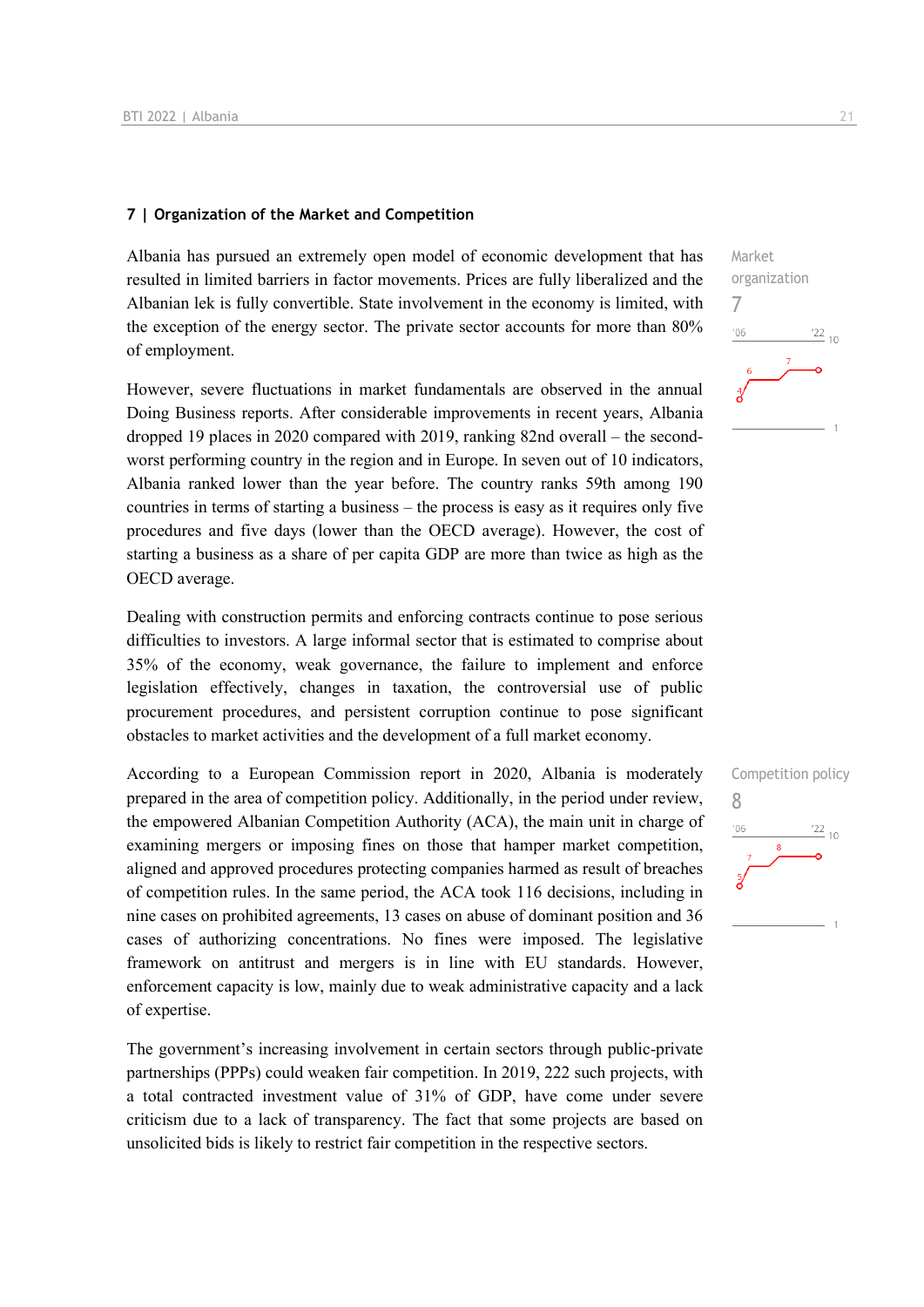Open trade is crucial to the Albanian economy. The country has removed all quantitative barriers on foreign trade since 1992 and introduced a range of tariff reductions since joining the World Trade Organization in 2000. Albania is also a member of various regional free trade agreements, such as the Central European Free Trade Agreement (CEFTA), and demonstrates a high degree of trade openness. According to 2019 data, the simple average of MFN applied total tariffs was approximately 3.6%.

Preferential tariffs are in place for products originating from EU member states, CEFTA, EFTA and Turkey. However, some imports from the United States are subject to customs tariffs.

Trade was to some extent disrupted by the temporary closure of borders as a result of the pandemic. Albania took part in the European Union's "green lanes" approach to ensuring the free flow of goods across the region and worked with 35 other regional organizations and initiatives – including the Transport Community, Energy Community, South East European Cooperation Process – each of which proved essential to addressing challenges associated with the COVID-19 crisis.

Following the widespread collapse of a series of pyramid schemes, and the subsequent economic and political crisis in 1997, structural reforms in the banking sector have been a high priority, including the privatization of state-owned banks and the liberalization of the financial services sector. The banking sector in Albania is completely privatized, while foreign-owned banks own more than 75% of the asset shares in the sector.

Consolidation of the banking sector has continued during the period under review. The number of banks decreased to 12 from 16 in 2018. Occasionally, this consolidation has been criticized by the international community on the basis that the withdrawal of large EU banks might stress the sector, while the rapid increase in market share of non-EU banks raises concerns over the proper monitoring of bank transactions and lending procedures.

To address the effects of the COVID-19 crisis, the Bank of Albania (BoA) adopted new rules that allow second-level banks to restructure loans without additional provisioning. Under this special regulation, restructuring for distressed borrowers may continue until the end of 2021. In addition, BoA approved a moratorium (initially in effect until June 2020, but later extended to the end of August 2020) that enabled households and companies to defer loans without penalty. These measures, combined with rules that oblige banks to pay off non-performing loans (NPL) older than three years from balance sheet, led to considerable improvements in the ratio of NPLs to total loans – from 13% in 2018 to below 8% in 2020.

The banking sector capital adequacy ratio has remained robust and above 15% in 2020 (i.e., above the regulatory level). The ratio was boosted by the decision of the

Liberalization of foreign trade 10  $-06$  $\frac{22}{2}$  10  $\frac{9}{610}$ 

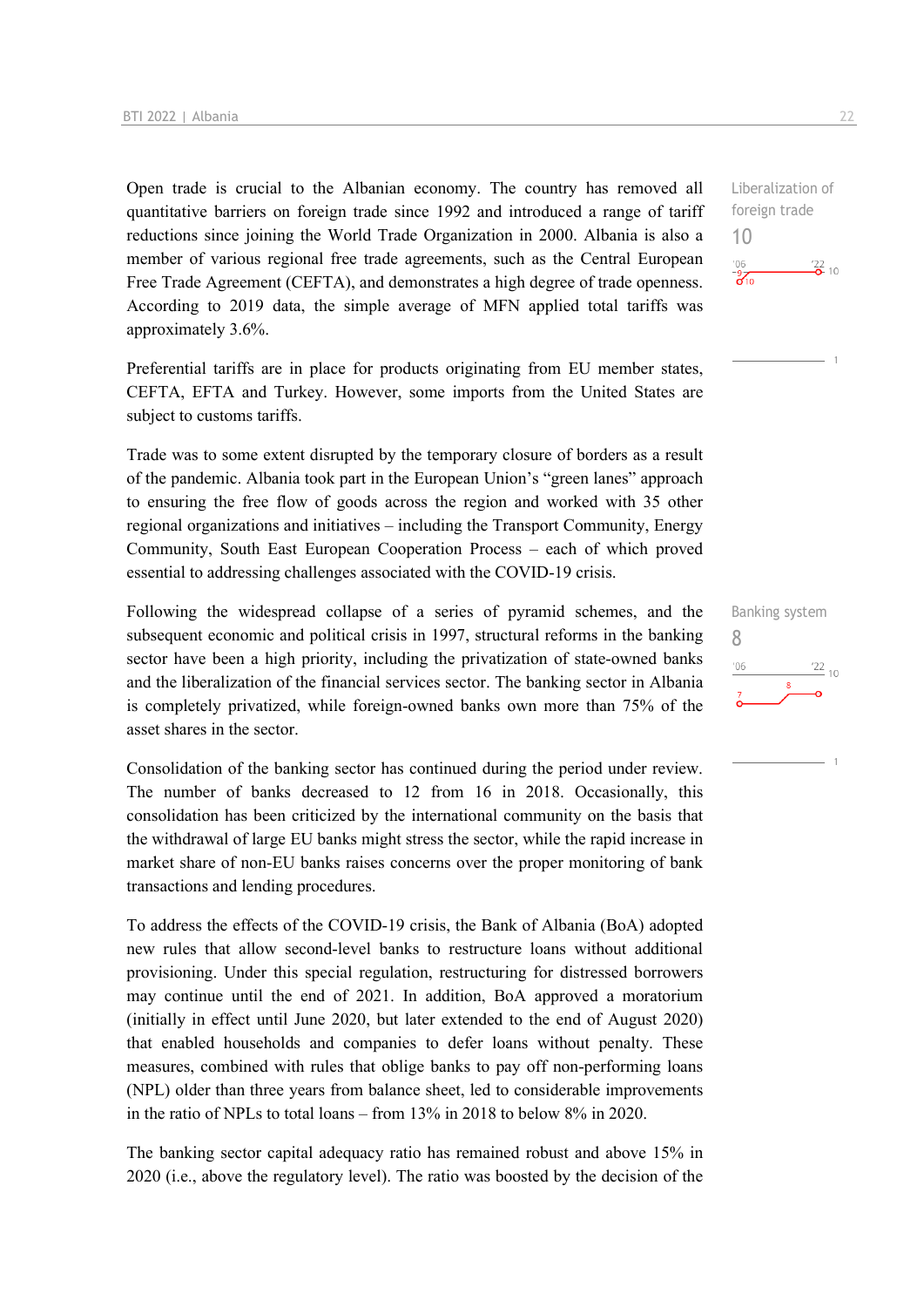BoA to suspend dividend distribution during 2020. Nevertheless, euroization of the sector, specifically the denomination of more than half of all loans and deposits, poses a risk to the banking sector and decreases the power of domestic monetary policymaking.

In addition, resolving legal impediments to NPL resolution, collateral execution and insolvency procedures remain major concerns for the banking sector. These challenges have impeded domestic credit growth drastically.

#### **8 | Monetary and fiscal stability**

The Bank of Albania (BoA) is legally independent and able to determine monetary policies. Furthermore, it is equipped with sufficient instruments, competence and administrative capacity to function and conduct efficient policies. Improvements in management and regulation, after the BoA reported an internal deficit that brought senior layers of management including the governor of the bank under investigation in 2014, resulted in major improvements for the institution.

In the period under review, inflation in Albania was registered at 1.4% in 2019 and 1.6% in 2020. Strong food price increases in the first half of 2020 challenged an eight-year period of below target (3%) inflation rates. The BoA's attempts to control inflation by continuously cutting the interest rate had little effect due to the euroization of the financial sector, low commodity prices and below-potential economic output. At the end of March 2020, the BoA cut its key policy rate by 50 basis points to a new record of 0.5% in order to fight the effects of COVID-19.

The ongoing appreciation of the domestic currency against the euro over the last few years somewhat stabilized in 2019 but was interrupted again by the COVID-19 crisis. The crisis contributed to a 7% depreciation of the domestic currency against the euro in the first quarter of 2020. However, the BoA's quick response, which involved supplying the domestic market with foreign exchange, has worked to stabilize exchange rates in country.

The European Commission's condition to reduce public debt to 45% of GDP by 2018 and the government's commitment to decrease the public debt ratio to 60% by 2021 have been turned upside down with the coronavirus crisis. Public debt recorded a sharp year-on-year increase of 14%, reaching 80% of GDP in the first half of 2020. The government has borrowed heavily from the European Union and IMF, and also issued a  $650$  million Eurobond in June 2020. The new debt was justified with the aim of financing support packages designed to fight the economic consequences of COVID-19 crisis.

However, the Albanian government's packages to support households and businesses affected by the pandemic (budget spending, sovereign guarantees and Monetary stability 8  $\frac{22}{10}$  $n \in \mathbb{R}$ 

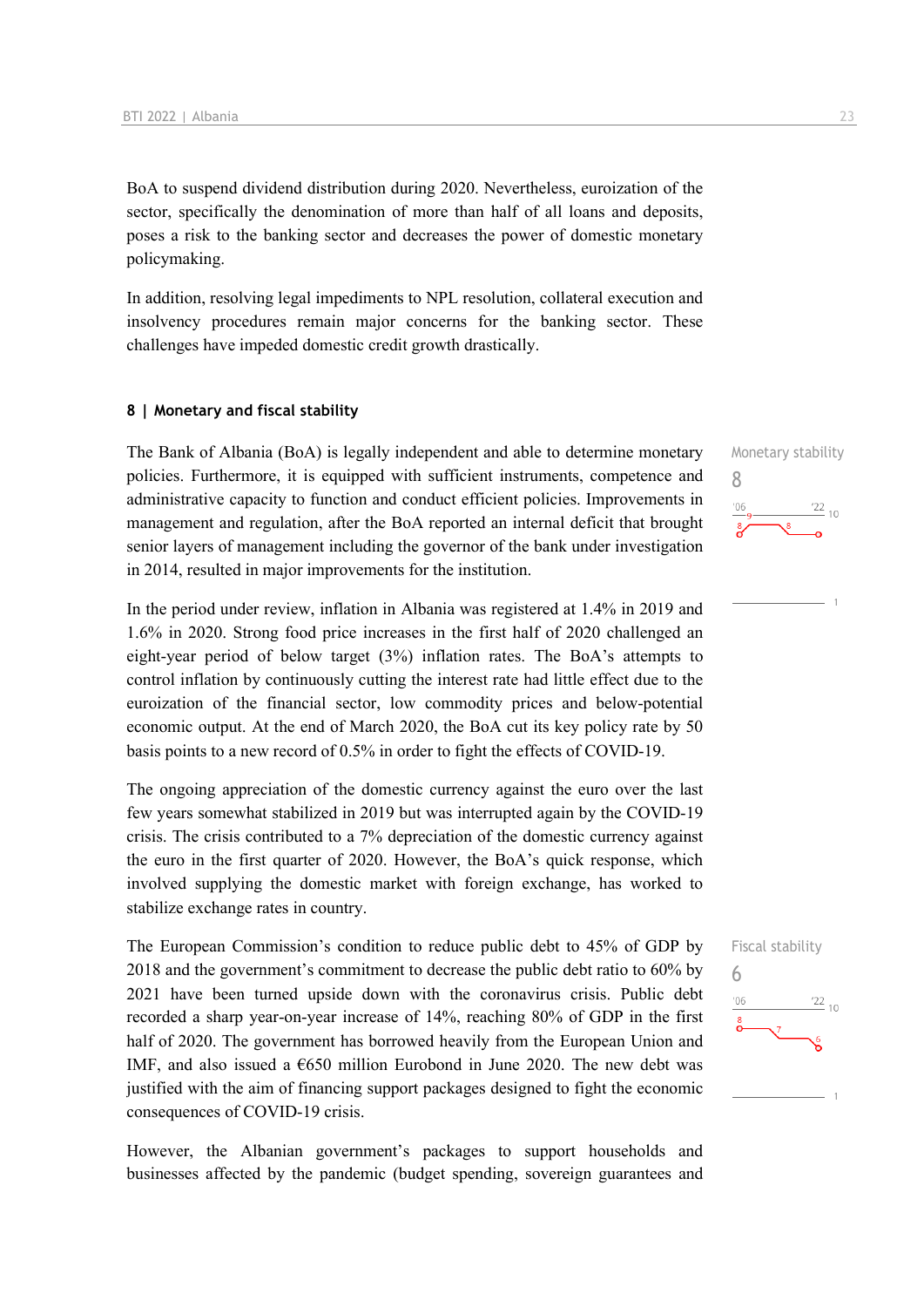tax deferrals) amount to around 3% of GDP and do not justify the drastic 14% increase in public debt in 2020. On the other hand, such support is ranked far below the regional average. Montenegro's support packages, for example, account for 8% of GDP.

Albania has historically registered tax revenues below budgetary projections, thus recording a constant budget deficit. The COVID-19 crisis and measures to fight its effects have taken this aspect to a record level. The government's decision to allow companies to defer tax payments for 2020 and in some cases for 2021, and exclude small businesses with a certain level of turnover from paying taxes at all has been welcomed from a social point of view, but it poses a risk to the government's already fragile tax revenues and ability to repay government debts.

The international community and local critics continue to raise concerns about the PPP program, which was launched by the government in 2017. The contracted investment value of the PPP program reached about one-third of GDP in 2020. Large, unsolicited PPPs continued to be awarded during the period under review. Without a sufficient level of cost-benefit analysis, the fiscal risk assessment remains a cause for concern.

#### **9 | Private Property**

The uncertainty over land rights remains a crucial obstacle to the country's social and economic development. The registration and digitalization of immovable properties and the respective title deeds has still not been completed because of frequent legal and authority changes. Insufficient progress has been registered in compensating previous owners of properties unfairly confiscated during the country's communist era. The 2016 law on the compensation mechanisms and formula has been strongly opposed due to issues of constitutionality, legal uncertainty and equality. According to the 2019 Ombudsman report, only a small proportion (2.2%) of the 26,000 decisions that recognize the right to be compensated have yet been executed. Meanwhile, the large number of cases pending in the European Court of Human Rights indicates that the principle of due process has been breached regarding property disputes in the country. Settling property issues usually goes through all instances, sometimes several times, while judgments ordering restitution of properties confiscated during the communism era are often not implemented.

Corruption and abuse in such cases are especially acute given the lucrative values of such properties and the generally weak position of the concerned individuals, who were likely heavily persecuted under the communist regime. Political interests, limited resources and weak institutions further negatively influence the effective solution of property rights. The severity of the problem came to public attention in 2018, during the implementation of an infrastructure project, which required the

Property rights 6 $\frac{22}{10}$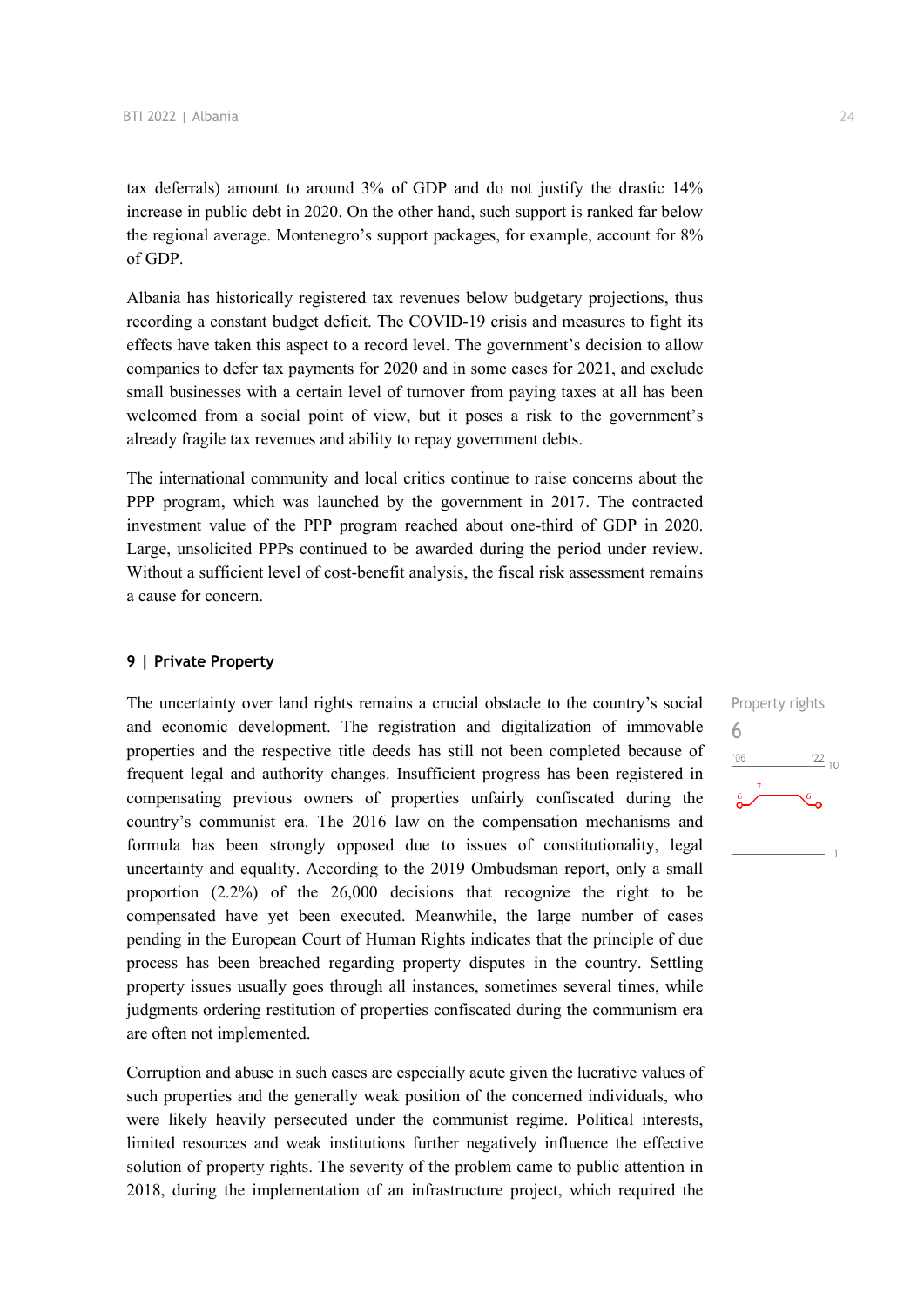destruction of around 317 buildings, most of which had been illegally built on public or previously confiscated property. Owners of those illegal buildings (some of which were already legalized and entitled to compensation) mobilized and demanded full compensation. On several occasions, the public learned that some of the individuals demanding compensation were prolific "occupiers," who had constructed up to eight illegally built houses, villas and business facilities in other areas of the capital and along the coast. The issue of occupation of public and nonrestituted property has reached cataclysmic proportions because the ruling parties ignored the problem and instead helped to legalize such buildings to reward their clientele. The current government has undertaken extensive legalization measures for illegal constructions, which is a tacit formalization of clientelist practices and a problematic redress of the systematic violation of property rights.

Limited progress has been registered in the period under review in respect to intellectual property rights. The country still lacks legislative alignment with EU acquis in the area of trade secrets. The drastic increase in the number of applications to register trademarks and patents, along with measures undertaken by the Customs Administration to suspend the release of products that infringe property rights, and impose warnings and fines are expected to have a positive effect in the near future. Nevertheless, the widespread presence of counterfeit products in the country remains a cause for concern.

Despite the lack of proper data and inventory of state-owned assets and companies, the state's stake in the economy tends to be relatively limited, with the private sector accounting for over 80% of GDP and total employment. However, significant state presence in some key sectors, such as energy and natural resources, requires further liberalization in order to facilitate private operators' entry into the market and higher product quality.

The recently adopted legislation that establishes the Albanian Investment Corporation, which seeks to develop strategic projects in mutual public-private collaboration, has been highly criticized due to the lack of proper monitoring and oversight of these projects. These PPPs are expected to raise the state's stake in the country and restrict fair competition in the market.

The state has not undertaken any initiative to nationalize companies in order to prevent bankruptcy as a result of the COVID-19 crisis. Indirectly, however, the state might become the largest shareholder in the private sector since the financial support packages provided by the government during the pandemic have mortgaged the shares of the companies that benefitted from such support. Accordingly, the state reserves the right to execute these rights in case of default on repayment of the financial support received.

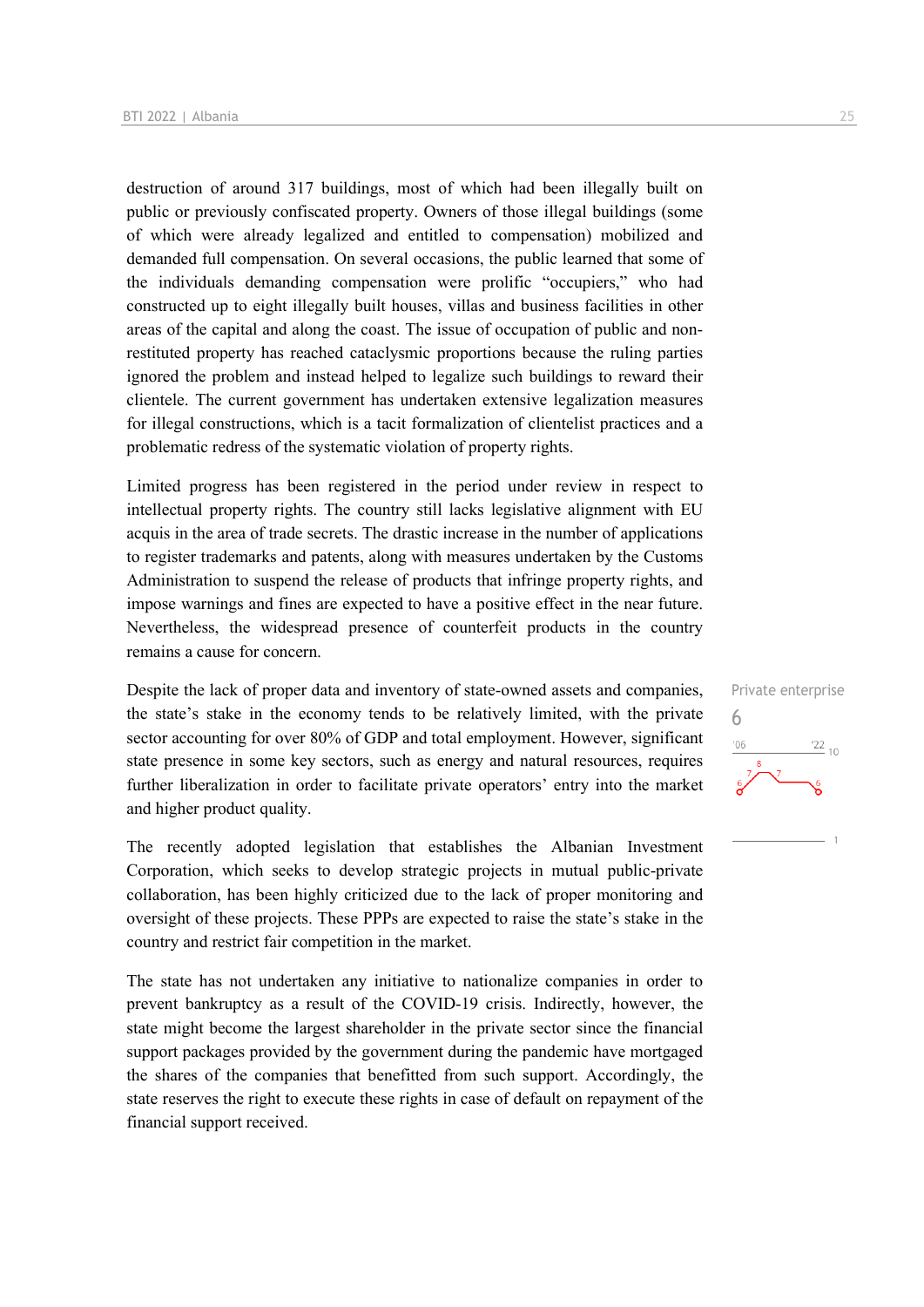#### **10 | Welfare Regime**

A public welfare system, including regulations over social policy and institutions, is in place, although the government struggles with insufficient resources to help vulnerable groups. Except for some modest expenditure on social inclusion programs, the needs of marginalized and vulnerable groups are not addressed properly. There is a lack of proper instruments to monitor the situation of emigrants, workers in the informal sector, minority groups and people with disabilities. Statistics indicate that 34% of municipalities across the country do not provide any social services, 62% do not provide services for the elderly and 61% for people with disabilities.

In response to the COVID-19 crisis, the state provided additional aid to support households, including a two-month minimum salary payment for small businesses and the self-employed, a double cash assistance payment for unemployment, social assistance for those working in suspended sectors and relief packages for 70,000 vulnerable families that included hygiene and food items. People employed in the informal sector (an estimated 25–30% of the workforce) or those employed in large businesses prior to the pandemic were largely excluded from these benefits. Neither category was included in the two-month minimum salary, while the latter were left to the mercy of the banks. In order to cover the salaries of corporate employees during the lockdown, the government offered sovereign guarantees for banks, requesting corporates to pay the salaries of their employees with loans. However, considering the hesitation of businesses to take on further liabilities during a period of high uncertainty and the hesitation of banks to finance further liabilities, the success of the policy is questionable.

As part of an employment promotion program that aimed to tackle increasing unemployment during pandemic and informality, the government promised to cover half of the minimum salary of those re-employed. However, the government excluded newly formalized employees from social contribution payments. In general, Albania's expenditure to ease the effects of COVID-19 remain far below the average for the region. The 2021 budget anticipated only 0.8% of GDP for COVID-19-related spending, while 20% of this funding had been allocated to increased social assistance and unemployment benefits, indicating that governing bodies have underestimated the prolonged effects of the pandemic.

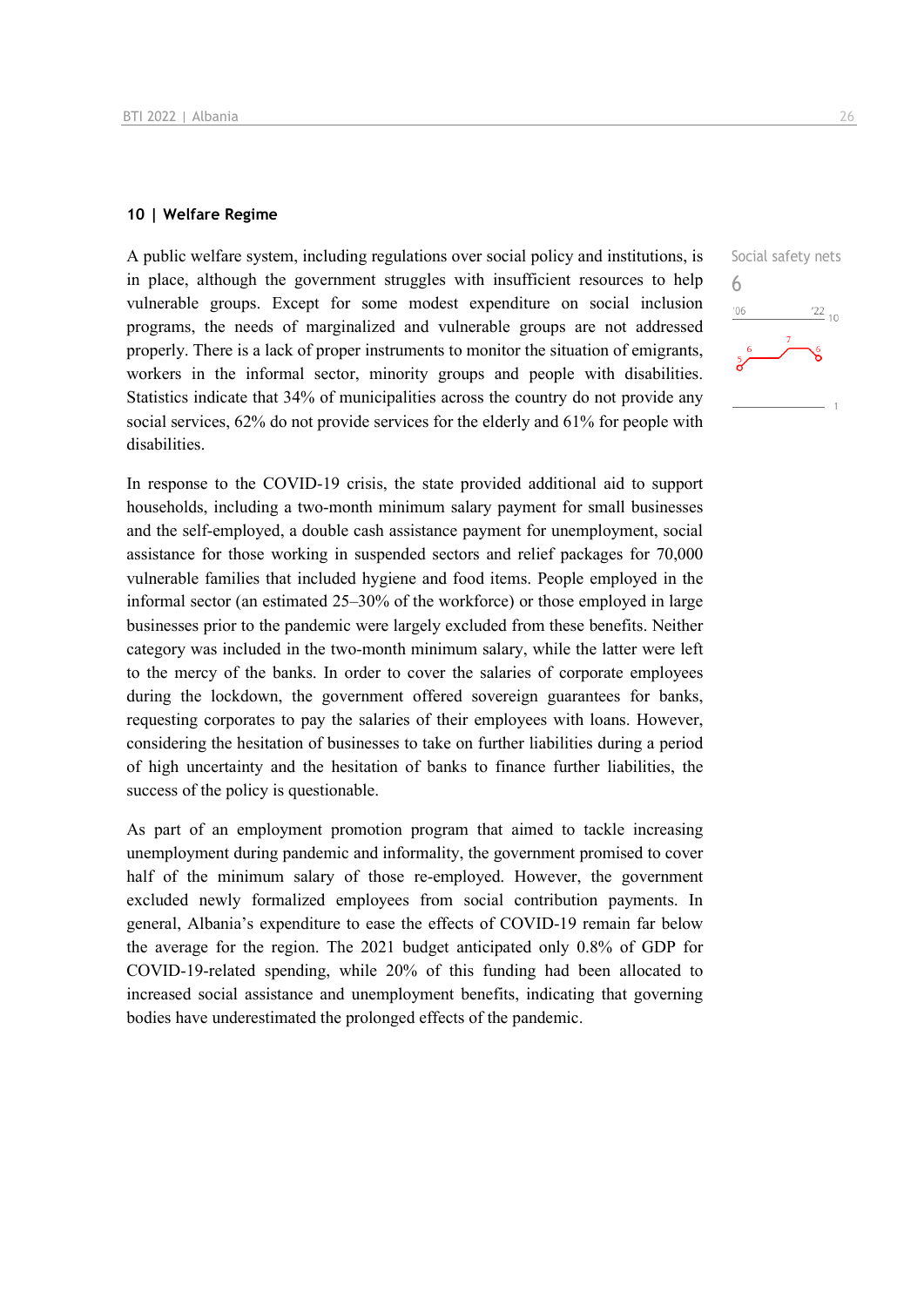The literacy rate in Albania was 98.14% in 2020, registering a steady improvement on previous years, while the enrollment ratio ranks above the world average, particularly for enrollment in primary education. In addition, access to education for female students is relatively high and stands above the rate for men when it comes to tertiary education.

Albania has signed most international agreements and advanced national legislation on the issue of equal opportunities. A law on gender equality is in place. The mobilization of the Commissioner for Protection against Discrimination coupled with the last amends to the Labor Code aim to prohibit discrimination based on gender or sexual orientation in the workplace. However, progress on ensuring equal opportunities – particularly between women and men – is not compelling. The female labor market participation rate has increased steadily. However, participation is not reflected sufficiently in decision-making, particularly in sectors such as media, political parties and sport entities. According to the Gender Equality Index 2020, Albania ranks seven points below the EU average.

The experience of minority groups (e.g., the Roma and Egyptians) continues to be a matter of concern, considering the low employment rates and difficulties faced in accessing social protection services that lead to the marginalization of these groups. Despite several amendments to specific legislation that protects minority groups, further administrative capacity and significant improvement in existing infrastructure is essential to improve the living standards of marginalized minority groups.

#### **11 | Economic Performance**

Albania's robust economic growth rates since 2017 have been driven mainly by private investments in major infrastructure projects. During the review period, major projects came to an end and the country was hit by a devastating earthquake that caused damages in excess of  $E1$  billion. During 2019, the country registered only 2% growth in GDP. The already reduced economic output deteriorated even further during the COVID-19 outbreak given the importance of the tourism sector to the Albanian economy (approximately 20% of GDP). Domestic and international restrictions impacted heavily on private consumption. Tourism-related sectors recorded an overall fall of 16.1% in income in 2020. Consequently, a drop of 6.6% in GDP on a year-on-year basis was registered in the first half of 2020, while an 11% drop in GDP is estimated for the entire year. The government forecast of 4.5% growth for 2021 looks excessively positive considering the ongoing effects of COVID-19.

Per capita GDP (PPP) deteriorated after registering signs of improvement in 2016– 2019. Unemployment also registered a positive trend during this period, reaching a record low for the transition era of 12% in 2019. However, several critics have

Output strength  $\frac{22}{10}$ 



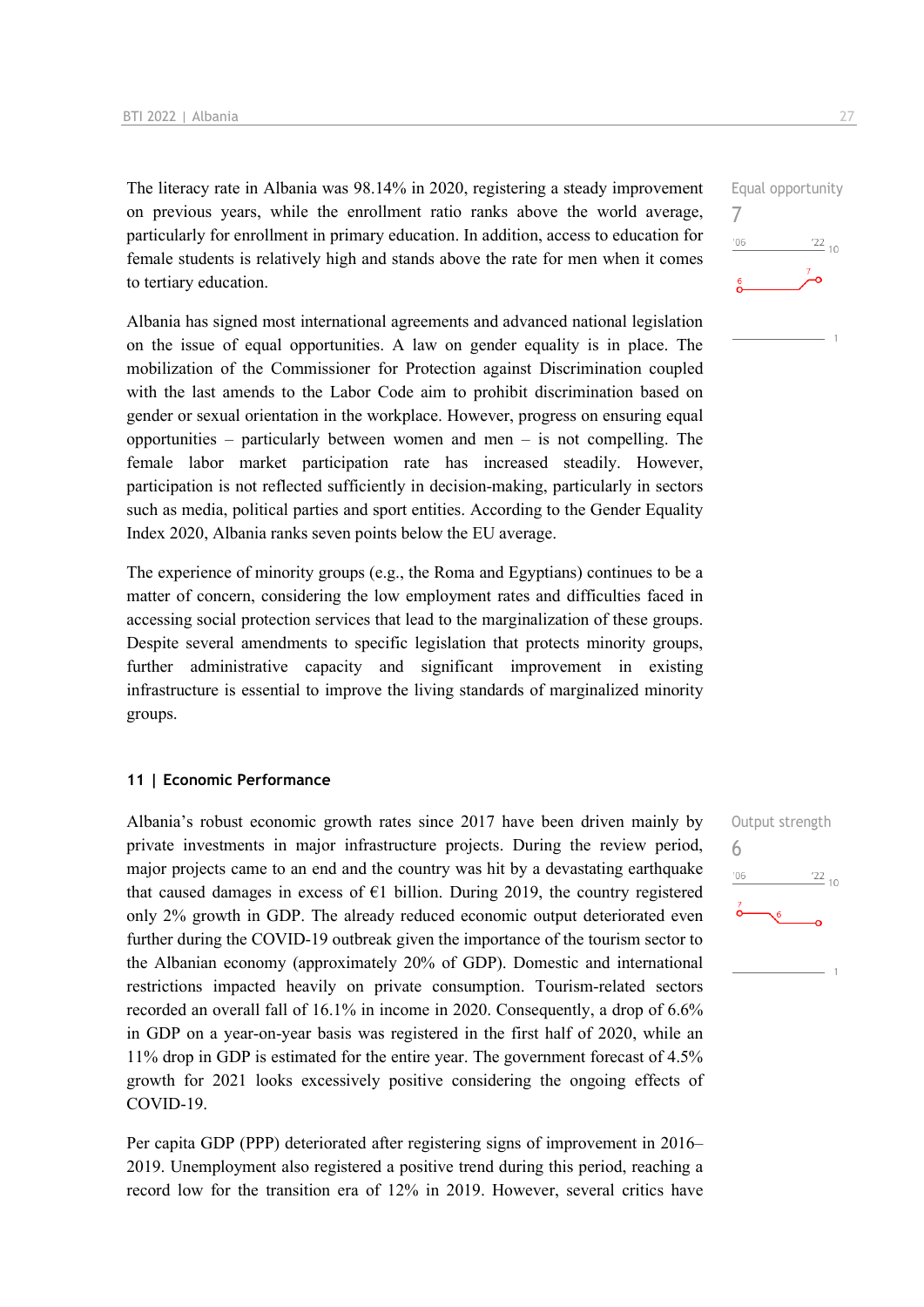suggested that such improvements reflect Albania's shrinking population due to high emigration. It is predicted that unemployment might reach a record high in 2021.

Plans to reduce the budget deficit – a major achievement of the government prior to the review period – have been blown away, considering the sharp increase of 14% in the deficit in 2020. The current account deficit, which remained in the range of 7–8% of GDP over the last five years, increased to 12% in 2020, reflecting an overall decrease in exports of 16% during the same year.

#### **12 | Sustainability**

Environmental concerns receive insufficient consideration and are often subordinated to the objective of economic growth. Albania needs to considerably improve policies and strategies in areas such as waste and water management, air quality, and environmental crime.

Policy enforcement remains a cause for concern. The responsible institution, the State Environmental Inspectorate, suspended all environmental inspections after the 2019 earthquake and the outbreak of the COVID-19 pandemic. In addition, the state budget for the environment and climate change has been reduced further during the review period, because of lower tax revenues and the rapid increase in the budget deficit. Furthermore, environmental awareness among citizens remains limited, while the government budget to support public education is inadequate.

Some progress has been registered with respect to strategic planning. The newly adopted national strategy on climate change for 2019–2030 has set a renewable energy target of 32%. The Karavasta solar plant project, the first of its size in Albania, was initiated in 2020. Meanwhile, another project was launched and auctioned in the first days of 2021. These projects highlight the government's efforts to diversify power sources, which is currently dominated rainfall-dependent hydropower. Considering the favorable climate conditions in the country, further solar and wind power projects can be expected in the near future.

Education policy ensures a sub-standard system of education but shows qualitative deficits. While Albania's score in the U.N. Education Index (0.746 in 2019) lags behind most counties in the region, it has improved over the years. The net enrollment rate in primary and basic education is 96% of eligible students. Frequent school interruptions, which started in November 2019 following a major earthquake and peaked during the COVID-19 outbreak, point to basic shortcomings in the infrastructure of the education system and structures monitoring education. Distance learning has proved to be challenging and the quality of online education remains an issue, particularly in rural areas and for low-income families, which lack the financial resources to provide children with the necessary means to participate in online courses.

Environmental policy 5  $^{22}_{-10}$  $'06$ 

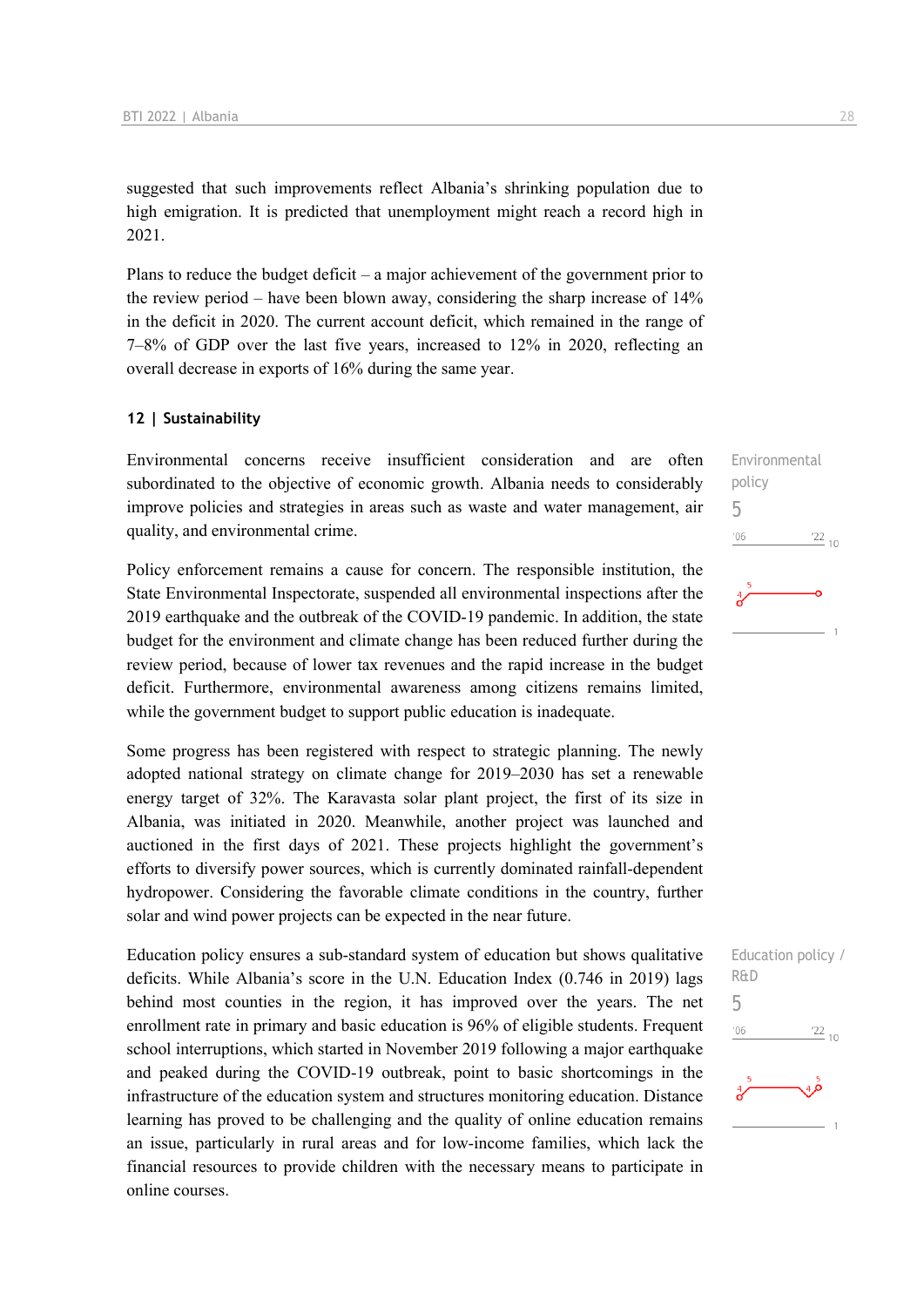Despite some progress registered over the last few years, Albania continues to underperform in the OECD Program for International Student Assessment (PISA) for both reading and mathematics, highlighting the need to improve and change the standardization and coordination of education structures, and improve teachers' skills and child-friendly teaching methodologies.

Higher education has been the subject of a major reform program that began in 2014. The reform aims to control the liberalization of the education system and the spread of private universities, which prioritize financial gains over educational standards. One key element of the foreseen reform is the introduction of research output as a criterion in the evaluation and promotion of academic staff. A major backlash from university cadres and students at public universities have stalled the reform. The coronavirus pandemic has further contributed to delaying any real progress.

The budget for education amounts to nearly 3% of GDP. During 2020, it increased by 8.7% year-on-year. Still, the increase is insufficient compared to the average education budget in OECD countries (over 5% of GDP). The situation is particularly problematic considering the R&D budget, which in 2020 counts for 0.2% of GDP.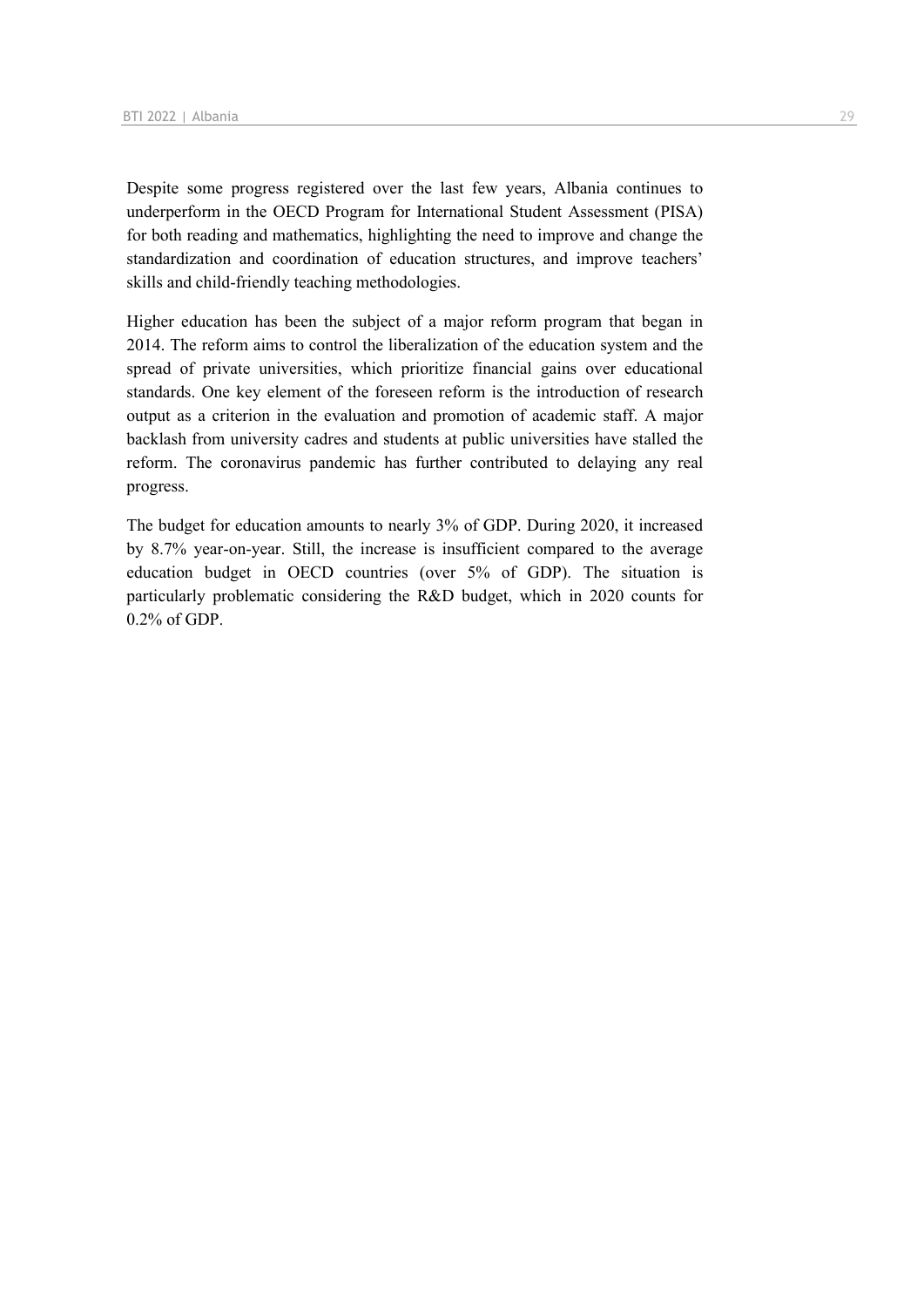## Governance

## I. Level of Difficulty

The structural constraints on governance are fairly high. Constraints are mostly related to the legacies of the old regime and the related difficulties of regime change. The harsh communist regime deprived the country of the organized movements and experienced leaders to lead the democratic transition. Consequently, the country went through a difficult and uncertain period of regime change, which was punctuated by a permanent revolutionary mood, antagonistic politics, persistent political and economic crises, and institutional capture.

Economic development also reflected the structural difficulties of transition – initial growth was due to substantial foreign assistance, high remittance rates, as well as large-scale smuggling and money-laundering. This type of growth did not involve economic restructuring, which meant that industrial production never recovered to the level reached in 1989. Infrastructure continued to crumble, market institutions remained underdeveloped and corrupt processes of privatization did not offer compensation for the heavy burden of transition. The spread and collapse of pyramid schemes in 1997 became the symbol of Albania's economic development. Their collapse and subsequent disorder further shaped the unruly alliance between political structures, powerful businesses and organized crime that has become a long-term feature of the country's political and economic transition.

Given the threat of a weak and even failed state, the international community has become a key sponsor of major reforms and has sought to push forward much needed institutional change. The heavy international presence, however, also mounts to another structural weakness – the country's dependence on the international community to mediate, push forward and finance reform progress.

Albanian governments have persistently struggled to tackle these long-term structural constraints. The current government has aligned itself with the same longterm priorities and has to some extent delivered on its promises. Major projects targeting infrastructure, property rights, the rule of law and judicial reform are on course or have been completed. Nevertheless, obstacles to and the delay of major reforms demonstrate the resilience of these long-term structural constraints.

A major earthquake in November 2019 and the ongoing pandemic have introduced new, albeit short-term challenges, which have diverted much-needed attention and resources. Massive support from the European Union, and other multilateral and bilateral donors has helped cushion some of the economic repercussions. Nonetheless, economic output, the debt-to-GDP ratio, inequality and unemployment have suffered as a result.

Structural constraints 6 $'06$  $122_{10}$  $\alpha$ <sub>6</sub>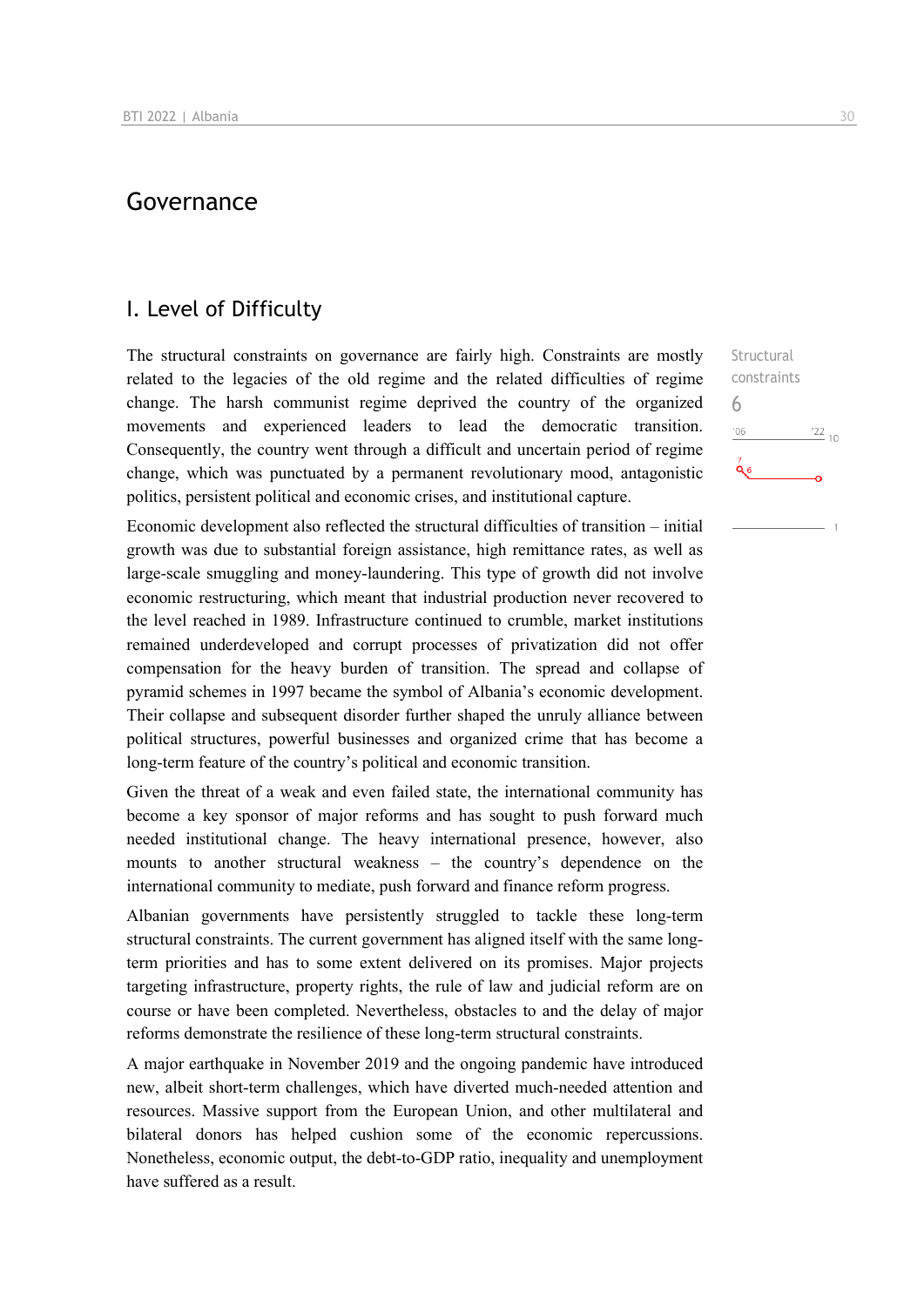The development of civil society and its impact on transformation is closely related to the legacy of the country's authoritarian past. The communist regime outlawed any independent organizations at least since 1956. Regime control was so intrusive that it extended to the private sphere of citizens' lives, influencing literature preferences, hair styles and clothes. Following the end of communism, civil society had to be built up from scratch, while society continued to distrust voluntary work, which had until then been forced upon people by party organizations. The emerging post-communist society, however, lacked the normative attributes, activities and political roles that societies played in the process of regime change elsewhere in the former communist world. Furthermore, the deep polarization that characterizes the social and political environment has inhibited the creation of an independent society and social action.

Foreign assistance and donor support have contributed to creating a relatively active NGO sector. The continuous improvement of the institutional framework for the inclusion of civil society in policymaking has created new opportunities for civic action. Albanian citizens also show more interest in voluntary work, at least in principle. Still, civil society has yet to develop the political autonomy, donorindependent agendas, internal capacities and voluntary networks that would make them sustainable and rooted in the society they represent.

The homogeneity of the Albanian population (82.5% self-identify as Albanians) has mitigated the intensity of conflict in terms of who belongs to the state and/or the internal and external consensus on state sovereignty, a common source of state weakness elsewhere in the Balkans. Nonetheless, the lack of a democratic political culture, ideological divisions, leading parties' divisive rhetoric, and the widespread patronage practices have created a polarized political climate apt to trigger unrest and instability.

Throughout the review period, the deep divisions and polarization among both major political blocs and the social strata they attract have spilled over into the institutional arena. With the current parliament boycotted by the opposition, the presidency used as a political instrument, and protests commonly used to mobilize party loyalists, Albanians are deprived of trusted and independent institutional mechanisms of conflict resolution. Random accusations and denigration of political actors are commonly disseminated by politically controlled media and online sites, thus fueling political conflict. Most shocking here are commonly voiced accusations directed at governing authorities, including claims that the prime minister is leading "a government of crime" and that he is a "prime minister of drugs." When asked to provide evidence in support of such claims by the courts, the accusing politicians often justify the accusations they've levelled at their peers as mere "political spats." In addition, key opposition groups have frequently delivered ultimatums, announced violent protests, and called on the public to bring down the government on a broad spectrum of issues, even when the state has exercised its authority to clamp down on illegal construction and the occupation of public or private property.



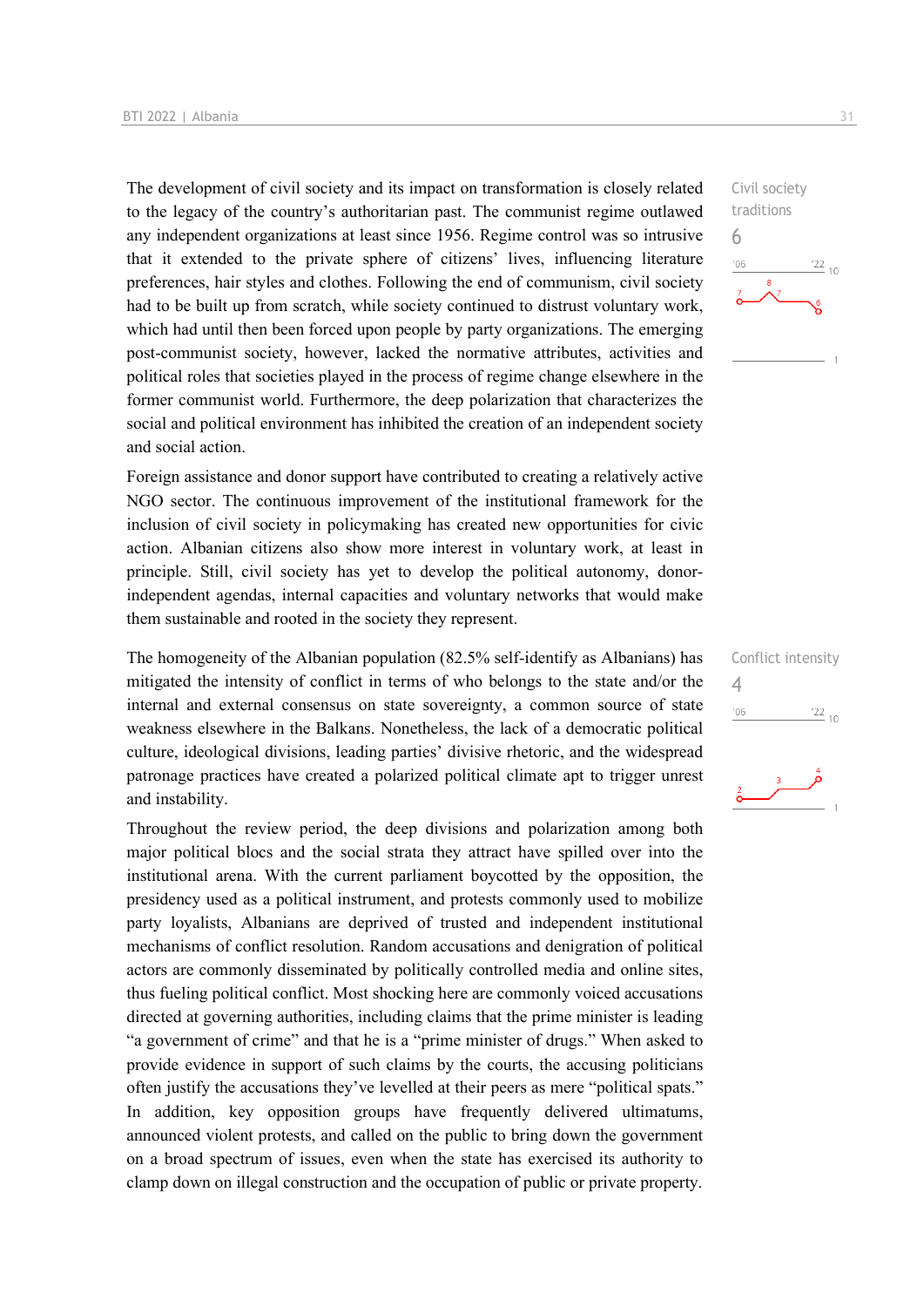### II. Governance Performance

#### **14 | Steering Capability**

The executive has sufficient political determination and strategic capacities to prioritize long-term policy goals. During the period under review, key policy goals focused on promoting reforms required to open accession negotiations with the European Union, and on managing the consequences of the 2019 earthquake and the COVID-19 pandemic, with the last two necessitating a restructuring of policy goals and budgetary allocations. The country mobilized swiftly to neutralize an estimated  $E1$  billion in damages from the earthquake, and introduced stringent measures to manage the pandemic, and limit human and financial losses.

However, the country suffers from a general lack of institutional capacity, including sufficient human and financial resources, to realize the government's policy goals. The 2020 EU annual report, which assessed the government's prioritization of key policy goals to be positive, adds that public administration suffers from a general lack of capacity and resources, which has had an impact on its capacity to plan, implement and monitor public policies. It also suggests that the government should allocate more human and financial resources to EU accession work. Institutional divisions, particularly between the government and the president, as well as political polarization in general, are further quoted as an obstacle to increasing the government's capacity to prioritize key policy objectives. These problems are especially acute at the local level. The handover of municipalities to the ruling majority, following the local elections that were held without the participation of the opposition, has substantially disrupted the functioning of local administration.

Similar to other defective democracies, Albania shows a striking gap between setting strategic priorities in line with general Western democratic standards and rules (particularly EU conditions), and weak and selective implementation of those rules in practice. This suggests a pattern of fast and conformist formal changes that pay only lip service to established EU standards.

During the period under review, the government has shown determination to go a step further in actually realizing reforms by addressing key challenges that stand in the way of implementation, including the lack of institutional and administrative capacity. In the Albanian context, creating institutional and administrative capacities requires more than simple institutional change and additional financing. Specifically, it requires eliminating the patronage system, which has been the basis of post-communist reforms from the very start of transition. In 2020, the EU annual assessment emphasized that, regarding the civil service system, the transparency

**Ouestion** Score



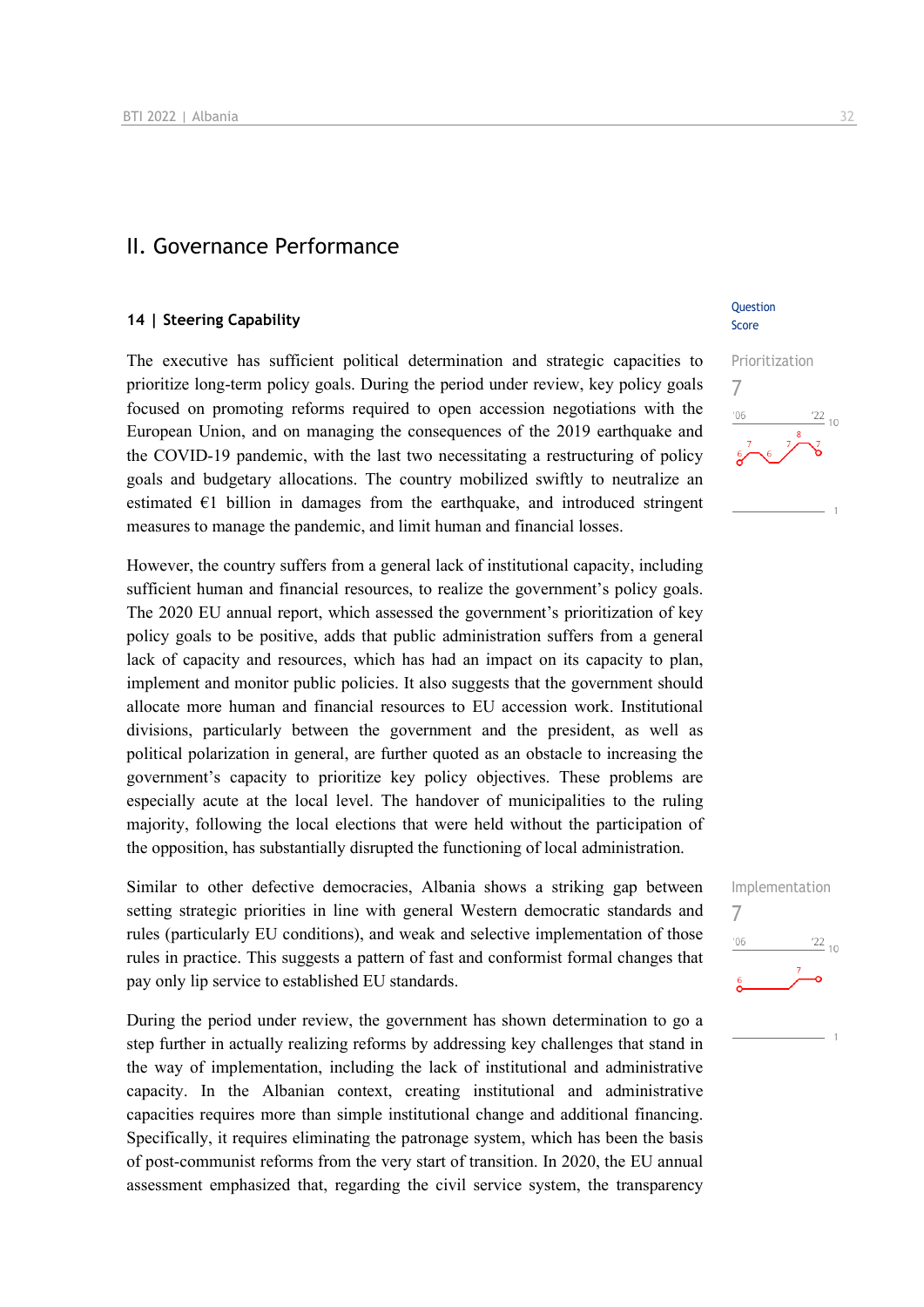and fairness of recruitment have improved thanks to the introduction of a fully digitized recruitment and selection process for the civil service, the further harmonization of job descriptions, and the improved quality of examinations and organization of recruitment. Yet, it also suggests that merit-based recruitment for senior ranks still needs to be ensured.

Albanian political actors have generally demonstrated flexibility in shaping and adopting policy programs to the specific circumstances of different stages of transition. Policy learning, however, is often confined to replicating institutional models offered and sponsored by international donors, particularly the European Union, which remains the biggest donor in the country. Albanian political actors have been particularly weak at formulating their own policy ideas and suggestions tailored to the country's specifics. Moreover, the protagonist style of leadership, the hierarchical nature of the political parties and the patronage system rooted across the state institutions limit the degree of openness and learning at the wider level of the political system. The persistent reshuffling of public administration and key state officials to ally with the parliamentary majorities of the day has also deprived the country of the necessary expertise, experience and learning that characterizes modern professional bureaucracies.

During the period under review, the introduction of transparent rules for recruitment in public administration has improved the perceived politicization and inefficiency of the administrative structure. The young average age of key cabinet members, often related to key NGO activity and advocacy work, has shaped a more flexible model of governance, which is open to learning. The adoption of novice publicprivate partnerships, for example, is an innovative way to extend public services while limiting budget resources. Additional initiatives, such as the diversification of renewable energy sources (including solar energy), also testify to policy learning and innovation.

The Albanian authorities have similarly shown a good degree of policy learning, collaboration with related experts and innovation in dealing with the COVID-19 pandemic. The initial loose protocols were progressively reinforced, differentiated and revised in response to the reported cases. All measures were closely consulted with or devised by the experts and authorities in the field – the National Medical Emergency Center, the Ministry of Health and Social Protection, a committee of experts, and a specially created ad hoc task force. Additionally, the government adopted high-tech monitoring measures like drones to enforce the quarantine.

Policy learning 7 $\frac{22}{10}$  $n<sub>6</sub>$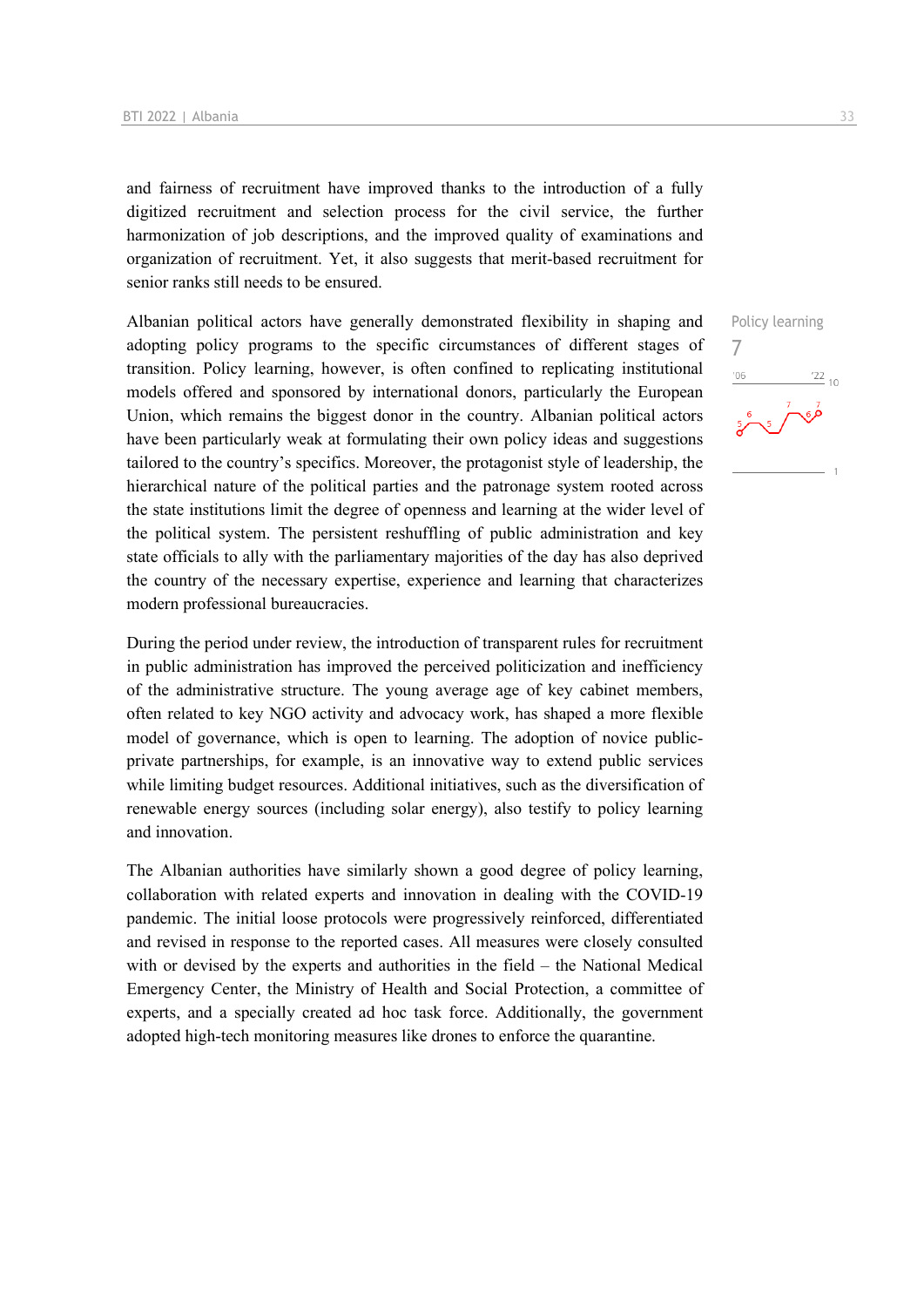#### **15 | Resource Efficiency**

The government has progressively attempted to improve the efficient use of available human, financial and organizational resources through major institutional restructuring. However, these attempts remain ongoing. The 2017 general administrative restructuring, for example, has created administrative gaps that need further intervention. Similarly, territorial reform, which is part of the wider decentralization agenda to improve the effective use of local sources, is being implemented, but is not yet fully operational.

Regarding human resources, the EU 2020 assessment suggests that the Civil Service Law provides a solid basis for personnel management. The government has also moved to building up administrative and human capacity, particularly in line ministries. Albania's 2019 score of 55 in Open Budget Index is higher than its previous scores. The improvement incorporates greater public access to information by publishing the Year-End Report and the Citizens Budget online, as well as increased information provided by the Audit Report and the Pre-Budget Statement. Nevertheless, the EU assessments suggest that the management of organizational, financial and human resources still need improvement.

Intra-governmental friction and competition are limited since most crucial policy initiatives tend to come from the office of the prime minister. This is facilitated by the selection of ministers based on personal connections with the prime minister. The linchpin role of the prime minister in the entire system of governance is enforced by the closed list electoral system and the hierarchical nature of political parties, which empowers the party leaders to personally select party candidates.

The centralization of governing functions around a strong prime minister, however, does not always ensure consistent or coordinated policymaking. The Rama government has seemingly moved to institutionalize mechanisms of policy coordination by developing legislation on policy planning, e-services, transparency in data collection and human resource management. However, the EU 2020 annual report states that more needs to be done to coordinate between the Prime Minister's Office and line ministries. Specifically, it suggests that the Prime Minister's Office needs to improve coordination with other centers of government institutions in policy processes and promote managerial accountability, among other things.



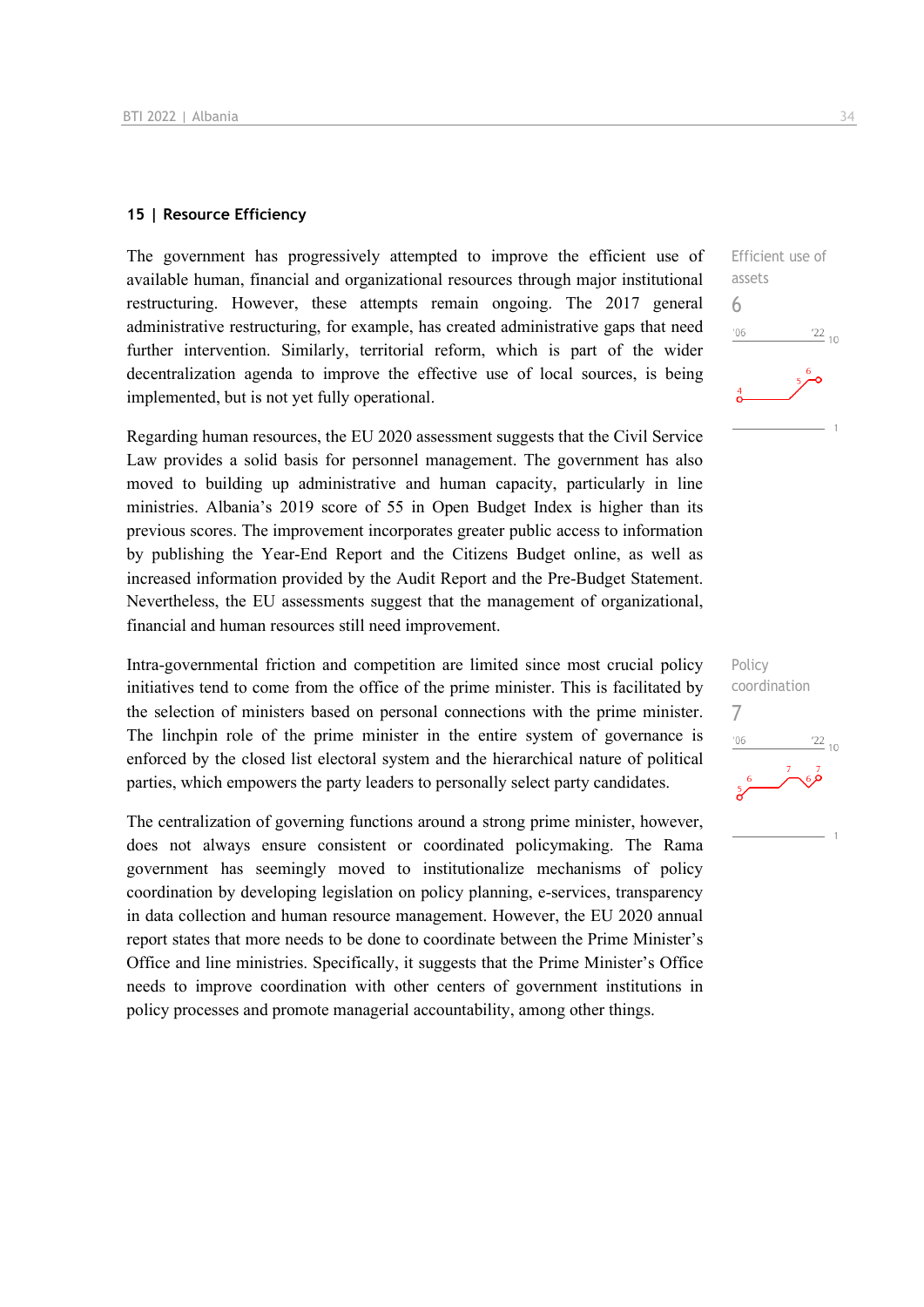Corruption has been a hallmark of Albania's transition and the subject of a myriad donor activities. Consequently, the country has been an arena for continuously developing anti-corruption policies and related institutional reshuffling, which has typically been assessed positively in international indices. The third round of the Group of States Against Corruption (GRECO) assessment, for example, assesses that the criminalization of corruption (i.e., the quality of the formulation of the relevant legal provisions and severity of the envisaged legal sanctions) is appropriate to enable corruption to be tackled effectively. Still, indicators of genuine change (e.g., perceptions of corruption and the actual prosecution of corruption) show that the phenomenon remains a major problem.

During the period under review, the specialized anti-corruption structures foreseen in the judicial reform – The Anti-Corruption and Organized Crime Structure (SPAK), which comprises the Special Prosecution Office (SPO) and the National Bureau of Investigation (NBI); and special courts that hear cases referred by the SPO – are up and running. An action plan related to the Inter-Sectoral Strategy against Corruption, the amendments to the Law on Political Party Financing and Electoral Code, and the adoption of the new Law on the Administration of Seized and Confiscated Assets have improved the relevant institutional framework. Importantly, SPAK has initiated important high-level cases of corruption that were until recently considered immune to investigation.

#### **16 | Consensus-Building**

All major social and political actors share a broad consensus on democracy as the ultimate long-term goal of the country's transition. Every government so far has also articulated its goals in terms of advancing democratic reform. Yet, the legacies of the past, a one-man style of political leadership, hierarchical political organizations, weak civil society, the lack of democratic political culture, and a dominant system of patronage and corruption has undermined the country's progress toward achieving functioning democratic institutions. The period under review represents a start toward long-term democratic institutional building, particularly in key sectors such as the rule of law.

Similarly, there is widespread consensus among all relevant social, economic and political actors on the end goal of the market economy, even though achieving a functioning market economy has been an uphill battle and remains a work in process. During the period under review, key reforms in the areas of rule of law and property rights, and a more general approach to strengthening state institutions and authority is expected to deliver over the long term.

Anti-corruption policy 6  $-06$  $\frac{22}{10}$ 

Consensus on goals 9 $10$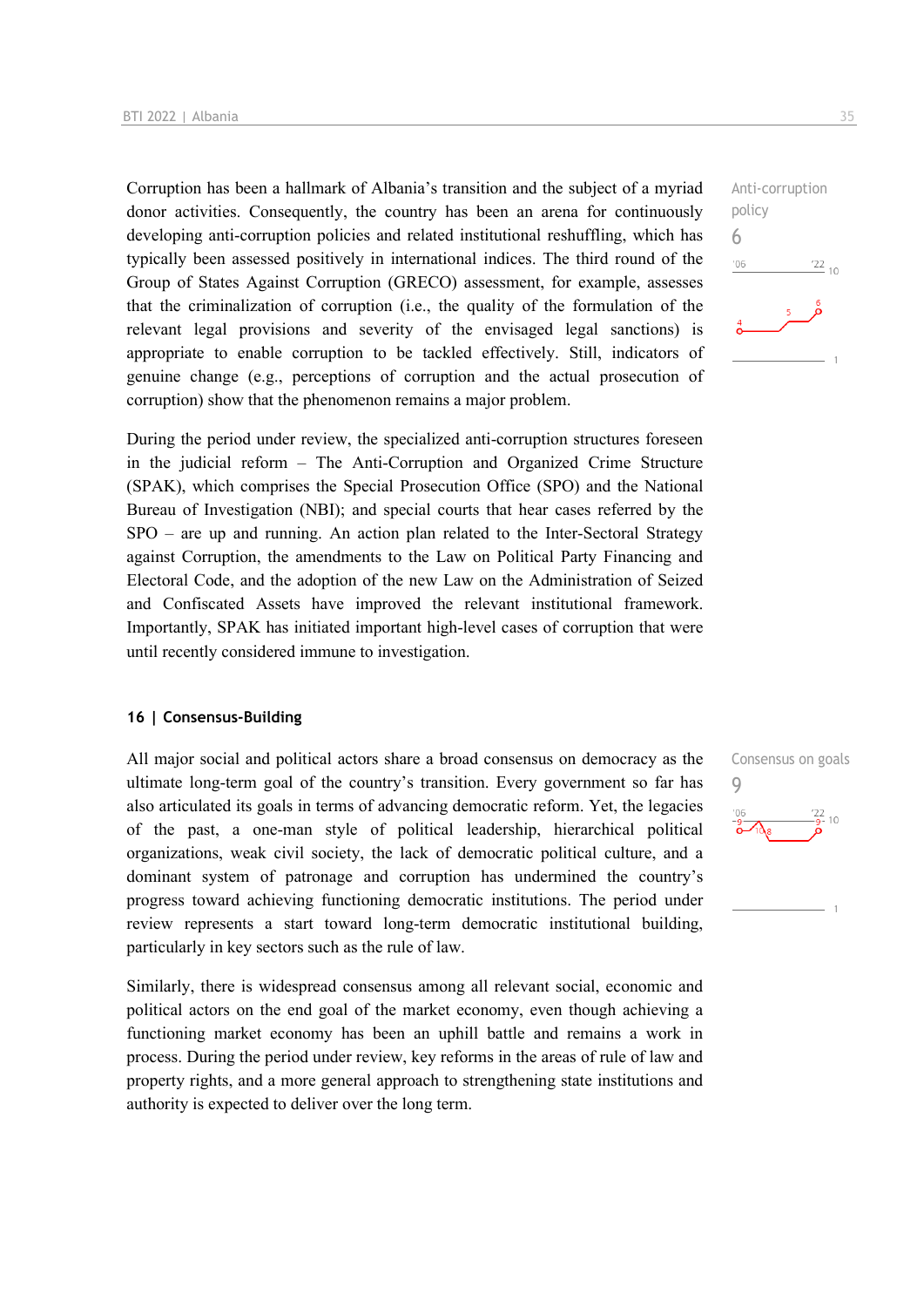Given the country's general consensus for democracy, Albania does not have covert anti-democratic actors. All the social, political and governing actors at least verbally rally around the same goals, namely the advancement of democratization and a market economy within European integration.

Nevertheless, the uncertain and at times unruly transition has created powerful political and institutional pockets of resistance, which verbally commit to democratization but de facto resist necessary reforms. For example, the need for judicial reform is rhetorically supported by every important political actor as a means of balancing the system of checks and balances and tackling the widespread rule of law problem. However, each and every step of actual reform has continuously been obstructed, delayed, reinterpreted and even distorted by political actors who have traditionally controlled the judiciary. Those powerful pockets of resistance stand to lose political and economic power from actual reform.

The political scene is deeply divided into two rigid camps – DP (democrats) and SP (socialists). To some extent, these political units have been the effective managers and indeed beneficiaries of political and local divisions and cleavages. Political parties have fueled existing ideological divisions as a strategy to distinguish and strengthen their basis of supporters, particularly in the context of winner take all style of governance and clientelistic relations that characterize the system. The DP leaders, coming mostly from the north, have usually held anti-communist credentials, which find broad appeal in the northern regions, many of which were subject to particular repression by the communist regime. The socialists, whose main leaders tend to come from the south, have usually held a strong basis in the southern regions, which was also the former communist organization's primary power base.

These political/ideological divisions, however, have increasingly become a straitjacket and enjoy less appeal as citizens learn and experience democracy. The voting patterns in both 2013 and 2017 elections challenged the typical regionalpolitical affiliations. The more developed urban areas of the country in particular are moving away from rigid political and ideological affiliations. Yet, these divisions tend to pop up in the political discussion, particularly in the form of opposition's accusations for government discrimination of northern regions traditionally associated with the DP and anti-communism.

Anti-democratic actors 7  $-06$  $\frac{22}{10}$ 

Cleavage / conflict management 6 $\frac{22}{10}$  $-06$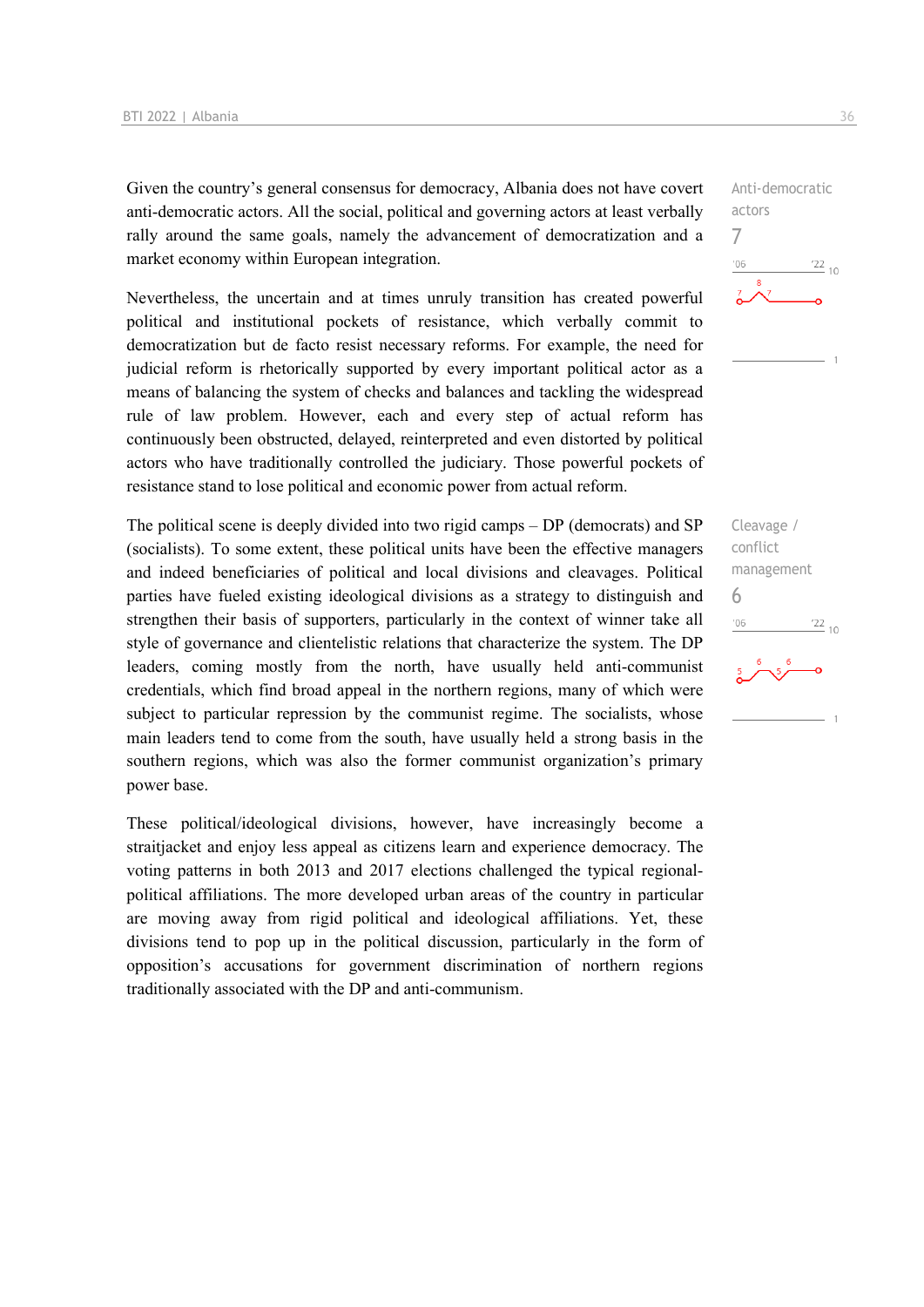Civil society is in principle free to participate in all steps of policymaking, implementation and monitoring. The legal and institutional framework has increasingly moved toward incorporating civil society's feedback in political decision-making processes. Although citizens show increasing trends of voluntary work and participation, organized civil society suffers from the typical symptoms of a donor-oriented sector – dependence on international funds, weak institutional capacities, general areas of activity, connections with politics and detachment from social concerns. Another key issue of donor-oriented and politicized civil society is the lack of specialization and sectoral expertise required to participate in and contribute to specific policy areas. The extreme polarization and strong patronage relations that permeate the Albanian political system also restrict the effective participation and contribution of civil society in the political process.

The legislation on transitional justice adopted after the fall of communism was often used as a political instrument to attack opponents without bringing real transparency to bear on the crimes of the past. Since secret service files were sealed to the public, the information kept in these files has become a major source of political accusations and denigration, which has been impossible to neutrally verify.

Legislation adopted in 2015 seeks to bring greater transparency to the security files and individuals' responsibility in collaborating with the system. The new framework, shaped after the German model, has raised hopes that Albanians will finally learn what is hidden in the security files, how the system functioned and who cooperated with the system. The process has been accompanied by the creation of three major museums, which portray how the communist dictatorship functioned, and in doing so have highlighted both the severe oppression the communist regime relied on and the crimes it committed.

Yet, dealing with historical injustices and ensuring reconciliation requires more funding, better resourced institutions and more detailed legislation. For one, the Information Authority on Documents of Former Security Services, the institution responsible for handling and publicizing the security files that was established since 2016, has limited personnel and resources. The state of the files is also very poor due to neglect and a lack of public investment. There are also plausible concerns that Albania's post-communist governments and leaders have destroyed files that contained information regarding embarrassing, compromising or criminal activities involving key political protagonists. Consequently, the institution has only dealt with a limited number of requests, mostly confined to official positions that require vetting. In general, the institute maintains a low public profile and has provided limited input into public discourse.



Reconciliation 6 $\frac{22}{10}$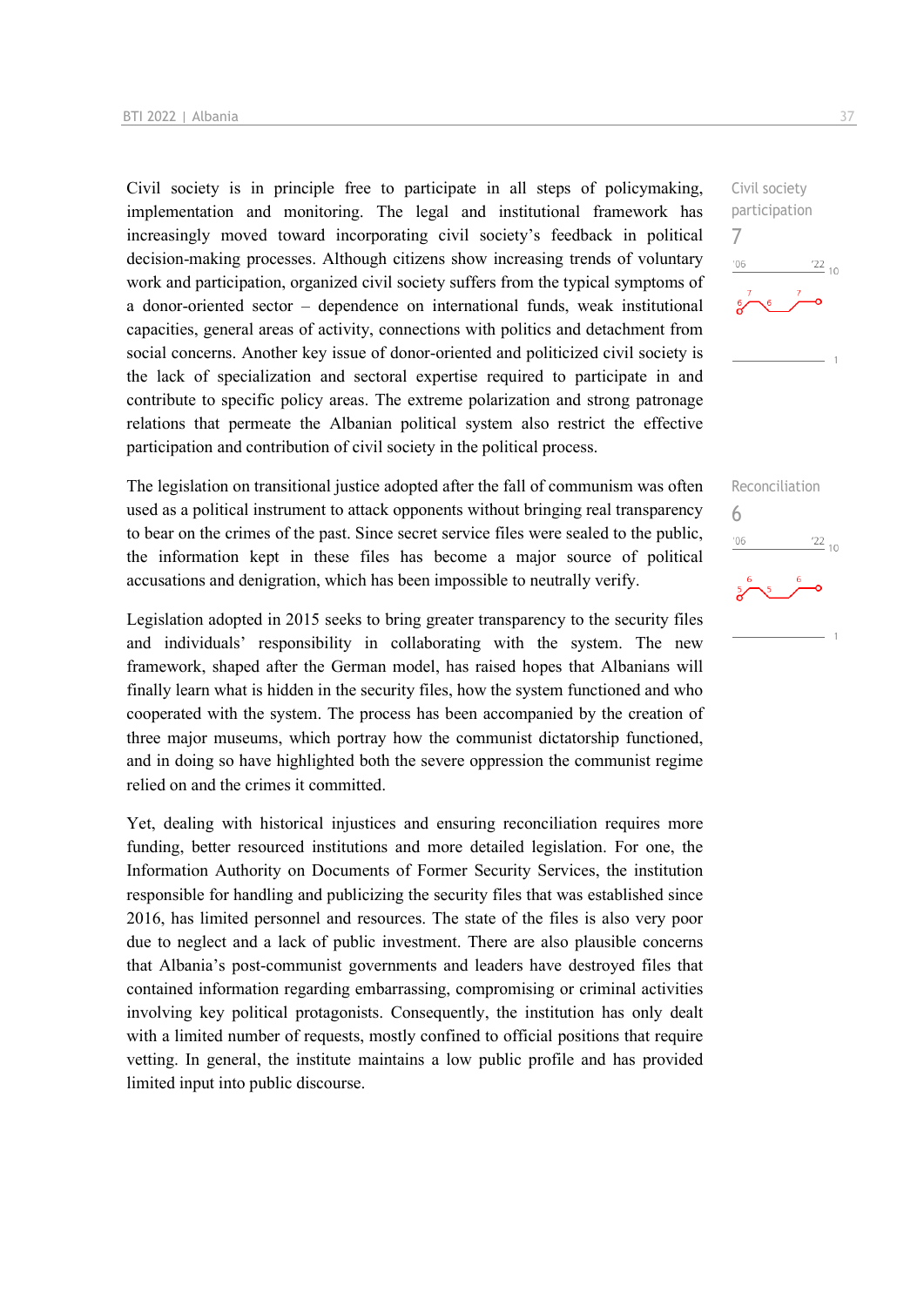#### **17 | International Cooperation**

Since the beginning of the country's transition, Albanians have adopted an outwardoriented policy vision, motivated by the need for economic and technical assistance, as well as broad consensus on the goal of integration into the European Union and other European structures. In addition, because of its critical geographic position on the border of Europe, the country has managed to attract substantial foreign assistance, with the European Union being the largest single and bilateral donor. International assistance reached its peak after the collapse of the state in 1997, when the country became heavily dependent on international aid to survive. International assistance reached an even higher peak following the promise of EU membership to all Balkan countries in 2003 and Albania's subsequent progress on the path toward EU integration.

In the last two years, the governing majority has pursued a similar foreign-oriented and EU focused strategy of development. It has also effectively used different forms of foreign support – technical assistance, funding and consultation from organizations including the European Union, Council of Europe, OSCE, USAID, the United States and a myriad of other bilateral actors – to advance crucial reforms, particularly judicial reform. In the last five years alone, the European Union has allocated around  $\epsilon$ 100 million to rule of law projects and pledged around  $\epsilon$ 34 million for justice reforms in the period 2019–21. In addition to other forms of aid, a donor conference organized by the European Union following the 2019 earthquake pledged  $€400$  million in reconstruction aid. The country has also benefited from a  $63.3$  billion EU package for the Balkan region, which aims to help finance urgent needs related to coronavirus pandemic. Turkey and the United Arab Emirates have also contributed financial support, particularly in the context of the 2019 earthquake and large infrastructure projects.

However, the country shows a substantial gap between frequent, internationally promoted changes and meager progress. For example, EU and Western assistance for judicial reform has been ongoing since 1992, with judicial reform being the subject of an EU mission since at least 2005. As such, the European Union and other Western actors have been prominent in proposing, supervising, training and in general assisting many of the changes that have contributed to the corrupt and captured judicial system, which in turn led to another ongoing internationally led reform in 2016. Albania, thus, serves as a textbook case for why ample international assistance, myriads of technical projects, numerous international experts and permanent institutional changes fail to deliver.

Effective use of support 7 $\frac{22}{10}$  $-06$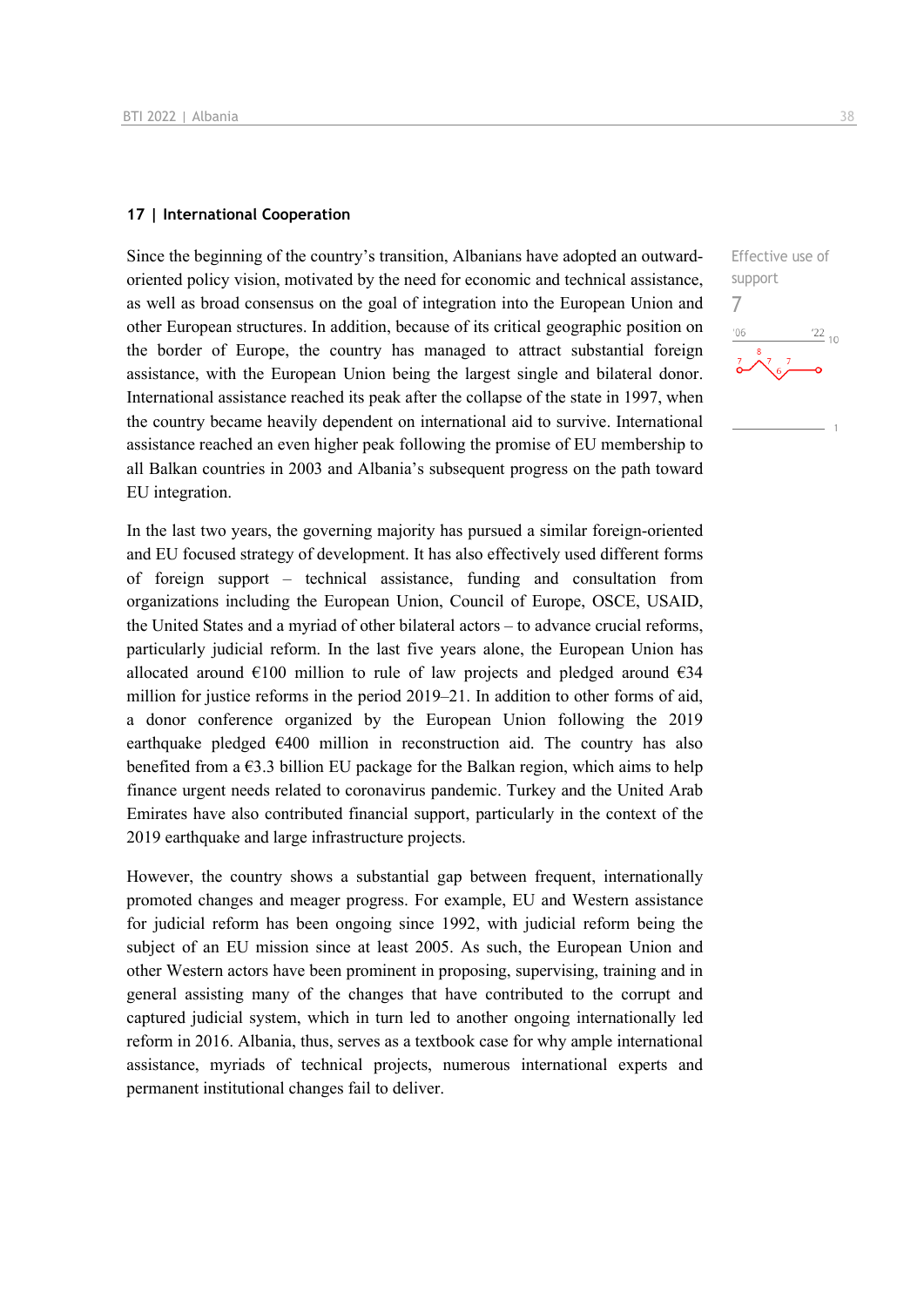Albanian political actors are keen to showcase credible and reliable partnerships with the international community in order to gain legitimacy in the international and domestic arena. During the period under review, the government gained increasing credibility for its commitment to multilateral cooperation and close partnership with the European Union, particularly in foreign and security matters. In 2020, the country assumed the OSCE's chair and led mediation of several international crises. It also continued to participate in EU crisis-management missions and operations, and to align with EU positions. The EU 2020 report asserts that Albania has fully aligned with all relevant EU Council decisions and High-Representative declarations. In general, Albania has proved a reliable partner in key priority sectors, such as illegal trafficking, organized crime and terrorist threats, which affect neighboring European countries. According to the 2020 Muslims in Europe/Albania report, the country emerged in 2019–2020 as a hub of regional and Europe-wide initiatives to counter Islamic radicalization.

The country has ratified most international human rights conventions, but has had problems in fully enforcing some internationally recognized human rights, for example, domestic and gender-based violence.

The country has maintained a constructive approach toward regional integration in terms of nurturing neighborly relations and cooperating in regional initiatives, including bilateral agreements in areas like legal assistance in civil and criminal matters, border management, and economic and investment development.

A crucial development in the area of regional development was the September 2019 so-called Balkan mini-Schengen initiative, between the heads of state of North Macedonia, Albania and Serbia to enhance regional cooperation. It stands out because it was initiated by local protagonists rather than the European Union or other international actors. The initiative was followed by three leaders' summits in 2019. The meetings resulted in conclusions that furthered tripartite cooperation on the free movement of people, goods, services and capital. With the outbreak of the COVID-19 pandemic, the country opted to temporarily close its borders to passengers. Yet, even during the pandemic, it took part in the EU-initiated "Green Lanes" initiative to ensure the flow of essential goods.

Relations with other neighboring countries remain very good, even though (in the case of Kosovo) Kosovo failed to join the 2019 initiative to ensure cooperation on the free movement of people, goods and services. Albania's improved relations and increasing cooperation with Serbia have occasionally triggered the ire of politicians in Kosovo, especially those who are more on the nationalist end of the political spectrum. Relations with Greece have been amicable and largely concentrated in the negotiation of the sea border. Both parties have seemingly agreed to resort to third party mediation to resolve possible disputes that might arise out of the negotiations.



Regional cooperation 10 $\frac{22}{2}$  10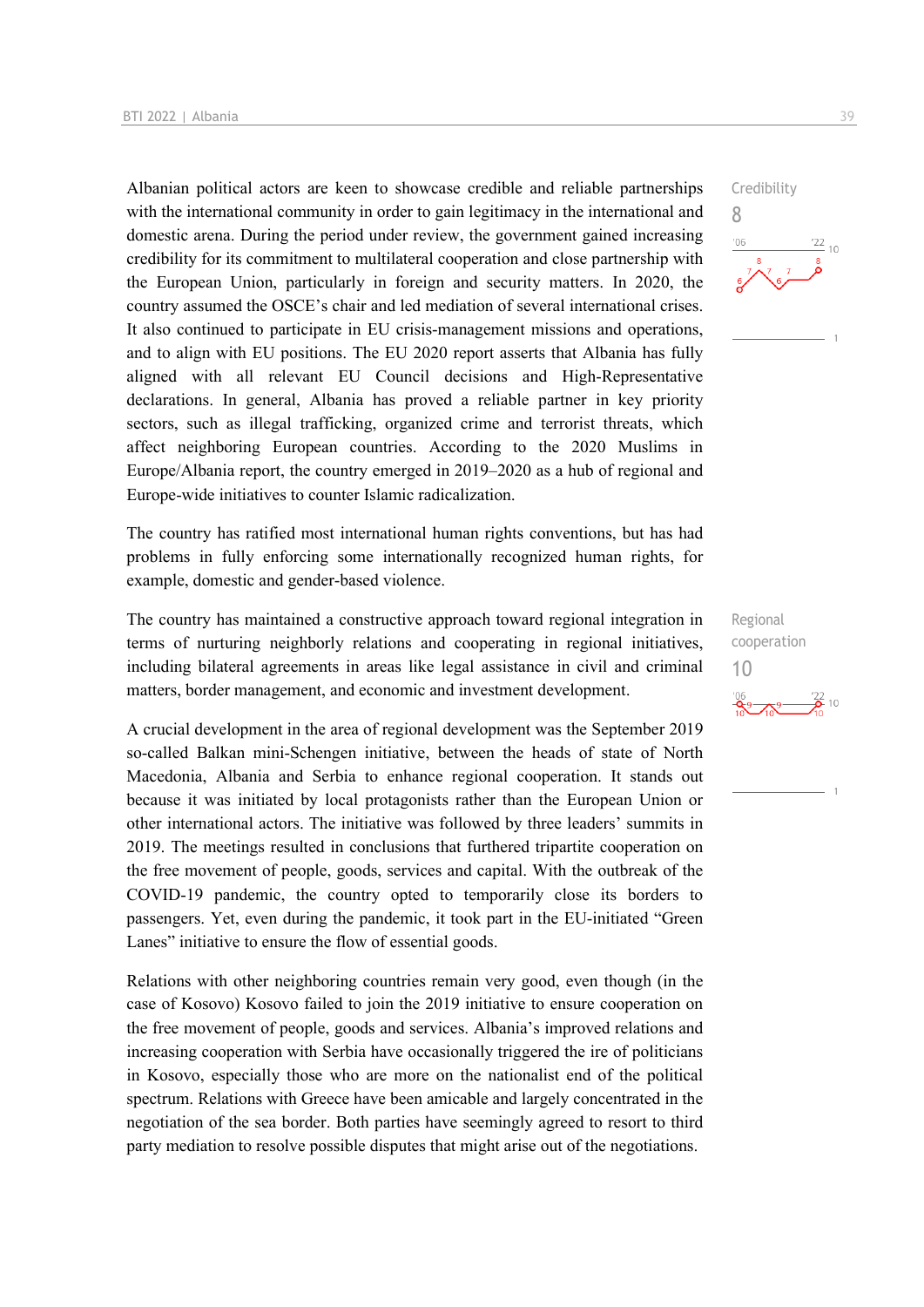## Strategic Outlook

The parliamentary elections planned for April 2021 will mark a crucial juncture, determining Albania's future direction. The opposition recently boycotted local elections, relinquished parliamentary seats and used extra-institutional fights, which included violence, to force the resignation of the elected government. The upcoming elections will establish whether all political forces recognize elections as the only democratic mechanism of conflict resolution. This is especially pertinent as President Ilir Meta, who has actively sided with the opposition, has continued to call on the people "to take power into their hands." At the same time, the elections might determine the course of ongoing reforms in the country. The current president and opposition leaders have openly voiced dissatisfaction with the ongoing judicial reform, and the domestic and international actors who support it. They have also promised "constitutional changes" without explaining their detail, purpose or why they are necessary. Given the lack of detail, any such moves are likely to water down the current reforms and the main goal of ensuring an impartial system of justice, clean of corruption and political connections.

Independent of elections, all social, political and governing actors face one major challenge that obstructs substantial progress in almost all areas of reform – the duality between quick and frequent institutional changes promoted by the international community, on the one hand, and slow and uncertain implementation, on the other. This will require government determination to pursue reforms, as well as an active parliamentary opposition, and an engaged and independent civil society that are able to scrutinize various options, monitor political actors and propose policy alternatives. Importantly, consolidating ongoing institutional changes will require building up bureaucratic expertise through the selection and promotion of state officials based on objective policy expertise, job experience and professional standards instead of political loyalties. Only in this way can Albania break the deep-seated system of political patronage, abuse of public office, and weak and controlled institutions that inhibit the full implementation of formal institutional changes.

These challenges extend to the economy. The ongoing emigration of skilled workers has deprived the country of the expertise and professional credentials necessary to drive forward substantial reforms. The government needs to develop proper strategies and take action to attract the best candidates. Related to this is the necessary reform of higher education, which will be one of the key tests of future government performance. Serious planning and more investment are required in R&D and education, considering that most economic actors are involved in lowtechnology, labor-intensive and low-cost products. General reforms – particularly tackling land property disputes, general corruption, a weak judiciary and the lack of administrative capacity – are also important to boost the economy, attract foreign and domestic investors, and sustain long-term economic growth.

The challenge of going beyond the facade of formal institutional change will require a general shift in the international community's promotion and assessment of domestic reforms. For a long time, international actors have focused on promoting quick-fix institutional change, ignoring the